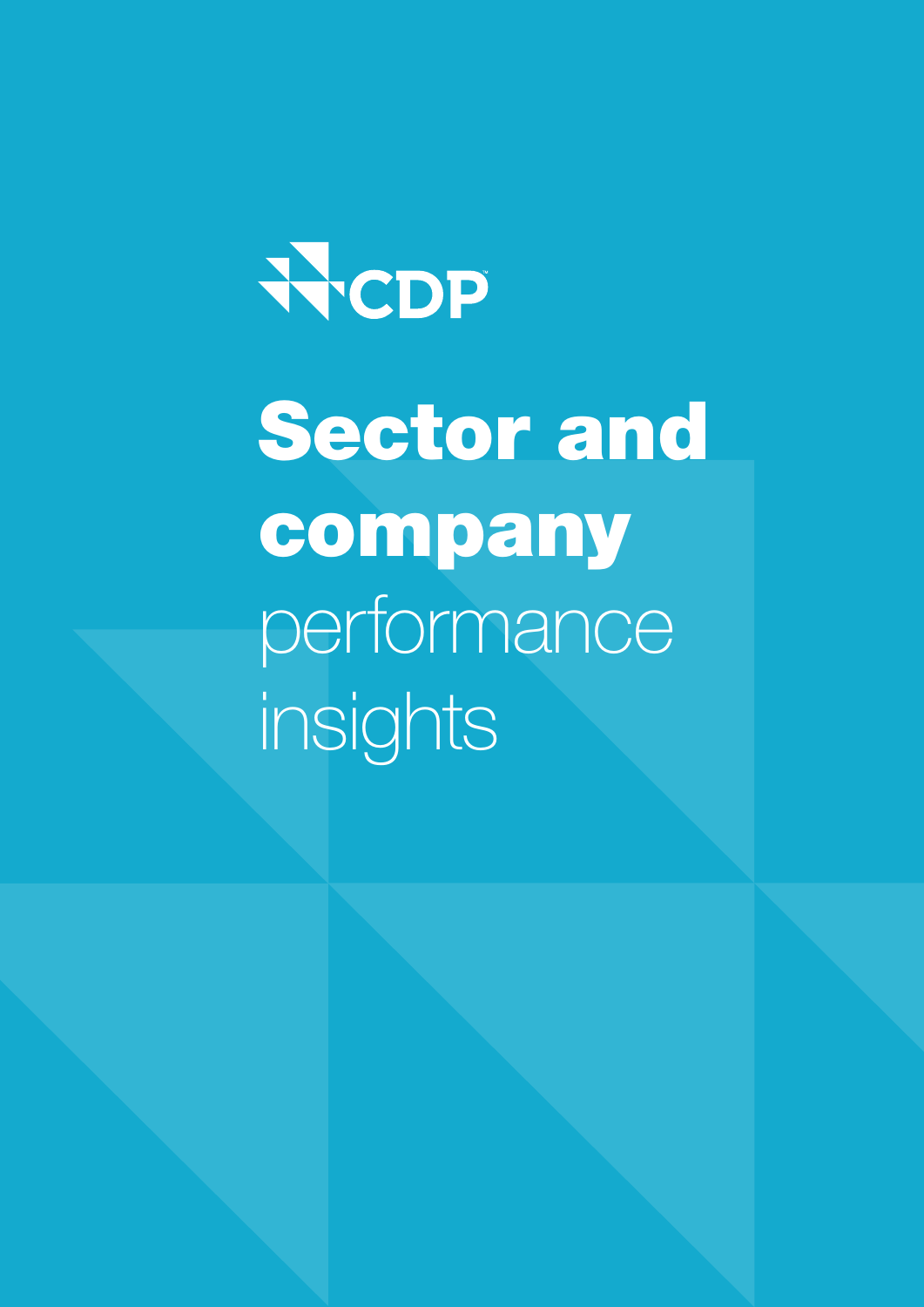

- Sector summaries 3
- Table of KPIs by sector 22
- Table of KPIs by geography 25
- List of CDP investor signatories and members 2017 28



To read 2017 water responses in full please go to https://www.cdp.net/en/users/sign\_in

To find case studies of impacts, risks and actions please go to https://www.cdp.net/en/research/ global-reports/global-water-report-2017.

**Important Notice**<br>The contents of this report may be used by anyone providing acknowledgement is given to CDP Worldwide (CDP). This does not represent a license to repackage or<br>resell any of the lata reported to CDP or th

CDP have prepared the data and analysis in this report based on responses to the CDP 2017 information request. No representation or warranty (express or implied) is given by CDP as to the accuracy or completeness of the information and opinions contained in this report. You should not act upon the information contained in this<br>publication without obtaining specific professional adv consequences of you or anyone else acting, or refraining to act, in reliance on the information contained in this report or for any decision based on it. All information and<br>views expressed herein by CDP [and/or local repo an endorsement of them.

CDP, their affiliated member firms or companies, or their respective shareholders, members, partners, principals, directors, officers and/or employees, may have a position<br>in the securities of the companies discussed herei

'CDP Worldwide' and 'CDP' refer to CDP Worldwide, a registered charity number 1122330 and a company limited by guarantee, registered in England number 05013650.

© 2017 CDP Worldwide. All rights reserved.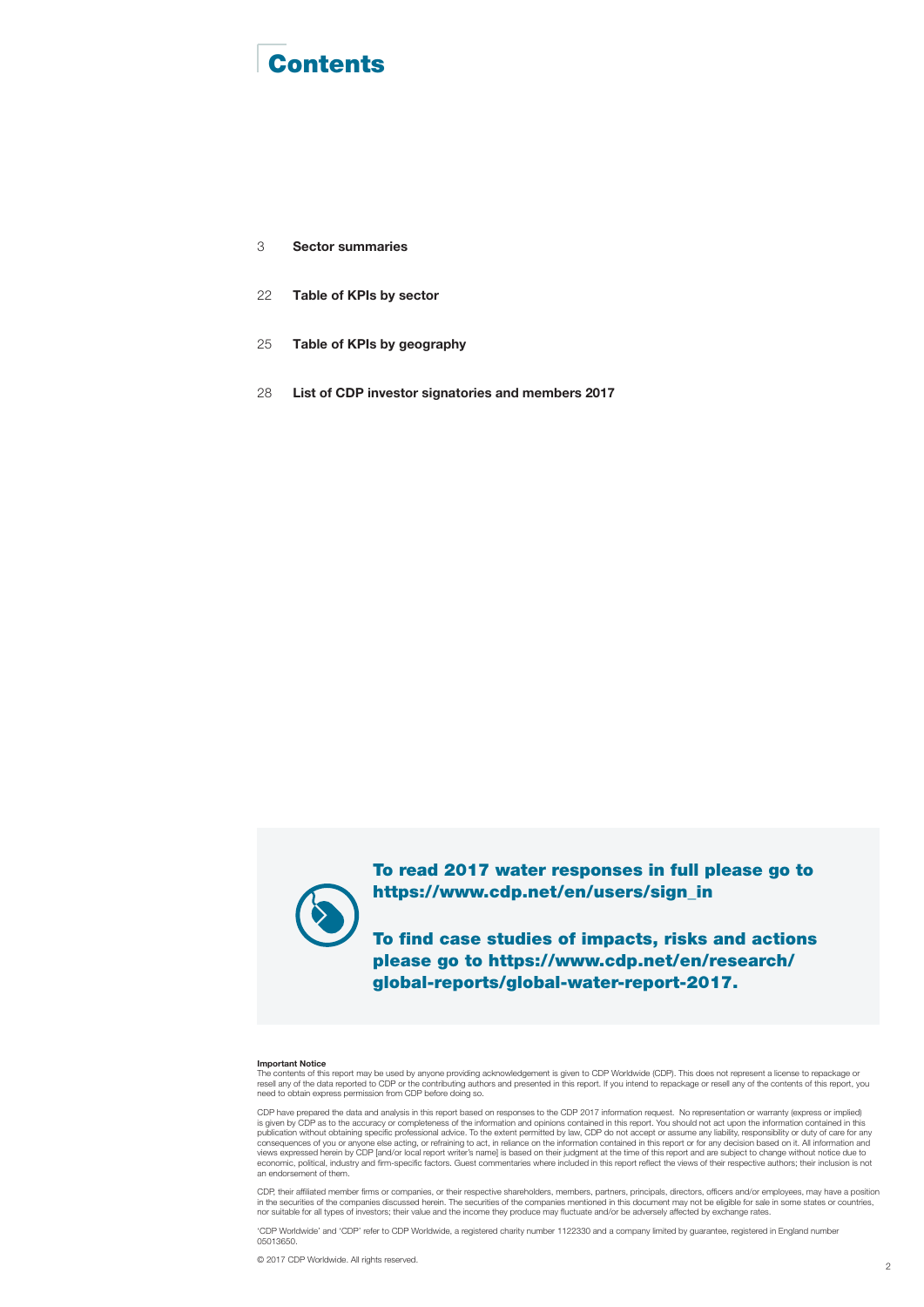# Sector summaries

### Investor interest in water issues is greater than ever before.

When CDP's water program was launched in 2009, 137 investors signed the request to companies for the disclosure of water-related information. Now in its eighth year, 639 institutional investors with US\$69 trillion in assets back the request for water information, which is sent to thousands of companies in eight sectors each year.

These sector summaries allow investors to compare key metrics across sectors and assess their strengths and weaknesses. Investors can use this information to integrate water issues into corporate valuation, support company engagement efforts and facilitate improved disclosure and action.

Water is a local issue. Risks are complex and can impact different sectors in very different ways, which can make company evaluation and engagement a daunting challenge. There are six key management behaviors that investors should expect of any company: Transparency; Governance; Measuring and monitoring; Risk assessment; Targets and goals; and Supply chain engagement. The importance of these behaviors is explained in more detail overleaf. Raising these questions to companies in sectors exposed to water risk can assist with company evaluation and spark the right conversations in company management.

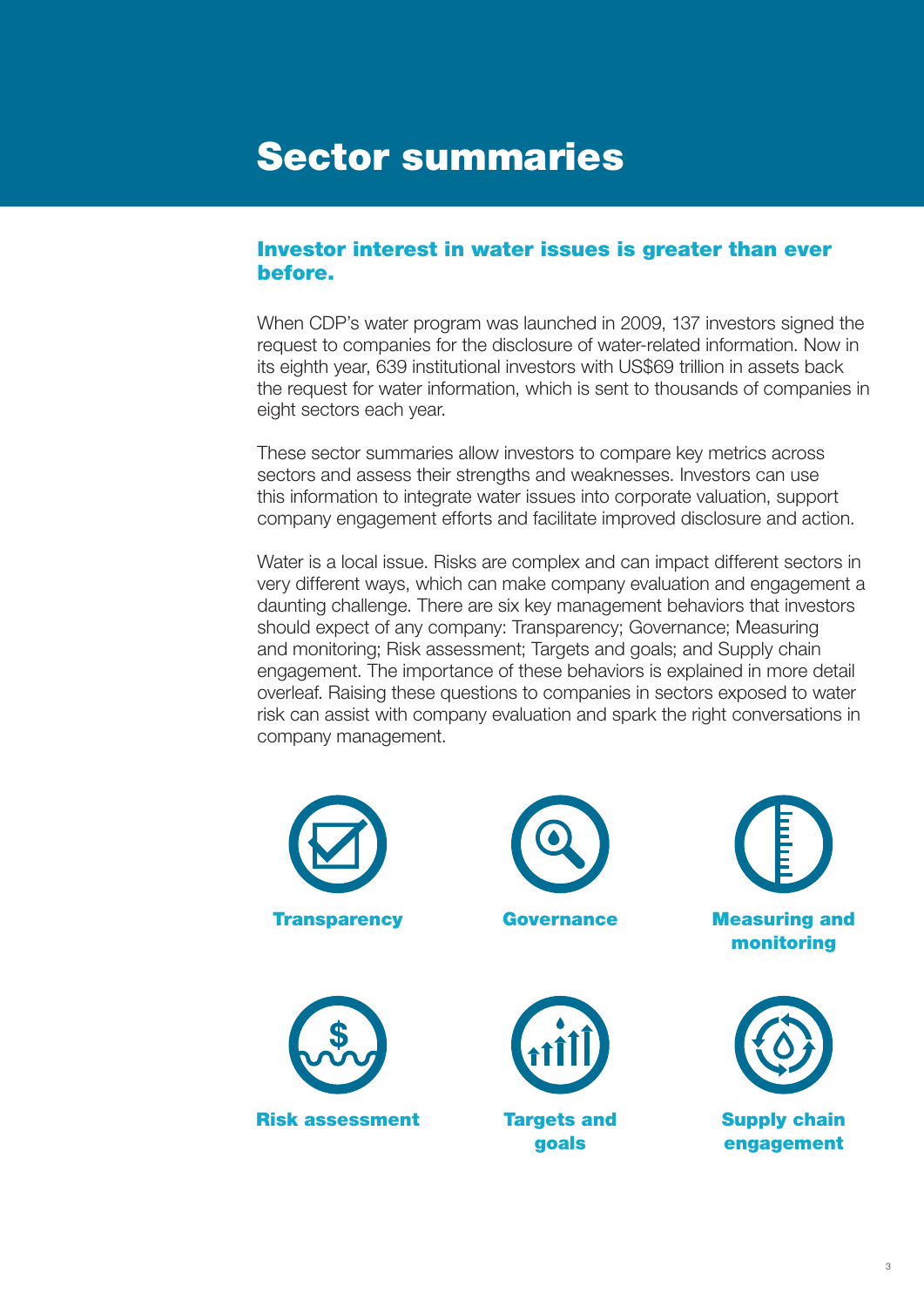

### **Transparency**

### Does the company respond to your request for information via CDP?

Some companies report some water-related metrics in their sustainability reports, but this information is often incomplete and not comparable. CDP offers the only platform for companies to disclose all material water-related information in a standardized format. Disclosing via CDP enables a company to better understand its risk exposure, identify actions to mitigate these risks and seize a competitive advantage.



### Governance

### Does the company have board-level oversight of water issues?

Water governance must be in the boardroom of every major corporation in the world. By providing board members with the information and tools to plan for a transition to a water-secure world and by publicly monitoring progress, water stewardship can become part of companies' modus operandi.



### Measuring and monitoring

### Does the company regularly measure and monitor all water aspects?

As the saying goes, what gets measured gets managed. Robust water accounting data is necessary to inform business planning and forecasting as well as risk identification and response. Companies should regularly measure all water aspects: withdrawals, discharges, quality, consumption, and employee and local access to WASH (Water, Sanitation and Hygiene).



### Risk assessment

Does the company conduct a comprehensive risk assessment at the river basin level across direct operations and supply chain?

Water issues differ greatly from one river basin to another. A company considering its water use alongside the physical, regulatory, social, environmental and temporal context within which it and its suppliers operate, has a far greater chance of understanding and enhancing its resilience.



### Targets and goals

Has the company set or achieved targets and goals that reflect a company-wide commitment or strategy?

Companies must set and achieve ambitious targets to reduce impacts on water availability and quality. Many companies are demonstrating the desire to simultaneously reduce water impacts while increasing their growth. By ensuring these transformational goals are aligned with the water-related needs of the basins upon which they rely, companies can ensure they are playing their part in achieving a water-secure future.



### Supply chain engagement

### Does the company request key suppliers to report on water use, risks and management?

Companies that leverage their procurement power can drive change at greater pace and scale through supply chains. By requesting water-related information from suppliers, purchasers can gather a more complete picture of their water risk exposure, and incentivize sustainable behavior among suppliers.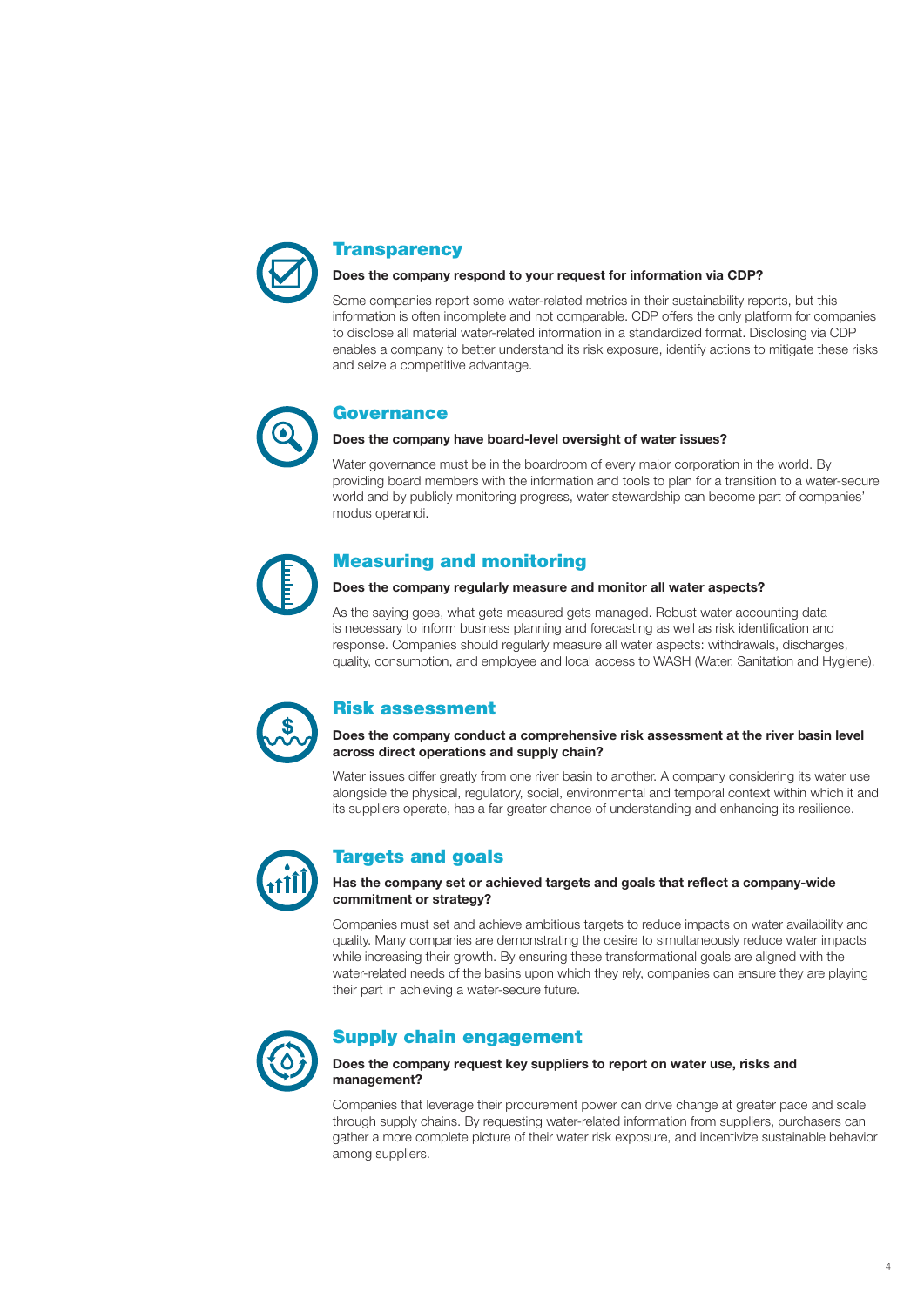### So, how have companies performed on these key management behaviors in 2017?

The heatmap below provides performance by sector, marking in green the best performers relative to other sectors. In most cases, there is significant room for improvement.

|                                    | <b>Consumer</b><br><b>Discretionary</b> | <b>Consumer</b><br><b>Staples</b> | <b>Energy</b> | <b>Health</b><br>Care | <b>Industrials</b> | <b>Information</b><br><b>Technology</b> | <b>Materials</b> | <b>Utilities</b> | <b>CROSS-</b><br><b>SECTOR</b><br><b>AVERAGE</b> |
|------------------------------------|-----------------------------------------|-----------------------------------|---------------|-----------------------|--------------------|-----------------------------------------|------------------|------------------|--------------------------------------------------|
| <b>Transparency</b>                | 38%                                     | 48%                               | 27%           | 48%                   | 43%                | 74%                                     | 54%              | 37%              | 46%                                              |
| Governance                         | 68%                                     | 73%                               | 62%           | 66%                   | 68%                | 64%                                     | 78%              | 73%              | 70%                                              |
| <b>Measuring and</b><br>monitoring | 53%                                     | 70%                               | 57%           | 69%                   | 46%                | 65%                                     | 73%              | 67%              | 63%                                              |
| <b>Risk</b><br>assessment          | 19%                                     | 31%                               | 22%           | 21%                   | 9%                 | 15%                                     | 19%              | 31%              | 20%                                              |
| <b>Targets and</b><br>goals        | 66%                                     | 64%                               | 46%           | 59%                   | 44%                | 50%                                     | 57%              | 58%              | 56%                                              |
| Supply chain<br>engagement         | 48%                                     | 50%                               | 8%            | 47%                   | 29%                | 57%                                     | 33%              | 40%              | 41%                                              |

CDP investor signatories have access to the world's largest database of quantitative and qualitative metrics on climate change, water, and forest risk commodities, along with award-winning sector research reports. Additionally, CDP investor members gain access to bespoke analysis of CDP data, a modelled emissions database, prioritized access to one-to-one meetings with report authors, speaking engagement invitations and CDP events.

To find out more about CDP's water data and the benefits of being an investor signatory and member please visit our website.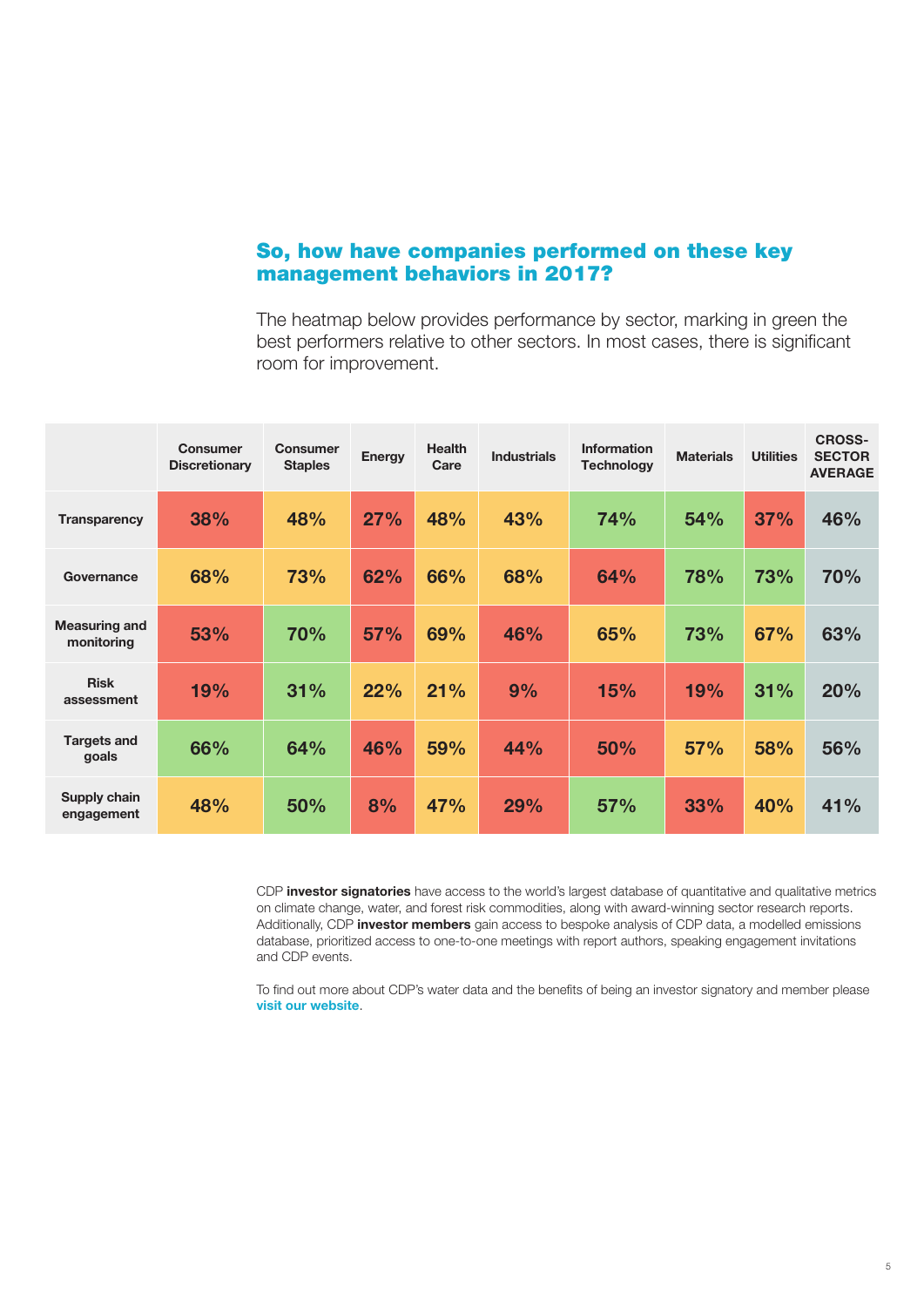### Consumer Discretionary



### How is water material to the Consumer Discretionary sector?

- Water is used in the direct operations of many companies in the Consumer Discretionary sector, which spans a range of activities and products from automotive manufacturing to household durable goods and textiles & apparel. In textiles, water is used for dyeing and bleaching among other things, as well as for cooling, cleaning and painting processes.
- Companies in this sector can face reputational risks due to the potential for water pollution if wastewater is not properly treated. For example, the textiles industry uses thousands of chemicals in its processes, while wastewaters from auto manufacturing can be contaminated with metals, oils and grease, flammable liquids, and paint residuals.
- Water risks along the supply chain are also an important consideration for this sector: textiles companies rely on water for the irrigation of crops such as cotton, and for the irrigation of animal feedstock for leather production. Automotive manufacturers require water to produce component materials such as steel and rubber.

### Performance against key management behaviors

|                                    | <b>Consumer</b><br><b>Discretionary</b> | <b>Cross-sector</b><br>average | <b>Comment</b>                                                                                                                                                                                                                                                                                                                                                                                                                                                                                                                                                         |
|------------------------------------|-----------------------------------------|--------------------------------|------------------------------------------------------------------------------------------------------------------------------------------------------------------------------------------------------------------------------------------------------------------------------------------------------------------------------------------------------------------------------------------------------------------------------------------------------------------------------------------------------------------------------------------------------------------------|
| <b>Transparency</b>                | 38%                                     | 46%                            | Over 300 companies from the Consumer Discretionary sector are requested to disclose<br>water-related information, but just over 100 respond, the third lowest response rate<br>across sectors. This means major retailers, automobile and textile manufacturers may<br>be failing to recognize the significance of water to their business, and the fundamental<br>importance of transparency on these issues.                                                                                                                                                         |
| Governance                         | 68%                                     | <b>70%</b>                     | The sector is slightly below the cross-sector average for board-level oversight, but still<br>outperforms several other sectors. In a small vanguard of 22 companies (19%), the<br>highest responsibility for water sits with a C-suite officer. Investors should encourage<br>water governance at the highest levels of management to ensure integration of water<br>stewardship into business strategy.                                                                                                                                                              |
| <b>Measuring and</b><br>monitoring | 53%                                     | 63%                            | Poor performance here is a cause for significant investor concern given that 77% of<br>companies in this sector report that good quality freshwater is either 'vital' or 'important'<br>for operations. Investors should ask questions about company procedures for measuring<br>and monitoring withdrawals, discharges, consumption and WASH services.                                                                                                                                                                                                                |
| <b>Risk assessment</b>             | 19%                                     | 20%                            | Consumer Discretionary companies are slightly below average when it comes to<br>conducting robust risk assessments. Although 81% say that water risks are assessed,<br>just 26% of these assessments cover direct operations and the supply chain, and even<br>fewer are conducted at the river basin level. This is concerning given the significant water<br>risks faced in this sector, such as reputational risks from water pollution.                                                                                                                            |
| <b>Targets and goals</b>           | 66%                                     | 56%                            | Encouragingly, this sector outperforms all other sectors in the setting of targets and<br>goals. The most common aim is to reduce water consumption, which likely relates to the<br>high levels of freshwater dependence. Investors should encourage long-term, ambitious<br>goals for all companies.                                                                                                                                                                                                                                                                  |
| <b>Supply chain</b><br>engagement  | 48%                                     | 41%                            | Consumer Discretionary is among the top three best performing sectors for this metric,<br>with many companies requiring regular supplier reporting. But still more than half of<br>respondents do not ask suppliers to report on water management practices. Of those<br>that don't, 26% considered supplier engagement to be 'important but not an immediate<br>business priority'. Considering the notoriously complex supply chains of hoteliers, auto<br>and textile manufacturers, investors should help to raise supplier engagement up the<br>corporate agenda. |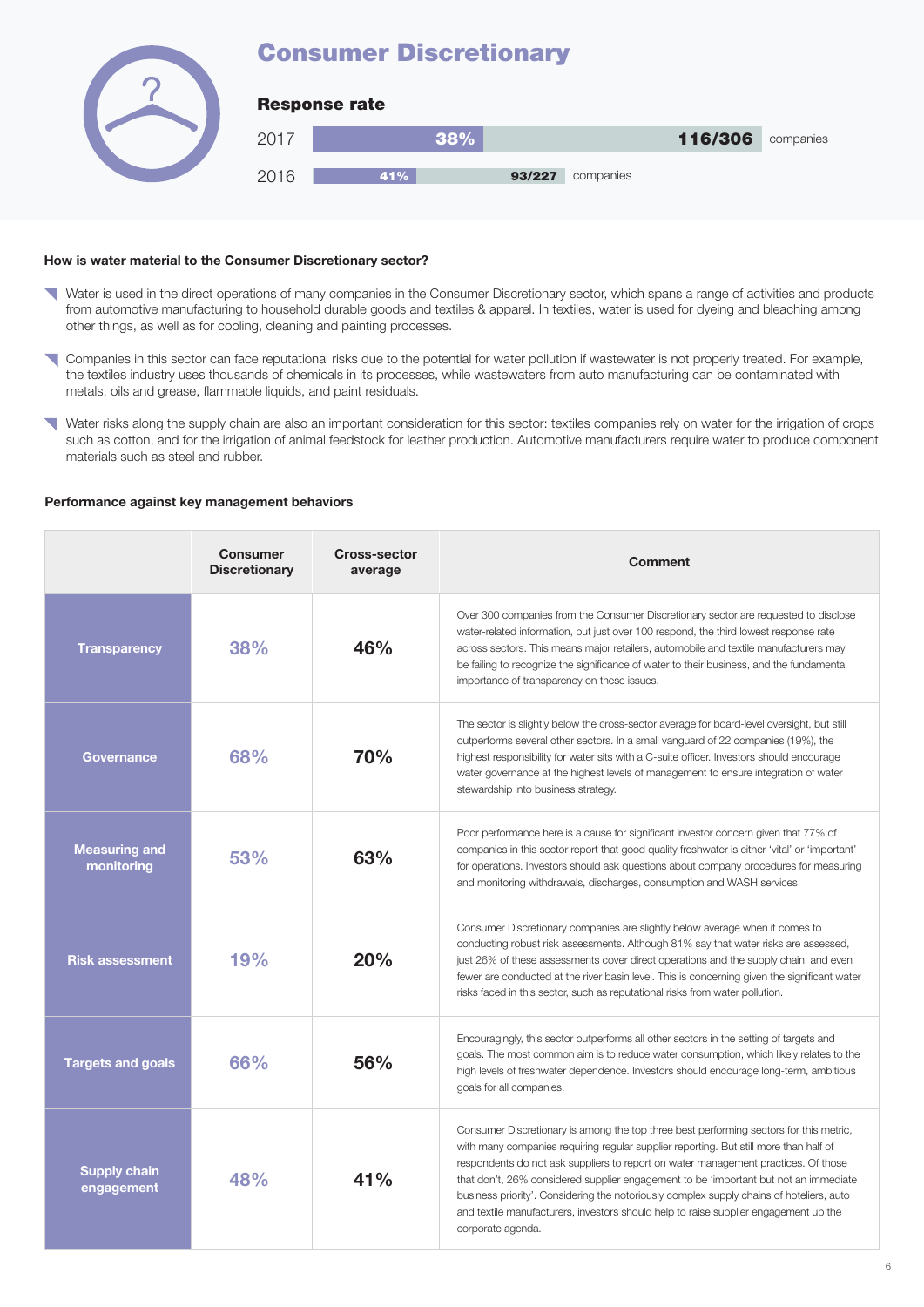Consumer Discretionary



### How water can impact on valuation

| <b>Potential</b><br>impact of water<br>on valuation | <b>CDP</b> data points<br>to watch                                                                     | <b>Company examples</b>                                                                                                                                                                                                                                                                                                                                                                                                                                                                                                                                                                                                                                                                     |
|-----------------------------------------------------|--------------------------------------------------------------------------------------------------------|---------------------------------------------------------------------------------------------------------------------------------------------------------------------------------------------------------------------------------------------------------------------------------------------------------------------------------------------------------------------------------------------------------------------------------------------------------------------------------------------------------------------------------------------------------------------------------------------------------------------------------------------------------------------------------------------|
| <b>Operating costs</b>                              | <b>W4.1a</b><br>The opportunities water<br>presents the organization<br>and strategies to realize them | <b>Caesar Entertainment</b> has identified an opportunity for cost savings through improving its water<br>cooling systems. Its cooling water projects aim to increase the use of recycled water, potentially saving<br>tens of millions of gallons per site per year. Payback for these projects is typically under 2 years and<br>project costs vary by property, but can cost over US\$100,000 each. For example, a project at one site<br>cost around US\$50,000 and reduced water use by 11 million gallons annually.                                                                                                                                                                   |
|                                                     | <b>W9.1a</b><br>Linkages and tradeoffs<br>between water & other                                        | <b>Burberry Group</b> has begun procuring cotton through the Better Cotton Initiative (BCI). The BCI trains<br>farmers to use water efficiently, care for the health of the soil and natural habitats, reduce use of the<br>most impactful chemicals and promote decent work. In Peru, a three-year farmer training program<br>came to completion in March 2017, with farmers reporting a 14% increase in yields and lower<br>environmental impacts, such as a 69% reduction in chemical pesticide use. Farmers also reported a<br>reduction in irrigation, as their practices are becoming more water efficient. Burberry has a target to<br>procure 100% more sustainable cotton by 2022. |
|                                                     | environmental issues                                                                                   | <b>Nissan Motor Co., Ltd.</b> found that more than 20 times as much water was used in its upstream<br>supply chain than by Nissan itself. To address this, the company is seeking to minimize the volume<br>of newly extracted natural resources for vehicle production and seeking alternative sources for fresh<br>water. The company built a rainwater reservoir for process water in facilities in high water risk regions<br>such as Mexico and India.                                                                                                                                                                                                                                 |
| <b>Capital investment</b>                           | <b>W3.2c&amp;d</b><br>Risk and response                                                                | <b>General Motors</b> have found that its non-renewable groundwater wells in the Santiago river basin<br>in Mexico are showing signs of water stress, as some need a day to recover after low flow. With<br>increased production from GM and other manufacturers developing operations in the local area there<br>is concern that adequate well water will not be available in the future. In response, GM will install a<br>near Zero Liquid Discharge system to recycle plant water for reuse at an estimated cost of US\$10<br>million.                                                                                                                                                  |
|                                                     |                                                                                                        | Municipal waste water treatment costs in Drakenstein and Stellenbosch Municipalities increased by<br>10% which increases <b>Distell Group Ltd.</b> 's operating costs. In response, the company constructed a<br>new wastewater treatment plant at its Adam Tas facility in Stellenbosch at a cost of US\$3 million. The<br>plant will pre-treat the waste water before discharging to sewer to reduce treatment charges.                                                                                                                                                                                                                                                                   |
| <b>Volume of</b><br>units sold                      | W1.4a<br>Detrimental impacts<br>relating to water over the<br>reporting year                           | <b>Woolworths Holdings Ltd.</b> experienced supply chain disruption due to drought and unprecedented<br>heat in the Breede-Gouritz river basin. This has affected irrigation rights and impacted the availability<br>and price of fruit for the past three years. In response, Woolworths has engaged with public policy<br>makers, other stakeholders in the river basin, and suppliers. In total, response strategies have cost<br>the company US\$7.5 million. Woolworth Holdings aim to replicate learnings from this project in other<br>water-stressed areas to make farmers more resilient to future climate shocks.                                                                 |

### v.

Tightening regulations in China are increasing challenges for business. Our recent survey of 85 Chinese textile manufacturers found that 88% had to upgrade their factory to avoid being shut down and over half have invested upfront CAPEX of more than US\$300,000 (RMB 2 million) for the upgrades.

Dawn McGregor, China Water Risk

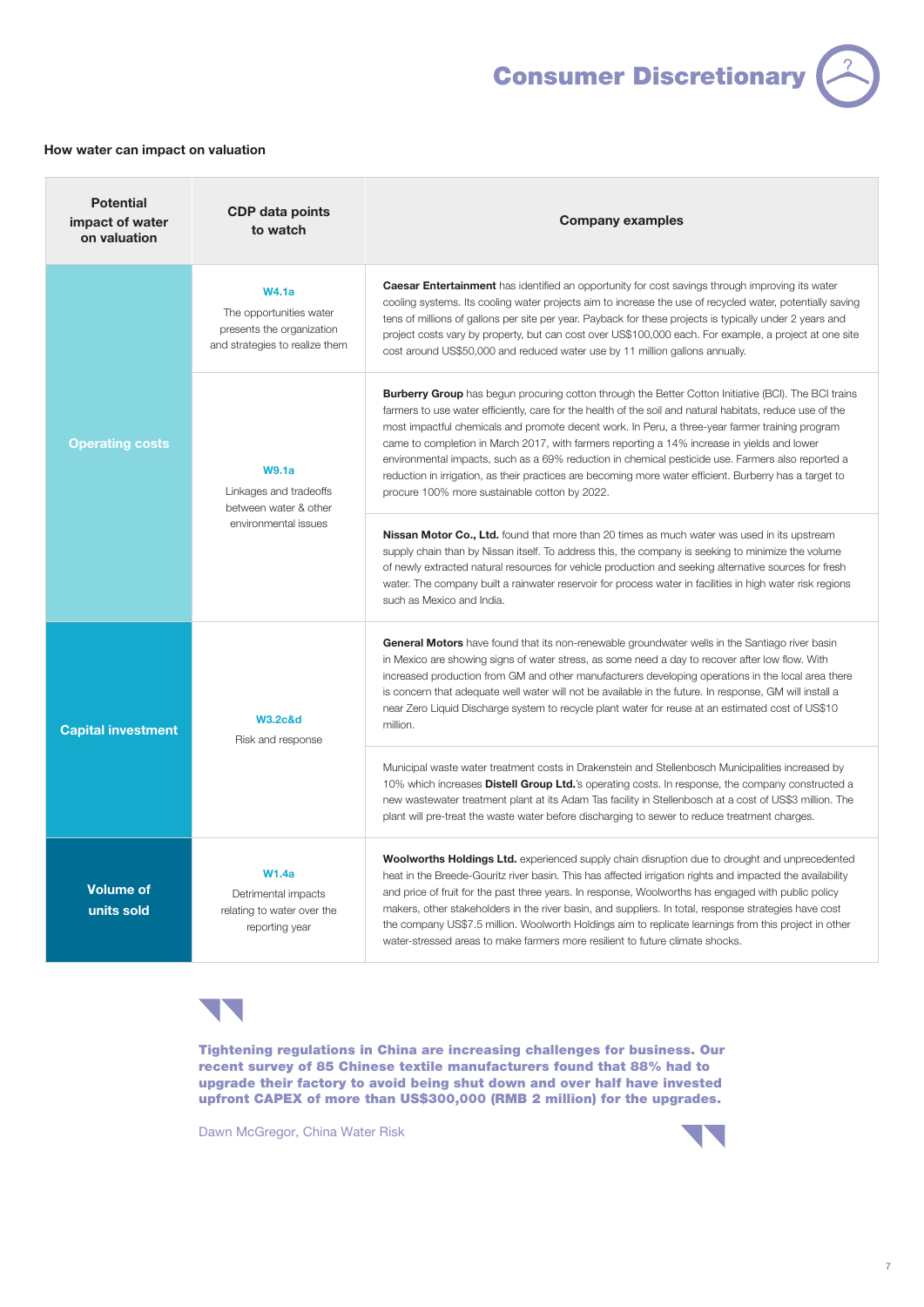### Consumer Staples



### Response rate



### How is water material to the Consumer Staples sector?

- Water is an essential ingredient in the products produced by companies within this sector, covering the manufacturers and distributors of food, beverages and tobacco and producers of non-durable household goods and personal products.
- One of the most substantive risks for companies in this sector lies with the agricultural supply chain. The agricultural sector accounts for some 70% of the world's water consumption, as high-quality water is required for irrigation and the production of feed for livestock. Excessive or poor application of fertilizers and pesticides can lead to nitrate and phosphorus run-offs, polluting waterways and contaminating groundwater.
- For beverage companies, high quality water is a not just an essential ingredient but necessary for brewing, fermenting, distillation and cleaning. For example, cleaning water can account for as much as 70% of overall water use in soft drinks manufacturing.<sup>1</sup>

### Performance against key management behaviors

|                                    | <b>Consumer</b><br><b>Staples</b> | <b>Cross-sector</b><br>average | <b>Comment</b>                                                                                                                                                                                                                                                                                                                                                                                                                                                   |
|------------------------------------|-----------------------------------|--------------------------------|------------------------------------------------------------------------------------------------------------------------------------------------------------------------------------------------------------------------------------------------------------------------------------------------------------------------------------------------------------------------------------------------------------------------------------------------------------------|
| <b>Transparency</b>                | <b>48%</b>                        | 46%                            | The sector performs slightly above average for disclosure, but still over half of the 250<br>companies requested for water-related information do not respond and 12 formally decline<br>to participate. As one of the most water-intensive sectors, investors should engage all<br>companies to be transparent on the water issues they face.                                                                                                                   |
| Governance                         | 73%                               | 70%                            | Consumer Staples outperforms the cross-sector average for board-level oversight of water.<br>However, just 26% of companies entrust responsibility of water to C-suite officers, with the<br>majority leaving this responsibility to an environment or sustainability manager. Given water's<br>fundamental importance to the sector, investors should expect to see buy-in at the highest<br>levels of corporate governance.                                    |
| <b>Measuring and</b><br>monitoring | 70%                               | 63%                            | It is encouraging that a clear majority of companies measure and monitor water<br>withdrawals, discharges, consumption and WASH services. However, monitoring of water<br>discharges lags behind. Companies should recognize the equal importance of tracking<br>discharge volumes and treatment methods.                                                                                                                                                        |
| <b>Risk assessment</b>             | 31%                               | 20%                            | The Consumer Staples sector is the joint-best performer for this metric, but the overall<br>percentage is still too low. While 45% conduct risk assessments that cover direct operations<br>and supply chain and 42% conduct risk assessments at the river basin level, just 31% do<br>both. Investors should emphasize that comprehensive risk assessments that take local<br>context into account are more likely to accurately gauge exposure to water risks. |
| <b>Targets and goals</b>           | 64%                               | 56%                            | This sector is the second-best performer on this metric. Sustainable agriculture is one<br>of the most common goals, with companies implementing farmer training programs and<br>sustainable irrigation techniques. Reduction of product water intensity is the most common<br>target, but investors should push for more ambitious, long-term action where initial water<br>intensity targets have been met easily.                                             |
| <b>Supply chain</b><br>engagement  | 50%                               | 41%                            | Supply chain disruption is the second most reported risk for this sector, yet half of<br>respondents are not proactively engaging with their suppliers. Price and supply shocks to<br>agri-commodities due to water issues can be a major threat to business continuity, and<br>investors should expect companies to have excellent oversight of water in the value chain.                                                                                       |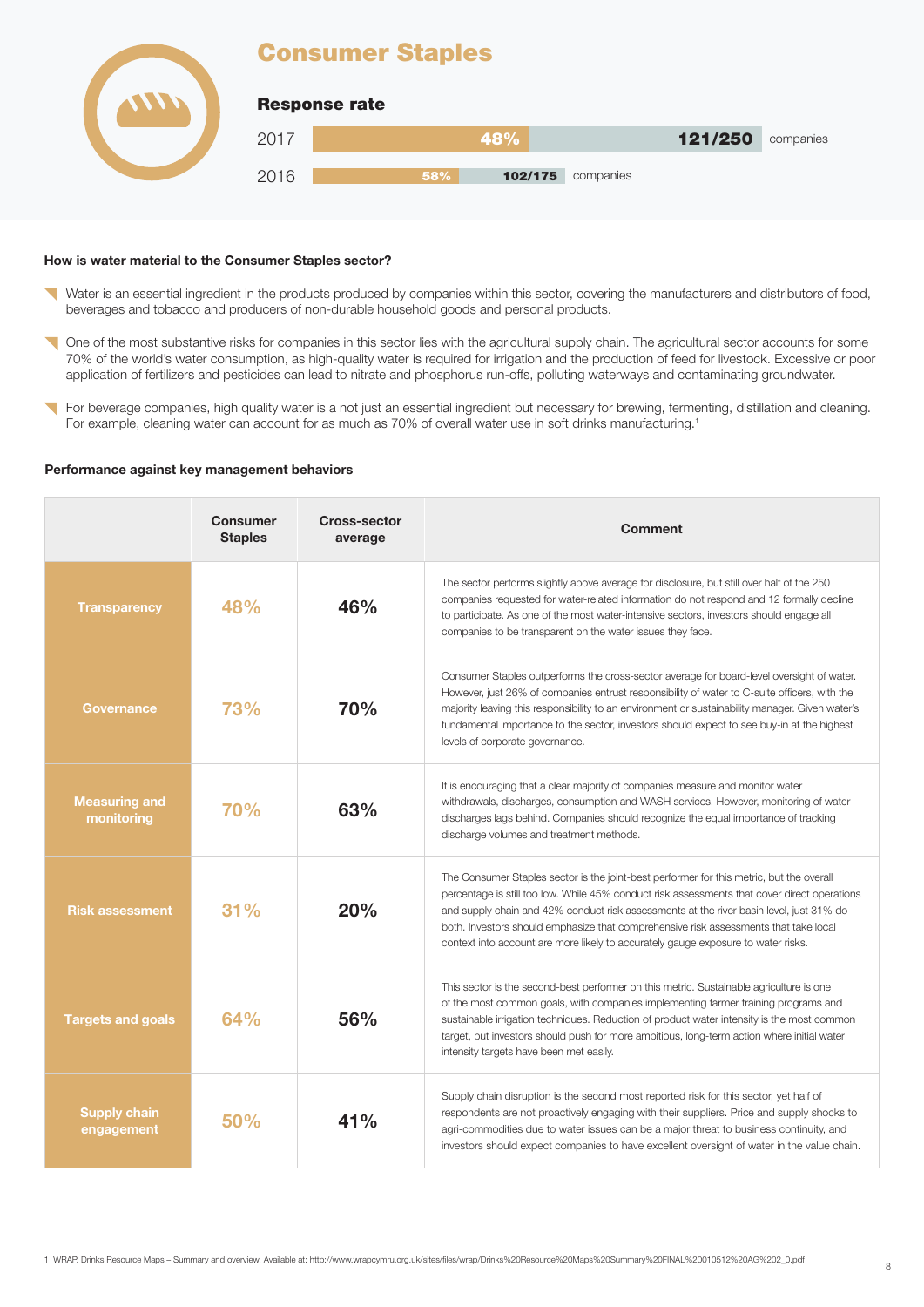Consumer Staples

# am

### How water can impact on valuation

| <b>Potential</b><br>impact of water<br>on valuation | <b>CDP</b> data points<br>to watch                                                                     | <b>Company examples</b>                                                                                                                                                                                                                                                                                                                                                                                                                                                                                                                                                                                                                                      |
|-----------------------------------------------------|--------------------------------------------------------------------------------------------------------|--------------------------------------------------------------------------------------------------------------------------------------------------------------------------------------------------------------------------------------------------------------------------------------------------------------------------------------------------------------------------------------------------------------------------------------------------------------------------------------------------------------------------------------------------------------------------------------------------------------------------------------------------------------|
| <b>Operating costs</b>                              |                                                                                                        | <b>McCormick &amp; Company</b> expect prices of raw materials to rise by about 10 to 20% in the areas of<br>South Pacific Basin, where severe dry conditions have impacted growing conditions. In response, the<br>company has set up support projects for farmers to teach them good agricultural practices including<br>improving irrigation techniques. McCormick have also partnered with drip irrigation providers to supply<br>farmers with modern irrigation systems at a subsidized rate.                                                                                                                                                            |
|                                                     | W1.4a<br>Detrimental impacts<br>relating to water over the<br>reporting year                           | <b>Associated British Foods</b> suffered a financial impact of almost US\$25 million due to two consecutive<br>years of below-average rainfall in the Pongola-Umzimkulu river basin in South Africa. The company's<br>sugarcane quality and yield were negatively affected: the 2015/16 sugarcane crop closed at 4 million<br>tons – approximately one million tons less than the 10-year average – and the cane contained a lower<br>percentage of sugar.                                                                                                                                                                                                   |
|                                                     |                                                                                                        | <b>PepsiCo Inc.</b> experienced higher operating costs due to an increase in water prices in the US. Pepsi<br>responded by implementing site-specific targets. By the end of 2015, the company had reduced its<br>water use per unit of production by almost 26% compared to 2006, exceeding the company's reduction<br>target of 20%. Pepsi's water efficiency programs saved the company approximately US\$19 million<br>in 2015 compared to the 2006 run rate. However, as these savings could be negated by future price<br>increases, Pepsi is currently working on new water efficiency targets.                                                       |
|                                                     | <b>W8.1a&amp;b</b><br>Targets and goals                                                                | The Kellogg Company is on track to achieve its goal for 100% of its in-scope suppliers to measure<br>water use and water quality metrics through the Kellogg Grower Survey by 2020 from a 2015 baseline.<br>Kellogg cites this as a key goal to ensure continuity of supply for agricultural ingredients.                                                                                                                                                                                                                                                                                                                                                    |
|                                                     | W1.3a<br>Proportion of suppliers<br>requested                                                          | L'Oréal asked 31 suppliers to disclose water-related information via CDP's supply chain program.<br>Suppliers were selected according to their water impact factors: water consumed during the production<br>of supplied goods such as aluminum tubes and palm oil derivatives; whether production sites were<br>located in water-stressed areas; and the significance of the volume purchased from suppliers. In 2016,<br>23 organizations responded, representing 28% of all direct spend. Customized water-performance<br>profiles based on suppliers' CDP responses are used for L'Oréal's annual review of suppliers to identify<br>areas for progress. |
| <b>Capital investment</b>                           | <b>W6.4a</b><br>Changes to water-related<br>CAPEX or OPEX                                              | <b>Danone</b> reported a 49% increase in its water-related CAPEX and a 20% decrease in its water-related<br>OPEX. The company's increase in CAPEX was driven by a goal to meet high quality standards for<br>wastewater discharge and achieve water consumption reduction targets.                                                                                                                                                                                                                                                                                                                                                                           |
|                                                     | <b>W3.2c&amp;d</b><br>Risk and response                                                                | In 2016, Coca-Cola European Partners (CCEP) invested over US\$3 million to improve plant water<br>efficiency across sites in the UK, France and Belgium. This included projects such as installing air rinsers,<br>recycle and reclaim systems, and electro-chemically activated water cleaning. Based upon a 1% limit<br>on water supply in areas of water scarcity, CCEP estimates that these measures help to protect against<br>impacts to production that could generate potential losses of US\$4 million or more.                                                                                                                                     |
| <b>Volume of</b><br>units sold                      | <b>W4.1a</b><br>The opportunities water<br>presents the organization<br>and strategies to realize them | UK consumer durables company Reckitt Benckiser aims to increase revenue and help reduce water<br>use in water-scarce countries by expanding sales of products that require less water per dose. For<br>example, the company's liquid handwash product typically uses 60% less water than conventional<br>handwash products due to properties that allow for easier rinsing. In India alone, total net revenue from<br>liquid handwash in 2016 was US\$53 million.                                                                                                                                                                                            |
|                                                     |                                                                                                        | In the clinics and pharmacies of <b>Clicks Group Ltd.</b> stores, it is a regulatory requirement for<br>pharmacists and nurses to have access to warm, clean water to wash hands to prevent the spread<br>of disease. As such, freshwater scarcity could force the closure of these clinics and pharmacies, and<br>the closure of one store in the Clicks business unit can cost around US\$6,000 per day. Clicks Group<br>is exploring alternative freshwater sources at an average cost of US\$3,000 per store and considering<br>implementing a complete black water system <sup>2</sup> , at a cost of approximately US\$325,500.                        |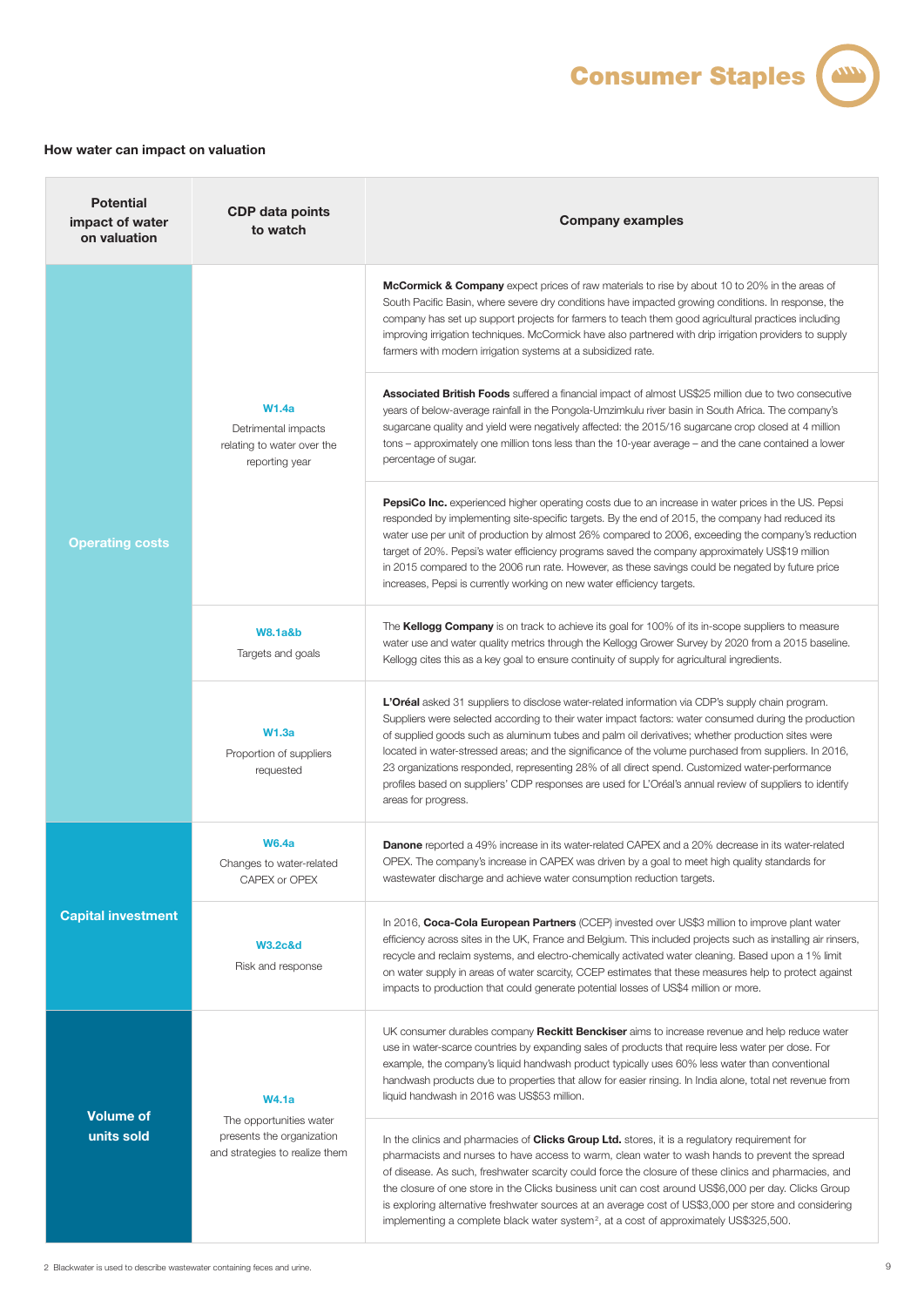|      | <b>Energy</b>        |     |        |           |        |           |
|------|----------------------|-----|--------|-----------|--------|-----------|
| 7. 7 | <b>Response rate</b> |     |        |           |        |           |
|      | 2017                 | 27% |        |           | 37/138 | companies |
|      | 2016<br>29%          |     | 32/109 | companies |        |           |

### How is water material to the Energy sector?

- The extraction of hydrocarbons produces large volumes of water. Smart, safe management of this produced water is both a business opportunity (in that the water can be reinjected for an improved field recovery factor) and a regulatory necessity (in that water contaminated with hydrocarbons must be properly treated).
- For some production techniques such as hydraulic fracturing and oil sands, large volumes of water are essential for the recovery of the resource. Companies should have robust systems for measuring and monitoring this water use, and be aware of water quality and availability issues in the basin.
- Downstream operations such as refining and petrochemicals require water for cooling and steam generation. For this reason, plants are often located near water bodies and rely on these resources for the success of their business.

### Performance against key management behaviors

|                                    | Energy | <b>Cross-sector</b><br>average | Comment                                                                                                                                                                                                                                                                                                                                                                                                                                                                                |
|------------------------------------|--------|--------------------------------|----------------------------------------------------------------------------------------------------------------------------------------------------------------------------------------------------------------------------------------------------------------------------------------------------------------------------------------------------------------------------------------------------------------------------------------------------------------------------------------|
| <b>Transparency</b>                | 27%    | 46%                            | The Energy sector has demonstrated the lowest response rate of all sectors since the<br>inception of CDP's water program. Investors should expect greater transparency from oil<br>and gas majors given the large volumes of water these companies manage on a daily basis,<br>and the well-documented potential for water pollution.                                                                                                                                                  |
| Governance                         | 62%    | 70%                            | The sector is significantly below average for board-level oversight, despite 76% of<br>companies reporting that water is integrated into business strategy. Climate change is now<br>a common topic at the AGMs of energy companies. Investors should ensure that water<br>issues also reach the highest levels of management in these companies.                                                                                                                                      |
| <b>Measuring and</b><br>monitoring | 57%    | 63%                            | The Energy sector deals with large volumes of water daily, and 73% report that freshwater is<br>vital or important to operations. But like other sectors, energy companies have not reached<br>sufficient levels of monitoring of water discharges. Monitoring of water consumption and<br>employee WASH provision is also surprisingly low given that refineries are water-intensive,<br>and employee health and safety is paramount.                                                 |
| <b>Risk assessment</b>             | 22%    | 20%                            | 43% of companies in this sector conduct water risk assessment at the river basin level,<br>beating the cross-sector average, but just 19% conduct an assessment that covers both<br>direct operations and supply chain. Energy companies must get a more complete picture of<br>risks across the value chain, and investors should urge energy companies to factor all these<br>elements into their risk assessments.                                                                  |
| <b>Targets and goals</b>           | 46%    | 56%                            | With less than half of companies setting a water-related target or goal, the sector has not<br>yet woken up to the opportunity that water presents. For example, increasing rates of water<br>recycling and reuse of produced water can improve the field recovery factor and reduce<br>reliance on freshwater resources. Investors should ask if targets for reducing water intensity<br>per barrel of oil equivalent have been set. Just 2 companies reported having these in place. |
| <b>Supply chain</b><br>engagement  | 8%     | 41%                            | The Energy sector has by the lowest rate by far for engagement with the supply chain on<br>water issues. This is concerning, as suppliers to Energy companies such as machinery<br>manufacturers can also be exposed material water risks. Investors should engage with<br>Energy companies to urgently step up efforts to better understand risks across the entire<br>value chain.                                                                                                   |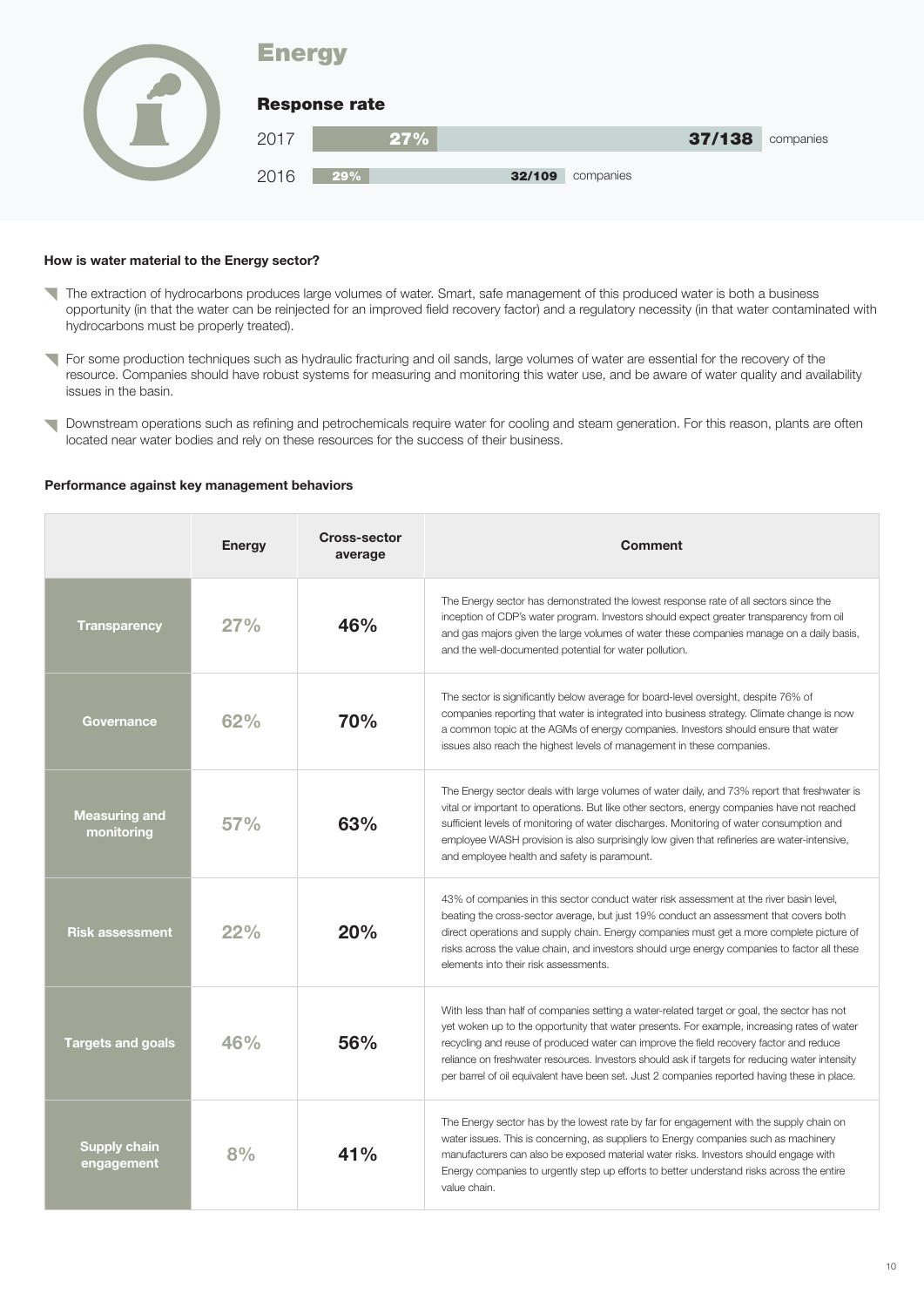**Energy** f

### How water can impact on valuation

| <b>Potential</b><br>impact of water<br>on valuation | <b>CDP</b> data points<br>to watch                                                                     | <b>Company examples</b>                                                                                                                                                                                                                                                                                                                                                                                                                                                                                                                                                                                                                                                                                                                                                                                                                                                                   |
|-----------------------------------------------------|--------------------------------------------------------------------------------------------------------|-------------------------------------------------------------------------------------------------------------------------------------------------------------------------------------------------------------------------------------------------------------------------------------------------------------------------------------------------------------------------------------------------------------------------------------------------------------------------------------------------------------------------------------------------------------------------------------------------------------------------------------------------------------------------------------------------------------------------------------------------------------------------------------------------------------------------------------------------------------------------------------------|
|                                                     | <b>W6.2a</b><br>How water has positively                                                               | Canadian oil & gas producer, <b>Enerplus Corporation</b> , evaluates potential water sources in the initial<br>planning stages of new projects and site expansions to ensure that sufficient, economically feasible<br>water supply is available for both immediate development and the overall development areas life cycle.<br>Only areas with economically viable water supply will be developed.                                                                                                                                                                                                                                                                                                                                                                                                                                                                                      |
|                                                     | influenced business strategy,<br>especially location planning<br>and site expansions                   | <b>Core Laboratories</b> initially invested in its Calgary based facility to reduce the water that is used to<br>cool equipment. This resulted in a 65% reduction in water usage and annual cost savings of over US<br>\$100,000. The approach has since been expanded globally to its other laboratories, helping to reduce<br>water consumption between 43% and 63%.                                                                                                                                                                                                                                                                                                                                                                                                                                                                                                                    |
| <b>Operating costs</b>                              | <b>W4.1a</b><br>The opportunities water<br>presents the organization<br>and strategies to realize them | Portuguese energy company Galp Energia SA identified an opportunity for cost savings and<br>improving environmental performance at its two main downstream sites, the Sines Refinery and the<br>Matosinhos Refinery, as these sites accounted for about 88% of Galp Group's water consumption.<br>The company invested in water recycling and efficiency to reduce fixed costs and reduce the impact<br>of company activities on water resources at a local and regional level. In 2016, Galp recycled more<br>than 2 million m3 of water, around 20% of the total water consumption of the entire Galp Group. The<br>measures that have been implemented in Sines Refinery allowed the recirculation of around 1.28<br>million m3 in 2016, representing savings of about €565,0000. Matosinhos Refinery reused about<br>742,000 m3 of water, yielding savings of approximately €267,000. |
|                                                     | <b>W1.4a</b><br>Detrimental impacts<br>relating to water over the<br>reporting year                    | <b>OMV AG</b> reports that its Produced Water Treatment Plant at the Suplacu de Barcau oilfield in<br>Romania did not meet the applicable standards. The treated, produced water discharged to surface<br>water exceeded the maximum allowable limits for several indicators. Although the fine for exceeding<br>the discharge consent was negligible, the overall financial impact is significant: the company is<br>investing US\$19 million for a new Produced Water Treatment Plant.                                                                                                                                                                                                                                                                                                                                                                                                  |
| <b>Capital investment</b>                           | <b>W3.2c&amp;d</b><br>Risk and response                                                                | <b>Enbridge</b> reports that the risk posed by a spill or leak from its Liquid Pipelines network to a<br>watercourse could result in significant negative impacts to brand image. These impacts could also<br>contribute to delays from regulators in permitting and approving future projects, customer transport<br>disruption and potential litigation. In 2016, US\$750 million was spent on programs that help Enbridge<br>maintain system fitness and detect leaks across operations in Canada and the U.S, including US\$18.5<br>million on leak inspection and survey programs. Over the last three years, investment has totaled more<br>than US\$2.88 billion.                                                                                                                                                                                                                  |
| <b>Volume of</b><br>units sold                      | W1.1<br>Dependence on water                                                                            | Australian oil and gas company Oil Search reports that sufficient amounts of high quality freshwater<br>are vital to the success of the organization. While Oil Search oil and gas processing facilities do not<br>require water to operate, water is required to support drilling operations. Water is also needed for<br>drinking and emergency services at support and base camps. Indirectly, local communities rely on the<br>same freshwater sources and any water restriction could have detrimental health and humanitarian<br>impacts and affect stability and security in the region, potentially disrupting Oil Search operations.                                                                                                                                                                                                                                             |



The industry can help alleviate water shortages and create a new resource for other industries through the development of recycled water.

*The water challenge: Preserving a global resource,* a joint study by Barclays PLC and the Columbia Water Center

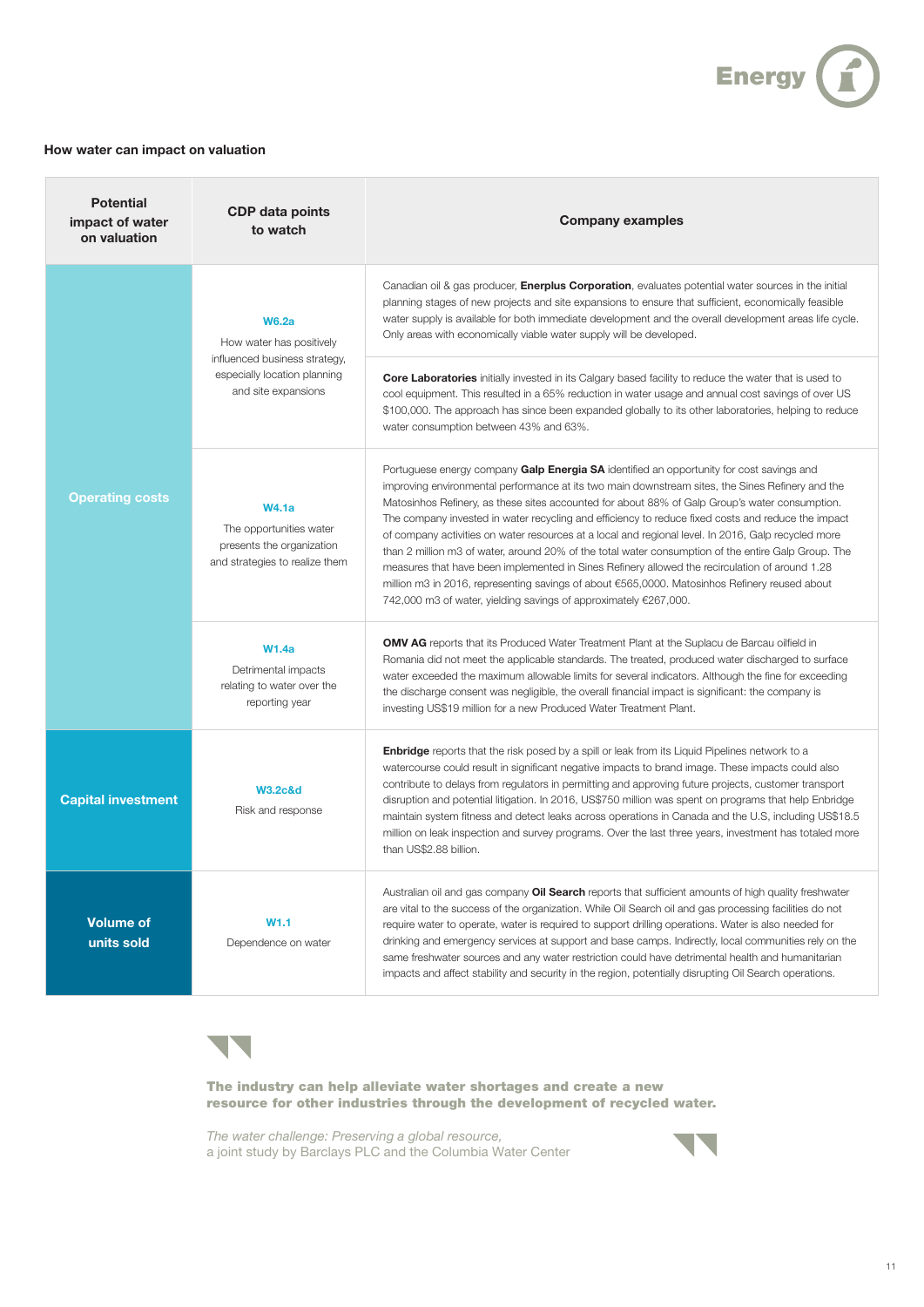### Health Care



### Response rate



### How is water material to the Health Care sector?

- For pharmaceuticals, biotechnology and life sciences companies, water plays a critical and varied role as a reagent, solvent and cleaning agent, and companies often require high quality and ultra-pure water in the production and delivery of products.<sup>3</sup>
- The provision of water, sanitation and hygiene (WASH) for healthcare employees and patients is paramount. Delivery of these services can be affected by drought and flood and lead to the shutdown of operations.
- Monitoring water discharge quality is also a key consideration as companies must comply with regulations concerning the removal of pharmaceutical compounds from discharged water.
- The water-energy nexus is often explicit in the Health Care sector as hospitals and manufacturing plants require cooling systems that can vary in their water and energy efficiency. Companies may have to trade off emissions reductions goals against efforts to reduce water consumption.

### Performance against key management behaviors

|                                    | <b>Health</b><br>Care | <b>Cross-sector</b><br>average | Comment                                                                                                                                                                                                                                                                                                                                                                                                                                                                                                       |
|------------------------------------|-----------------------|--------------------------------|---------------------------------------------------------------------------------------------------------------------------------------------------------------------------------------------------------------------------------------------------------------------------------------------------------------------------------------------------------------------------------------------------------------------------------------------------------------------------------------------------------------|
| <b>Transparency</b>                | 48%                   | 46%                            | Nearly half of requested Health Care companies disclose water-related information via CDP,<br>with nine A list responses. However, there are still many pharma giants that do not respond<br>to the investor request for information. Investors should encourage companies to follow their<br>peers and disclose.                                                                                                                                                                                             |
| Governance                         | 66%                   | 70%                            | High quality water is a key production input for many companies in this sector and it is vital<br>that water governance is in every boardroom to ensure responsible and sustainable water<br>management throughout the value chain. Interestingly, only 57% of Health Care companies<br>report opportunities related to water, the lowest of all sectors. Capitalizing on opportunities<br>can go hand-in-hand with the financial focus of boards, and there is ample room for<br>improvement in this sector. |
| <b>Measuring and</b><br>monitoring | 69%                   | 63%                            | Investors should expect more water accounting within the Health Care sector, as 93%<br>of respondents report freshwater as important or vital for direct operations—the highest<br>percentage of all sectors. Water plays a critical and varied role across operations in the<br>Health Care sector. Companies are often subject to strict regulations, and the provision of<br>WASH for healthcare employees and patients is key.                                                                            |
| <b>Risk assessment</b>             | 21%                   | 20%                            | Hospitals and pharmaceutical facilities are often heavily reliant on the river basins in which<br>they operate. But just 36% of risk assessments are conducted at the river basin level, and<br>only 33% cover direct operations and supply chains. Investors should expect companies to<br>bring these three elements into one robust risk assessment.                                                                                                                                                       |
| <b>Targets and goals</b>           | 59%                   | 56%                            | In the Health Care sector, there is excellent scope for companies to dramatically reduce water<br>consumption by improving processes and developing water-efficient products. Companies<br>should also set goals to reduce the pollution potential of their products. At present, the most<br>common targets include reducing water withdrawal and consumption, while the top goal is<br>engaging with suppliers on water.                                                                                    |
| <b>Supply chain</b><br>engagement  | 47%                   | 41%                            | Over half of Health Care companies do not request water information from their suppliers.<br>Investors should expect much greater levels of supplier engagement, as water is a material<br>issue for many Health Care suppliers. This sector has the highest percentage (84%) of<br>respondents stating that freshwater is important or vital for their indirect (value chain)<br>operations.                                                                                                                 |

12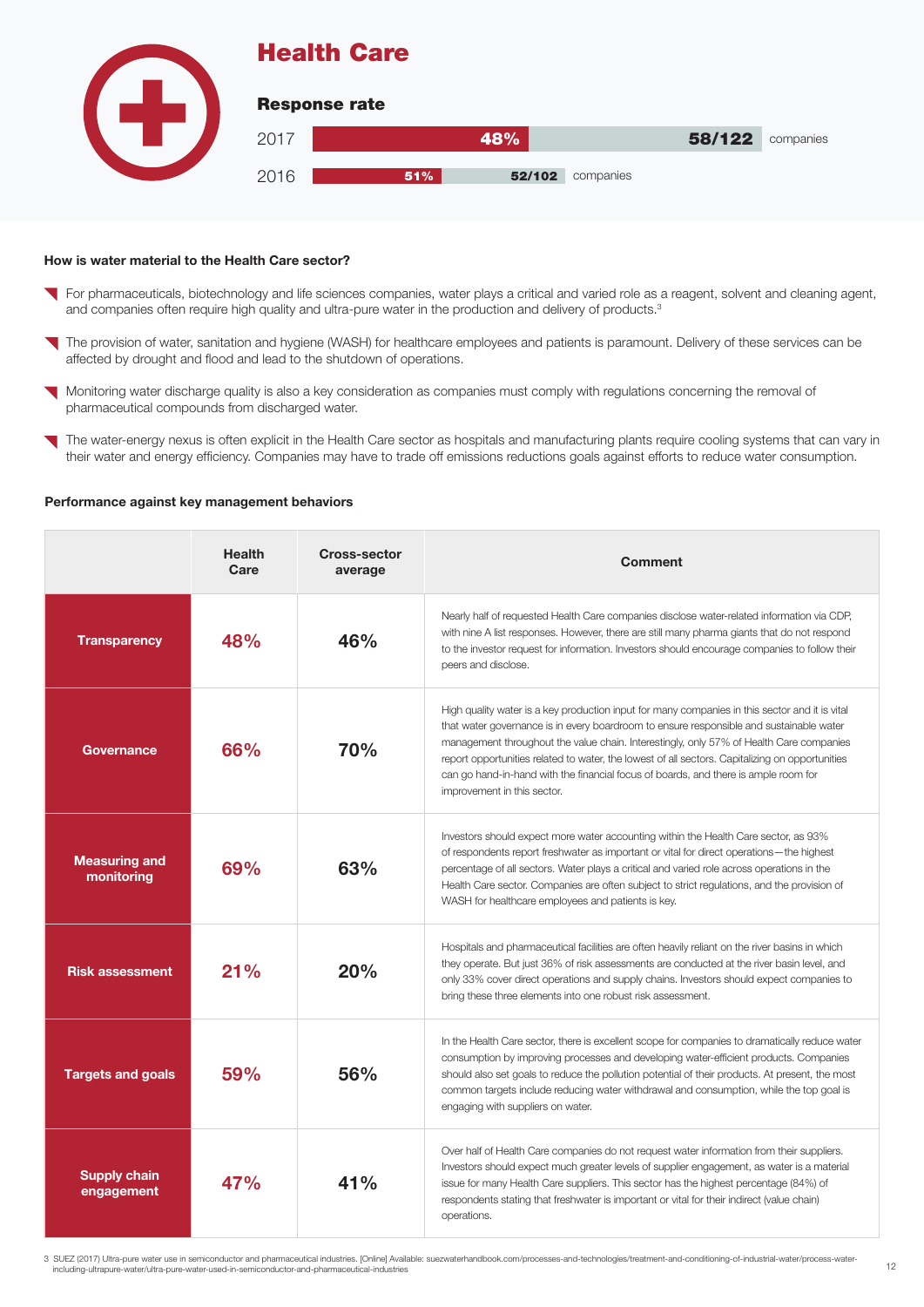

### How water can impact on valuation

| Potential<br>impact of water<br>on valuation | <b>CDP</b> data points<br>to watch                                                                     | <b>Company examples</b>                                                                                                                                                                                                                                                                                                                                                                                                                                                                                                                                                                                                                                                                                                              |
|----------------------------------------------|--------------------------------------------------------------------------------------------------------|--------------------------------------------------------------------------------------------------------------------------------------------------------------------------------------------------------------------------------------------------------------------------------------------------------------------------------------------------------------------------------------------------------------------------------------------------------------------------------------------------------------------------------------------------------------------------------------------------------------------------------------------------------------------------------------------------------------------------------------|
| <b>Operating costs</b>                       | <b>W1.4a</b><br>Detrimental impacts<br>relating to water over the                                      | Mediclinic International operates 10 hospitals in the Berg-Olifants river basin in South Africa, a<br>river basin heavily impacted by drought. The company has developed emergency contingency plans<br>to mitigate possible water disruptions, at a cost of US\$233,000. Plans include drilling additional<br>boreholes to provide sufficient water for operations, commissioning water delivery trucks, and stocking<br>bottled water for patients. Additionally, Mediclinic has worked with the City of Cape Town's water and<br>sanitation directorate to exchange information and collaborate on response strategies. Mediclinic has<br>also launched extensive employee and patient awareness campaigns on water conservation. |
|                                              | reporting year                                                                                         | When local government in the Godavari river basin temporarily cut municipal water supply up to 60%<br>due to severe and continued drought conditions in the area, Johnson & Johnson was forced to truck<br>water from an alternative water source to its operations. In addition, the company began a project<br>to segregate combined wastewater steams and treat them separately, in order to recycle part of the<br>water for non-product critical water use.                                                                                                                                                                                                                                                                     |
|                                              | <b>W4.1a</b>                                                                                           | The ISO50001 standard helped <b>Biogen Inc.</b> 's Hillerød facility in Denmark to identify water efficiency<br>projects. For example, reducing water use in the manufacturing process from 3,500 m3 to below<br>3,250 m3 per batch could deliver cost savings of approximately US\$125,000 per year.                                                                                                                                                                                                                                                                                                                                                                                                                                |
|                                              | The opportunities water<br>presents the organization<br>and strategies to realize them                 | In 2016, <b>Biogen</b> collaborated with a contracted manufacturing partner to improve the manufacturing<br>process of a molecule that is the foundation for a medicine Biogen is developing to treat a rare but<br>debilitating neurological disease. The collaboration resulted in 49% reduction in water usage for the<br>process as well as improving product performance, such as the purity of the active pharmaceutical<br>ingredient (API)."                                                                                                                                                                                                                                                                                 |
| <b>Capital investment</b>                    | <b>W1.4a</b><br>Detrimental impacts relating<br>to water over the reporting<br>year                    | <b>GlaxoSmithKline</b> reported regulatory demand in the Ganges-Brahmaputra river basin to increase<br>water recharge to aquifers to 200% of water used. In response to the changes, the company invested<br>US\$648,000 in equipment to enable aquifer recharging and rainwater harvesting on site and for the<br>local community.                                                                                                                                                                                                                                                                                                                                                                                                  |
|                                              | <b>W4.1a</b><br>The opportunities water<br>presents the organization<br>and strategies to realize them | <b>Novartis</b> identified an opportunity for cost savings by reducing water consumption and increasing<br>quality of effluent at its manufacturing site in Turkey. By installing a reverse osmosis-ultrafiltration<br>system at a cost of US\$600,000, Novartis reduced water use in cooling systems by almost 70%.                                                                                                                                                                                                                                                                                                                                                                                                                 |
|                                              | <b>W6.4a</b><br>Changes to water-related<br>CAPEX or OPEX                                              | <b>Takeda Pharmaceuticals</b> eported a 66% decrease in CAPEX and a 22% decrease in OPEX. Last<br>year, Takeda improved its drainage facilities to prepare for situations of water-related emergency -- this<br>explains the decrease in CAPEX. Its OPEX reduced as a result of newly updated drainage facilities.                                                                                                                                                                                                                                                                                                                                                                                                                   |
| <b>Volume of</b><br>units sold               | <b>W3.2c&amp;d</b><br>Risk and response                                                                | <b>Netcare Limited</b> report that interruptions to water supply in South Africa could impact its ability to<br>provide quality health care to patients, which may have a negative financial impact on business as well<br>as placing the health of patients at risk. In response, the company is investing US\$4.5 million in water<br>tanks that will allow for a 48-hour back up supply of water.                                                                                                                                                                                                                                                                                                                                 |

Water is vital for the success of Roche's operations. Almost all processes in chemical, biotech, pharmaceutical and diagnostic manufacturing involve water as a reagent, solvent or cleaning agent. Roche believes a healthy working environment is vital for successful business and therefore its employees should have unlimited access to sufficient amounts of water that meets the quality necessary for drinking, cooking and sanitation. Roche expects the same of its suppliers.

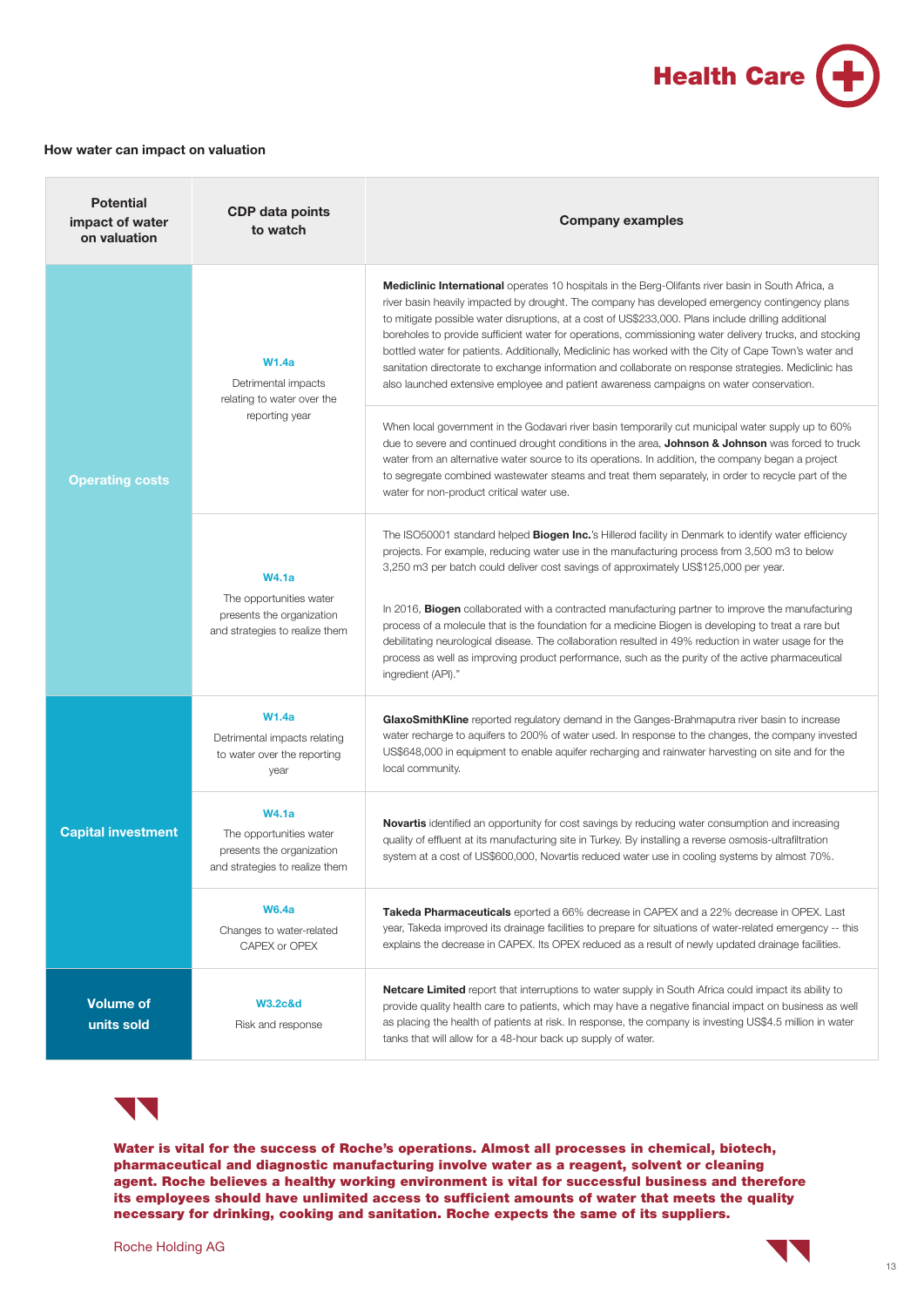### Industrials



### Why is water material to the Industrials sector?

- The Industrials sector covers the production of capital goods: engines and machinery, building products and electrical equipment, as well as transporting and distributing these products. Primary water use is therefore linked with manufacturing processes, cooling and cleaning. For example, the washing of machinery parts before assembly.
- Water issues can also impact Industrials companies in an indirect way. For example, drought and extreme precipitation can damage transport infrastructure and increase maintenance costs and delivery times.

### Performance against key management behaviors

|                                    | <b>Industrials</b> | <b>Cross-sector</b><br>average | <b>Comment</b>                                                                                                                                                                                                                                                                                                                                                                                                                      |
|------------------------------------|--------------------|--------------------------------|-------------------------------------------------------------------------------------------------------------------------------------------------------------------------------------------------------------------------------------------------------------------------------------------------------------------------------------------------------------------------------------------------------------------------------------|
| <b>Transparency</b>                | 43%                | 46%                            | The understanding of water use and management in the Industrials sector is still<br>nascent. Six A-list companies are setting the example, but still the majority of the 261<br>major companies requested do not disclose via CDP. Investors should engage these<br>companies.                                                                                                                                                      |
| Governance                         | 68%                | 70%                            | The Industrials sector is slightly below the cross-sector average. Given that this sector<br>has the lowest percentage of companies completing many key indicators below,<br>investors should engage with and encourage companies in this sector to strengthen<br>water governance throughout their businesses models.                                                                                                              |
| <b>Measuring and</b><br>monitoring | 46%                | 63%                            | A key focus area for investors: among all sectors, Industrials has the lowest percentage<br>of companies tracking withdrawals, discharges and consumption. Additionally, the<br>sector has the highest proportion not evaluating water dependency, with 10% of<br>Industrials companies reporting this.                                                                                                                             |
| <b>Risk assessment</b>             | 9%                 | 20%                            | The Industrials sector scores the lowest of any sector for conducting a robust water risk<br>assessment. Clearly, respondents have not grasped the importance of including both<br>direct operations and supply chain in risk assessments and the pollution impacts that<br>they or their suppliers could have at the river basin level.                                                                                            |
| <b>Targets and goals</b>           | 44%                | 56%                            | Industrials has the lowest rate of target and goal setting across all sectors. Investors<br>should expect companies to have an ambitious public commitment to improving their<br>water management in place. In so doing, companies can achieve cost savings via water<br>and energy efficiency. It is laudable that the Industrials sector has the highest number of<br>goals around providing access to WASH in local communities. |
| <b>Supply chain</b><br>engagement  | 29%                | 41%                            | As the second lowest of all sectors, this performance should be a red flag for investors.<br>Industrials is a sector in which supply chains are complex and often rely on the water-<br>intensive extraction industry for raw materials, for example aluminum, rubber and steel.                                                                                                                                                    |

Cooling water is vital for our business and the sustainability of our activities and represents the major use of water. Both our flat glass and pipe activities need furnaces at very high temperatures, and sufficient amounts of accessible water to cool them. If water is no longer available, equipment could be damaged and activities interrupted.

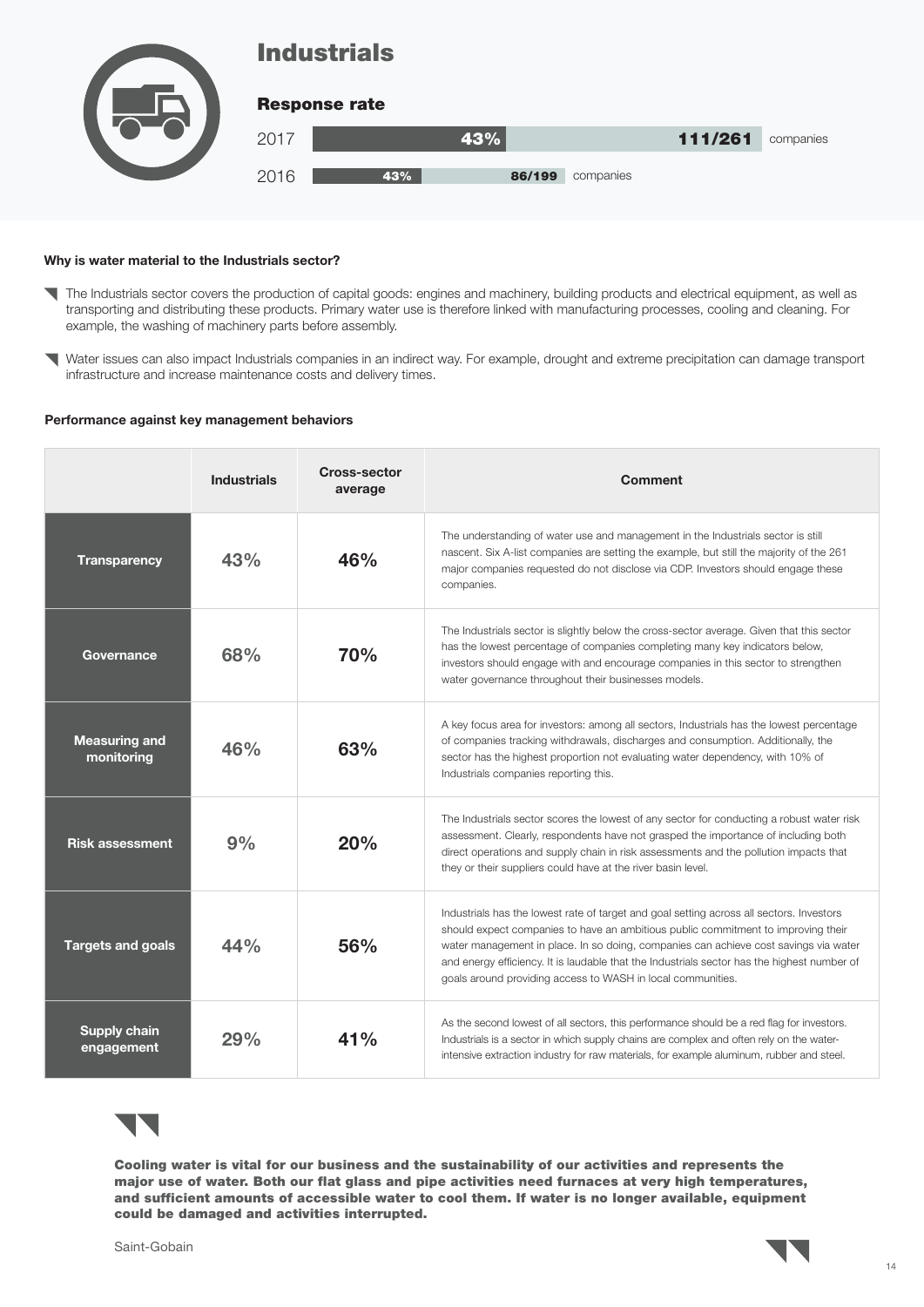

### How water can impact on valuation

| <b>Potential</b><br>impact of water<br>on valuation | <b>CDP</b> data points<br>to watch                                                                     | <b>Company examples</b>                                                                                                                                                                                                                                                                                                                                                                                                                                                                                                                                                                                                                                                                                         |
|-----------------------------------------------------|--------------------------------------------------------------------------------------------------------|-----------------------------------------------------------------------------------------------------------------------------------------------------------------------------------------------------------------------------------------------------------------------------------------------------------------------------------------------------------------------------------------------------------------------------------------------------------------------------------------------------------------------------------------------------------------------------------------------------------------------------------------------------------------------------------------------------------------|
| <b>Operating costs</b>                              | <b>W1.4a</b>                                                                                           | In May and June 2016, unusually heavy rains in the Seine and Loing river basins in France caused<br>large-scale flooding, affecting twenty of Saint-Gobain's industrial and distribution sites and costing<br>approximately US\$3.5 million, a significant portion of which was linked to property damage. Saint-<br>Gobain had already established a Business Continuity Plan before the flooding, which allows the<br>company to anticipate and put in place an efficient crisis unit, in order to reduce the closing time and<br>the loss of revenue. In this instance, most affected sites reopened within less than a week.                                                                                |
|                                                     | Detrimental impacts<br>relating to water over the<br>reporting year                                    | <b>Union Pacific Corporation</b> report that drought in select locations in the USA affected operations.<br>Locations experiencing drought are more vulnerable to fires which cause damage to its tracks, bridges<br>and right of ways. Additionally, the soil consistency in locations experiencing drought can impact<br>infrastructure reliability. To address the fire risk and ensure timely response, Union Pacific works with<br>hundreds of local, municipal and volunteer fire departments to prevent fires along railroad right of way.<br>The company uses spark shields when welding and even uses snow blowers to aid in removal of dry<br>vegetation.                                             |
| <b>Capital investment</b>                           | <b>W4.1a</b><br>The opportunities water<br>presents the organization<br>and strategies to realize them | The price of water has increased by 96% in Romania in the last four years, resulting in significant year-<br>on-year production cost increases for <b>ASSA ABLOY</b> . For example, its three plating lines consume up<br>to 72,000 cubic meters of water per year and when two new plating lines were needed for numerous<br>water re-circulation solutions were explored to save on consumption. Implementing a demineralization<br>technology using ion exchange resins meant that ASSA ABLOY Romania could re-circulate up to 90%<br>of the water consumed, making it possible to install two new plating lines and save US\$58,600 per<br>annum. The solution has a payback period of 1.5 years.           |
|                                                     | <b>W3.2c&amp;d</b><br>Risk and response                                                                | <b>Taisei Corporation</b> report that a significant change in precipitation in Japan would drive up operating<br>costs, for example in preparing special materials and additional labor for draining water out from its<br>construction sites. In response to the risk, the company is investing between US\$5 million and US\$11<br>million per year across its 1,200 construction sites in Japan on waterproof equipment and to drainage<br>for sudden extreme rainfalls.                                                                                                                                                                                                                                     |
|                                                     | <b>W6.4a</b><br>Changes to water-related<br>CAPEX or OPEX                                              | <b>Barloworld</b> reported a 50% increase in its water-related CAPEX between 2015 and 2016 as they<br>invested in water recycling, treatment and rainwater harvesting infrastructure. The investments were<br>made in support of the company's Vision 2020 target of a 10% improvement in water withdrawal<br>intensity by 2020 from a 2015 baseline year. Meanwhile, drought in certain regions negatively<br>impacted volumes of rain water harvested and increased volumes of water withdrawals from municipal<br>sources, contributing to a 19% year on year increase in OPEX.                                                                                                                              |
|                                                     | <b>W4.1a</b><br>The opportunities water<br>presents the organization<br>and strategies to realize them | As part of Stanley Black & Decker, Inc.'s water reduction targets, all facilities are required to upload<br>water reduction project details into an Environment, Health and Safety web platform. 79 projects<br>were added to the 2016 tracking system, including harvesting rain water for gardening and toilet<br>flushing, installation of water saving taps and waterless urinals. This management method is expected<br>to decrease operational costs by US\$30,000 per year, with an investment of US\$71,000. Starting<br>in 2016, the company is also funding ECOSMART sustainability projects with long term returns on<br>investment, that would not be approved under a standard financial approach. |
| <b>Volume of</b><br>units sold                      | <b>W1.4a</b><br>Detrimental impacts<br>relating to water over the<br>reporting year                    | Japanese electrical equipment and machinery company Kubota Corporation report that severe<br>drought in Thailand caused a substantial decline in the sales of compact tractors and engines, forcing<br>them to adjust production volumes.                                                                                                                                                                                                                                                                                                                                                                                                                                                                       |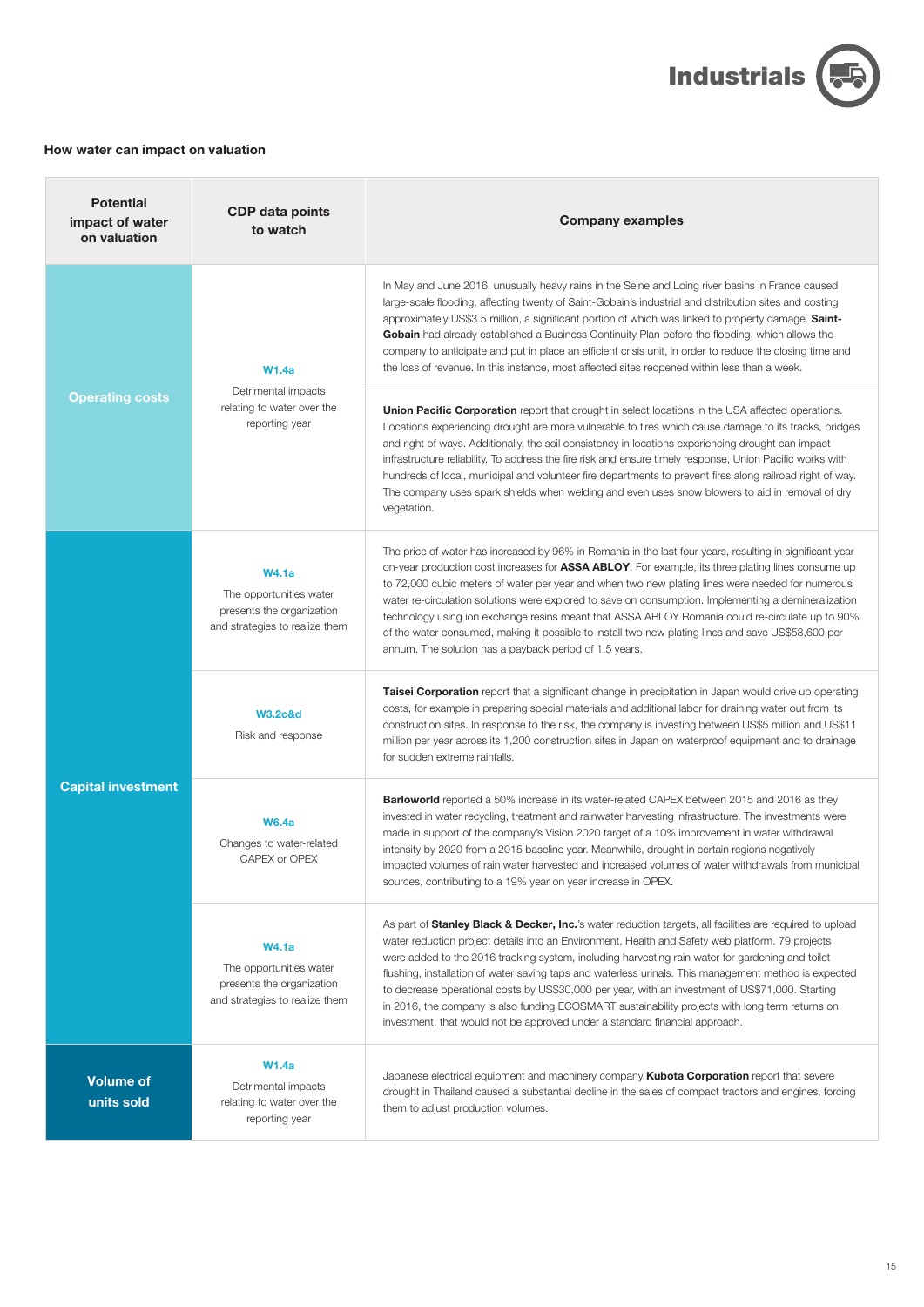### Information Technology



### How is water material to the Information Technology sector?

- Manufacturers of semiconductors and other precision technologies such as printed circuit boards rely on large quantities of water, much of  $\overline{\phantom{0}}$ which has to be ultra-pure in quality. Producing ultra-pure water is energy intensive, which carries its own water requirements.
- Furthermore, data centers rely on cooling water to prevent overheating. As storage and processing infrastructure becomes increasingly concentrated there is a growing need for cooling water. Air cooled data centers represent a major opportunity for water efficiency in the sector, but energy requirements must be considered.
- Wastewater from semiconductor manufacturing can contain harmful chemicals such as gallium arsenide and indium arsenide. Contamination have been recorded in areas of Taiwan where there is a concentration of semiconductor manufacturing plants.<sup>4</sup> Heat pollution to water resources can also cause significant damaged to local biodiversity if the heated water from the cooling systems of large data centers is discharged back into the catchment.

### Performance against key management behaviors

|                                    | Information<br><b>Technology</b> | Cross-sector<br>average | Comment                                                                                                                                                                                                                                                                                                                                                       |
|------------------------------------|----------------------------------|-------------------------|---------------------------------------------------------------------------------------------------------------------------------------------------------------------------------------------------------------------------------------------------------------------------------------------------------------------------------------------------------------|
| <b>Transparency</b>                | 74%                              | 46%                     | The sector should be commended for demonstrating the highest levels of transparency<br>across sectors. IT companies have demonstrated this commitment to transparency year on<br>year, consistently outperforming other sectors.                                                                                                                              |
| Governance                         | 64%                              | 70%                     | Improving water governance is a critical next step for this sector, as it has the second lowest<br>percentage of companies with board-level oversight on water. Given the critical importance<br>of water for cooling data centers, and ultra-pure water for semiconductor manufacturing,<br>water should be firmly present in the boardroom of IT companies. |
| <b>Measuring and</b><br>monitoring | 65%                              | 63%                     | As the Information Technology sector often relies on high quality water for operations, it is<br>encouraging to see a majority of companies in this area measuring and monitoring water<br>data and performing above the cross-sector average.                                                                                                                |
| <b>Risk assessment</b>             | 15%                              | 20%                     | Water contamination and changes in water supply are significant risks to the Information<br>Technology sector. As the second-lowest performing sector in this KPI, IT companies must<br>strengthen their water risk assessment processes to understand their vulnerability to water<br>impacts.                                                               |
| <b>Targets and goals</b>           | 50%                              | 56%                     | Only half of reporting companies in this sector have incorporated water related goals<br>or targets, indicating significant room to integrate water into business key performance<br>indicators and management. Top targets include reducing consumption and product water<br>intensity, while a top goal is watershed remediation.                           |
| <b>Supply chain</b><br>engagement  | 57%                              | 41%                     | Information Technology is the best performing sector on supply chain engagement.<br>Several major IT companies use CDP's supply chain program to request water-related<br>information from key suppliers that range from data center providers to semiconductor<br>manufacturers.                                                                             |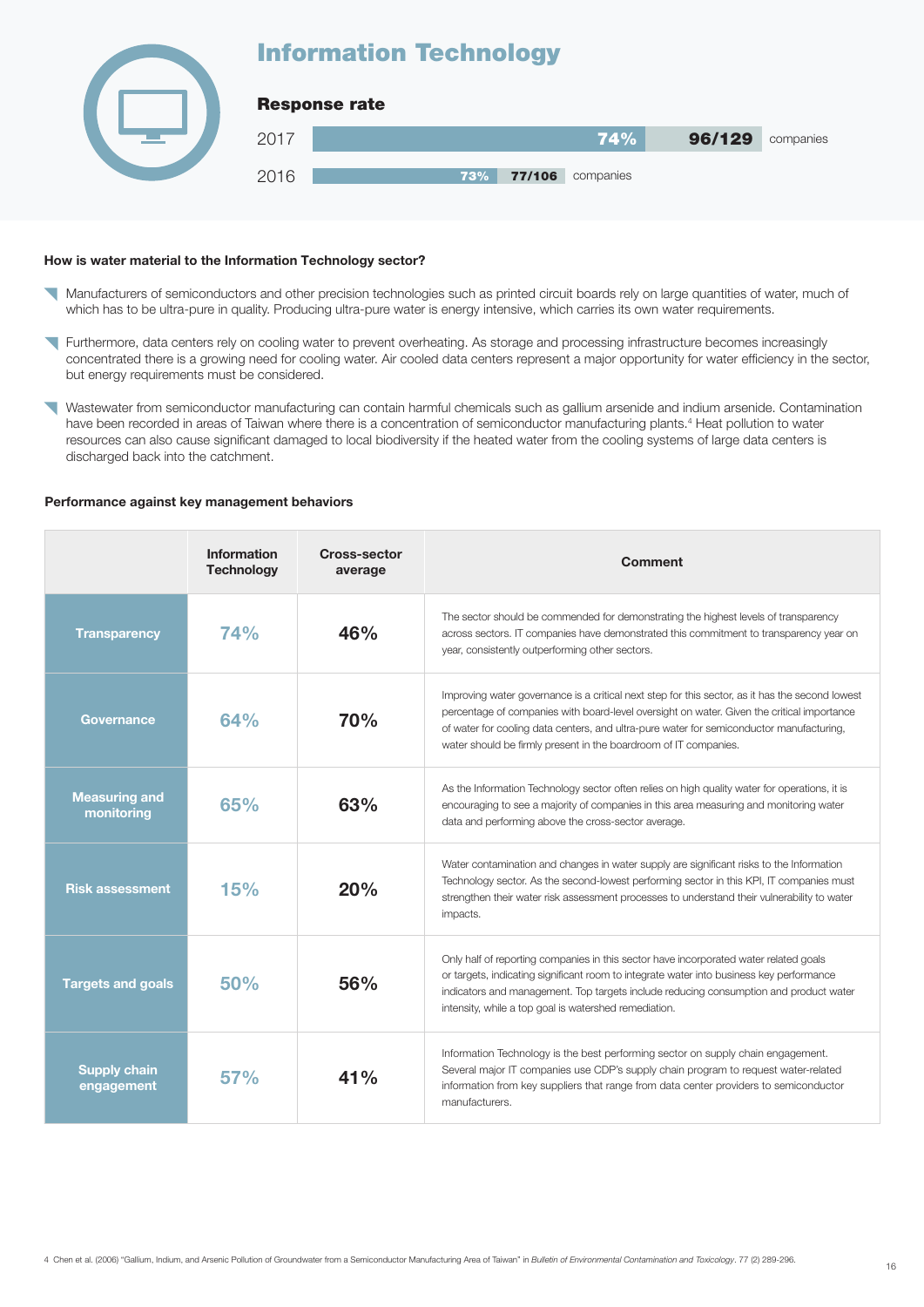Information Technology

# $\bigoplus$

### How water can impact on valuation

| <b>Potential</b><br>impact of water<br>on valuation | <b>CDP</b> data points<br>to watch                                                                     | <b>Company examples</b>                                                                                                                                                                                                                                                                                                                                                                                                                                                                                                                                                                                                                                                                                                                                                                                                                                                |  |  |  |  |  |  |
|-----------------------------------------------------|--------------------------------------------------------------------------------------------------------|------------------------------------------------------------------------------------------------------------------------------------------------------------------------------------------------------------------------------------------------------------------------------------------------------------------------------------------------------------------------------------------------------------------------------------------------------------------------------------------------------------------------------------------------------------------------------------------------------------------------------------------------------------------------------------------------------------------------------------------------------------------------------------------------------------------------------------------------------------------------|--|--|--|--|--|--|
| <b>Operating costs</b>                              | <b>W4.1a</b><br>The opportunities water<br>presents the organization<br>and strategies to realize them | <b>Yahoo Inc.</b> 's Compute Coop air-cooled data center design uses over 90% less water than<br>conventional water-cooled data centers. For roughly 200 hours out of the year during hot and humid<br>conditions, Yahoo uses a direct evaporative cooling system. Typically, the system generates no<br>or minimal wastewater, resulting in savings from both avoided cost of water and avoided cost of<br>wastewater disposal. The company estimates the resulting savings to be about US\$150,000 per year<br>at its Lockport facility in New York. Should costs of water and wastewater increase in the future or<br>prove more expensive in other locations, savings will likely increase.                                                                                                                                                                        |  |  |  |  |  |  |
|                                                     | <b>W1.4a</b><br>Detrimental impacts<br>relating to water over the<br>reporting year                    | In the Dongjiang river basin in South China, LG Display has invested US\$1.7 million into a new<br>wastewater disposal facility to comply with legal standards on Chemical Oxygen Demand of<br>discharged wastewater.                                                                                                                                                                                                                                                                                                                                                                                                                                                                                                                                                                                                                                                  |  |  |  |  |  |  |
|                                                     | <b>W6.4a</b>                                                                                           | Over the course of 2016, <b>Intel</b> invested more than US\$12 million in water conservation projects, many<br>of which also delivered energy savings. This represents approximately four times its water-related<br>CAPEX for 2015. Its water OPEX increased slightly as a result of increased water withdrawals.                                                                                                                                                                                                                                                                                                                                                                                                                                                                                                                                                    |  |  |  |  |  |  |
| <b>Capital investment</b>                           | Changes to water-related<br>CAPEX or OPEX                                                              | <b>Tech Mahindra</b> reported a 15% increase in its water-related CAPEX and a 62% decrease in its<br>water-related OPEX. This year, Tech Mahindra's capital expenditures have been for installation of water<br>recycling systems, water sensors, sewage treatment and rain water harvesting plants, and water<br>quality reports.                                                                                                                                                                                                                                                                                                                                                                                                                                                                                                                                     |  |  |  |  |  |  |
|                                                     | <b>W1.4a</b><br>Detrimental impacts<br>relating to water over the<br>reporting year                    | <b>HP Inc</b> sites in California were subject to a mandatory 20% reduction in water consumption due to<br>local drought. The restrictions lasted 6 months up to a year depending on the site. Similar restrictions<br>were imposed on sites in Sao Paulo. While the overall financial impact in California was minimal<br>because the company hit water reduction targets and incurred savings due to the decreased water<br>use, in Brazil, HP experienced electricity rate increases of 90% because the country relies so heavily<br>on hydroelectric power.                                                                                                                                                                                                                                                                                                        |  |  |  |  |  |  |
| <b>Volume of</b><br>units sold                      | <b>W3.2c&amp;d</b><br>Risk and response                                                                | <b>STMicroelectronics International NV</b> faces a risk of water supply disruption due to flooding in<br>Malaysia. In 2014 and 2015, Malaysia experienced flooding which stopped local pumping at the<br>distribution station. Having sufficient amounts of clean fresh water available is vital to ST's operations<br>- this therefore represents a physical risk which may halt or slow production, depending on the gravity<br>of the flood. ST is responding by developing flood emergency plans and investing in and maintaining<br>infrastructure at a cost of over US\$100,000. ST has put a Business Continuity Plan in place, which<br>was coordinated at the corporate level and implemented and customized at each site. The plan<br>consists of three phases: (1) assessment of business risk; (2) emergencies preparedness; and (3)<br>disaster recovery. |  |  |  |  |  |  |
|                                                     | <b>W8.1a&amp;b</b>                                                                                     | LG Corporation set a group-wide target for reduction in consumptive volumes, motivated by cost<br>savings. The company committed to reducing its water intensity (measured as use quantity/sales<br>amount) by 30% by 2020 compared with 2009. LG Innotek has adopted this same goal, and has<br>exceeded the target timeline by already reducing the water intensity target by 20% in 2016. LG<br>Innotek has reported that this initiative could save US\$9.6million in water costs.                                                                                                                                                                                                                                                                                                                                                                                 |  |  |  |  |  |  |
|                                                     | Targets and goals                                                                                      | <b>SK Hynix</b> committed to a goal of reducing its water usage, motivated by cost savings. They<br>committed to recycle processed wastewater and optimize water usage in cooling towers. Through<br>these efforts, they saved 11,000 tons of water per day in 2016 which was associated with cost<br>savings of US\$417,230 in water costs and US\$2,640,000 in wastewater treatment chemicals.                                                                                                                                                                                                                                                                                                                                                                                                                                                                       |  |  |  |  |  |  |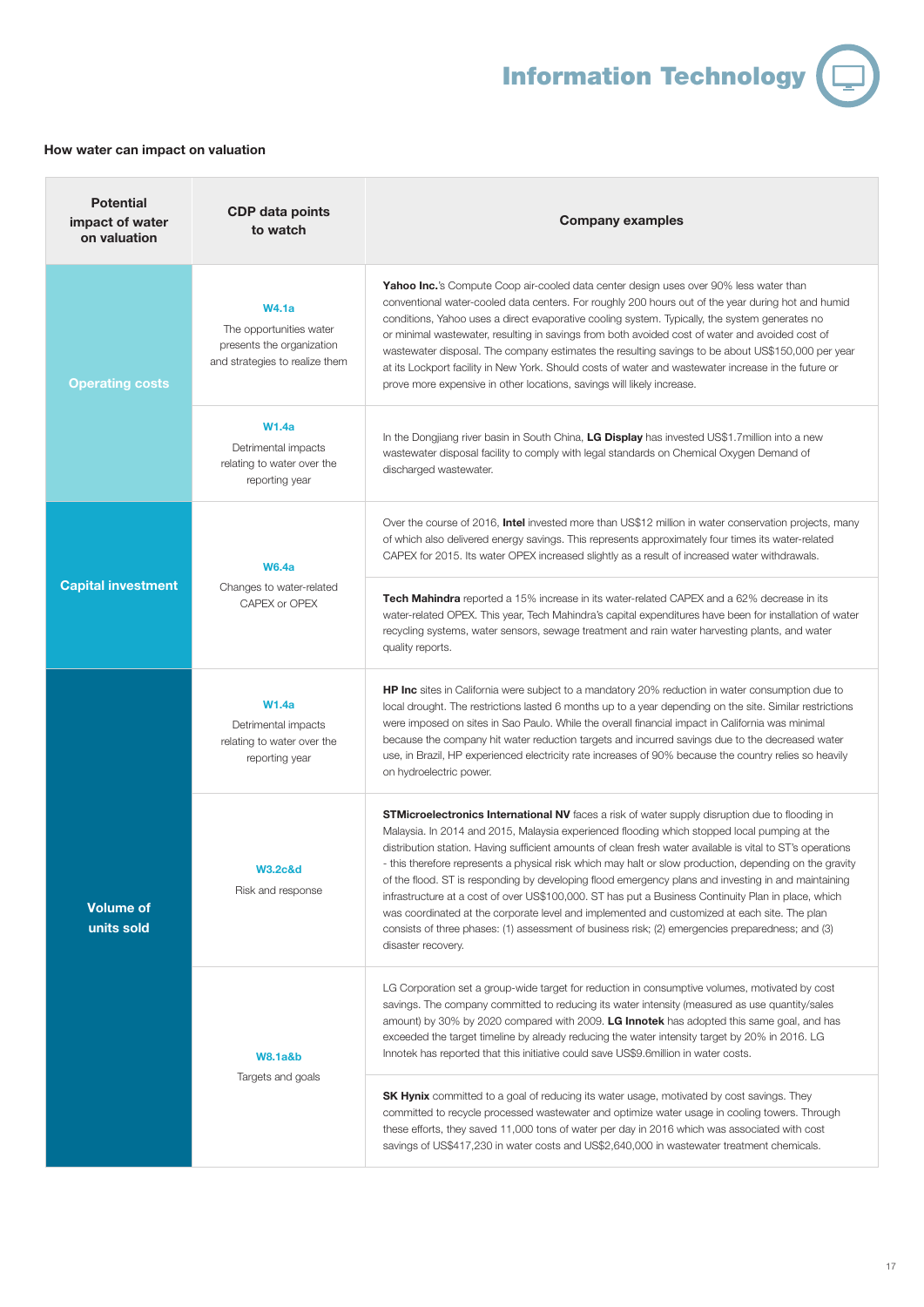### **Materials**



### Response rate



### How is water material to the Materials sector?

The materials sector is very diverse, covering mined materials, chemicals, forest & paper products and construction materials.

- In mining, water is used during extraction, mineral processing and in the transport of excess slurry. Mining and mineral processing is also energy intensive, and water is often required to produce this energy. Water is needed for other processes such as dust suppression, cooling and employee requirements on site. Water pollution from Acid Mine Drainage (AMD) is a significant risk, even after the lifetime of a mine.
- The chemicals sector is highly water intensive: water is used primarily for cooling purposes (90%) but also as a raw material, in cleaning, transport, as a solvent and as part of the final product. The sector faces the risk of spillage of hazardous chemicals which can affect the quality of local water resources.
- For the pulp & paper industry, water is used to create the pulp, flush away unwanted impurities. Industrial effluent from mills can contain toxic and non-biodegradable organic materials.

### Performance against key management behaviors

|                                    | <b>Materials</b> | Cross-sector<br>average | Comment                                                                                                                                                                                                                                                                                                                                                                        |
|------------------------------------|------------------|-------------------------|--------------------------------------------------------------------------------------------------------------------------------------------------------------------------------------------------------------------------------------------------------------------------------------------------------------------------------------------------------------------------------|
| <b>Transparency</b>                | 54%              | 46%                     | This is the second-highest response rate after Information Technology, but is static year-on-<br>year. Many Materials companies are advanced in their water management and reporting,<br>with 15 making this year's water A list. Those not yet disclosing must follow suit.                                                                                                   |
| <b>Governance</b>                  | 78%              | 70%                     | Materials companies beat all other sectors on board-level oversight of water issues and<br>91% report that water is integrated into business strategy. In 21 companies, more than any<br>other sector, the responsibility for water issues lies with the CEO. It is appropriate that in this<br>water-intensive sector water issues permeate the highest levels of governance. |
| <b>Measuring and</b><br>monitoring | 73%              | 63%                     | Encouragingly, the Materials sector is the best performer on measuring and monitoring all<br>aspects of water use. Discharges in particular must be carefully monitored due to the risk of<br>Acid Mine Drainage.                                                                                                                                                              |
| <b>Risk assessment</b>             | 19%              | 20%                     | The sector demonstrates close-to-average performance on this metric, but should be<br>leading the way for risk assessment at the river basin level, particularly mining companies,<br>which can have large impacts on local hydrology and communities.                                                                                                                         |
| <b>Targets and goals</b>           | 57%              | 56%                     | Given strong performance in other areas, Materials companies should step up the ambition<br>of their targets and goals. For example, most companies report targets for a baseline year of<br>2015 and a target year of 2016. Just 16 companies have set target years out to 2025 and<br>beyond.                                                                                |
| <b>Supply chain</b><br>engagement  | 33%              | 41%                     | This below-average performance should be a cause for concern for investors, as<br>reputational risks from water pollution are present up and down the value chain, from the<br>extraction of ores to the use phase of chemicals. Materials companies must consider how<br>suppliers use water to gain a complete picture of risk exposure.                                     |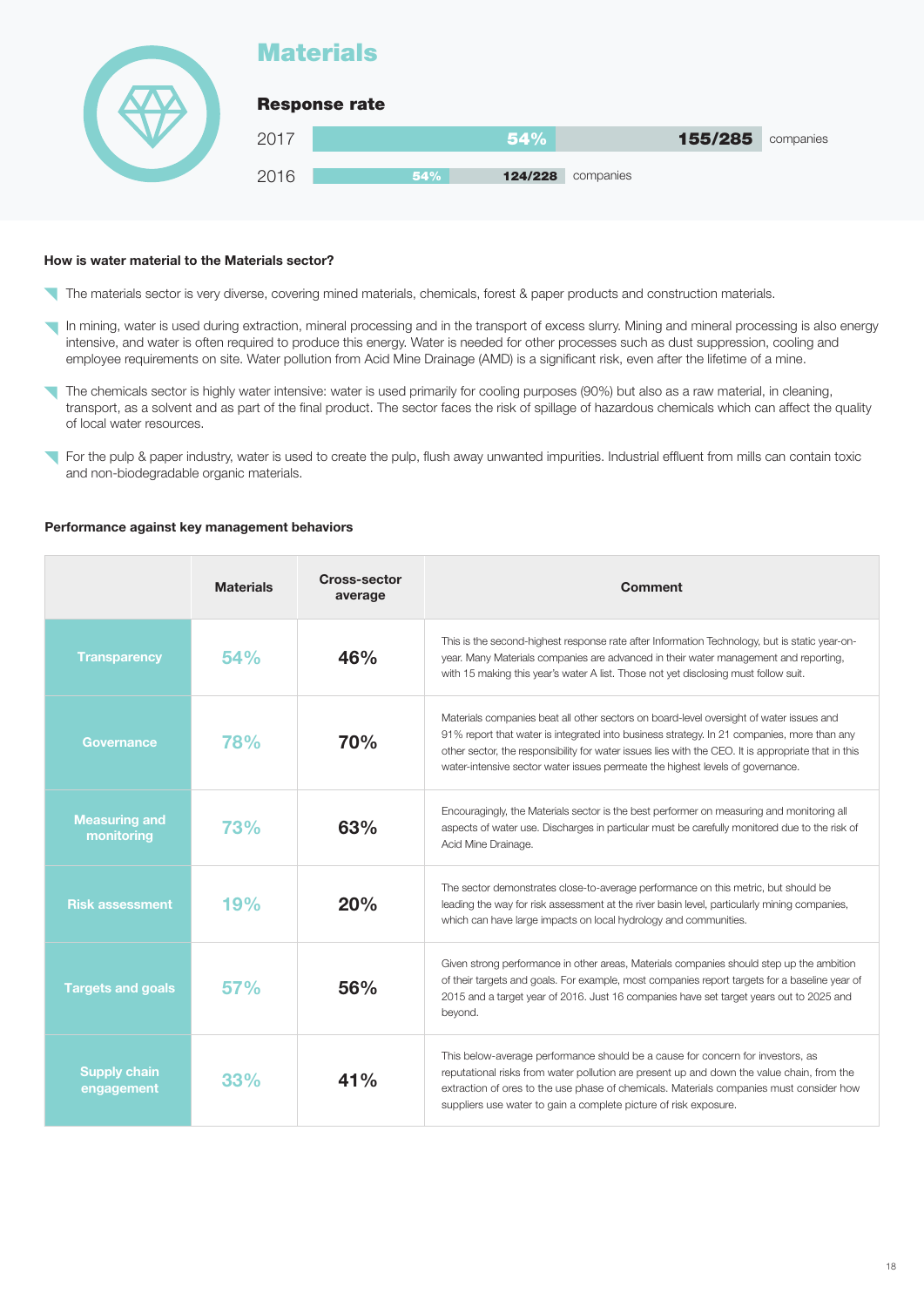

### How water can impact on valuation

| <b>Potential</b><br>impact of water<br>on valuation | <b>CDP</b> data points<br>to watch                                                                     | <b>Company examples</b>                                                                                                                                                                                                                                                                                                                                                                                                                                                                                                                                                                                                                                                                                                             |  |  |  |  |  |
|-----------------------------------------------------|--------------------------------------------------------------------------------------------------------|-------------------------------------------------------------------------------------------------------------------------------------------------------------------------------------------------------------------------------------------------------------------------------------------------------------------------------------------------------------------------------------------------------------------------------------------------------------------------------------------------------------------------------------------------------------------------------------------------------------------------------------------------------------------------------------------------------------------------------------|--|--|--|--|--|
| <b>Operating costs</b>                              | <b>W1.4a</b><br>Detrimental impacts<br>relating to water over the<br>reporting year                    | In 2016 drought conditions caused a water shortage at Gold Fields Limited's South Deep gold<br>mine in South Africa. The mine's three reverse osmosis plants had reduced water purchase costs<br>for the company by up to US\$12,000 per month, but the drought during 2015 and 2016 meant<br>that two of the three reverse osmosis plants were shut down. This increased water purchase costs<br>by approximately US\$120,000 during 2016. In response, Gold Fields installed additional pipelines<br>to better balance the water on site and established a water supply agreement with another mining<br>company in the region, Sibanye Gold. Gold Fields could now be impacted by Sibanye's plans to close<br>the Ezulwini mine. |  |  |  |  |  |
|                                                     | <b>W9.1a</b><br>Linkages and tradeoffs<br>between water & other<br>environmental issues                | Swiss chemicals company <b>Firmenich SA</b> reported that the energy required to treat and discharge<br>waste water is contributing to its Scope 1 and 2 carbon emissions. To address this, they are taking<br>action to reduce the energy used on wastewater by reducing its overall water use and investing<br>US\$15 million to renewable energy projects and targets within wastewater facilities.                                                                                                                                                                                                                                                                                                                              |  |  |  |  |  |
|                                                     |                                                                                                        | <b>BHP Billiton</b> report a US\$1.9 billion investment in a desalination plant in Chile, with the aim of<br>securing a sustainable long-term water supply in a water-scarce region.                                                                                                                                                                                                                                                                                                                                                                                                                                                                                                                                                |  |  |  |  |  |
| <b>Capital investment</b>                           | <b>W6.4a</b><br>Changes to water-related<br>CAPEX or OPEX                                              | Japanese chemicals company <b>Asahi Kasei</b> saw its water-related CAPEX increase by 81% from the<br>previous year, owing mainly to three investments: a project for improving the enclosing bunds of the<br>Hori River, Miyazaki, Japan; an investment in wastewater treatment facility at a textile mill in China in<br>anticipation of more stringent regulations; and an investment to strengthen the treatment capacity of<br>the wastewater treatment facility at a plant in Shizuoka, Japan. The company's OPEX increased by 9%<br>due to biennially-scheduled repairing.                                                                                                                                                   |  |  |  |  |  |
|                                                     | <b>W3.2c&amp;d</b><br>Risk and response                                                                | German flavor and fragrance producer <b>Symrise AG</b> is investing in new equipment and technology to<br>increase synthetic menthol production as an alternative to natural mint oils. The company has invested<br>some US\$12 million in recent years, with a further US\$47 million approved before 2020. By meeting<br>the future demand for menthol with synthetic counterparts instead of water-intensive natural mints,<br>Symrise reduces its indirect water footprint and impact on groundwater resources.                                                                                                                                                                                                                 |  |  |  |  |  |
|                                                     |                                                                                                        | British chemicals company Johnson Matthey invested just under US\$28 million in new sales<br>opportunities, the most advanced being JM's Water Technologies business. The company anticipates<br>that the Water Technologies business will deliver sales of around US\$2 million in 2017.                                                                                                                                                                                                                                                                                                                                                                                                                                           |  |  |  |  |  |
| <b>Volume of</b><br>units sold                      | <b>W4.1a</b><br>The opportunities water<br>presents the organization<br>and strategies to realize them | In 2016, Swiss company Syngenta AG invested US\$1.3 billion in the research and development of<br>new products that will help plants to tolerate drought. This technology will enable farmers to produce<br>high yields in dry conditions or with limited irrigation. Products include seed treatments, hybrid GM<br>seeds, and crop regulator products that promote growth of finer roots that better enable plants to<br>reach water and nutrients in drought prone areas. These new products represented 10% of sales in<br>2016.                                                                                                                                                                                                |  |  |  |  |  |



Water is critical to the mining sector's ability to provide the minerals and metals needed in everyday life. Even the most water-efficient mining operation is vulnerable to water risks when the needs of other water users in the catchment are not taken into account.

The International Council on Mining and Metals

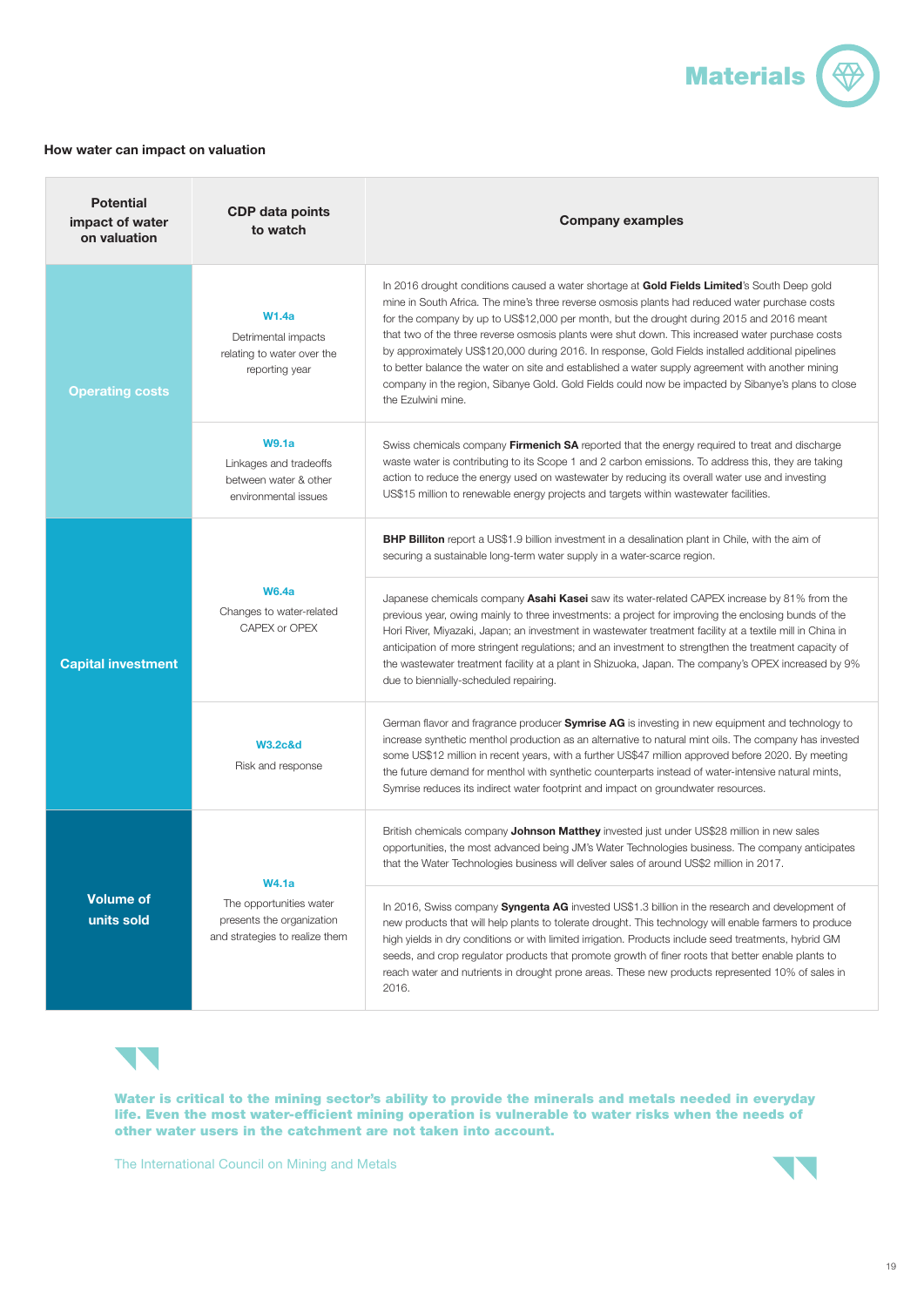### Utilities



### How is water material to the Utilities sector?

- The Utilities sector is heavily dependent on water for cooling, and, in the case of hydroelectric generation plants, for power generation itself. For this reason, thermal power plants are often located near water bodies and companies rely on these resources for the success of their business.
- Water usage and risk exposure will often depend on the power generation source used by the power plant, and even fuels not typically associated with large water use can be water intensive. For example, depending on the cooling technology used, water withdrawals and consumption for Concentrated Solar Power can be of the same order as conventional power plants, while carbon capture and storage can almost double a plant's water withdrawals and consumption.
- Utilities face reputational risk from the impact that activities can have on local water resources. For example, in many regions regulations dictate that plants must discharge water at the same or similar temperatures as those at which they withdrew it. Reservoirs and dams can also affect aquatic life and the hydrologic cycle.

### Performance against key management behaviors

|                                    | <b>Utilities</b> | <b>Cross-sector</b><br>average | <b>Comment</b>                                                                                                                                                                                                                                                                                                                                                                                                                                                                   |
|------------------------------------|------------------|--------------------------------|----------------------------------------------------------------------------------------------------------------------------------------------------------------------------------------------------------------------------------------------------------------------------------------------------------------------------------------------------------------------------------------------------------------------------------------------------------------------------------|
| <b>Transparency</b>                | 37%              | 46%                            | The Utilities sector reported some of the highest financial impacts from water, and yet<br>the disclosure rate is well below average. Given that 81% of utilities report that water is<br>'important' or 'vital' for operations, investors should expect to see greater transparency.                                                                                                                                                                                            |
| Governance                         | 73%              | 70%                            | Despite outperforming the sector average for board level oversight, utilities have more to<br>do on water governance. Just 23% have a publicly available, company-wide water policy<br>that includes direct operations, supplier best practice and acknowledges WASH. Investors<br>should work with utilities to understand their water policy.                                                                                                                                  |
| <b>Measuring and</b><br>monitoring | 67%              | 63%                            | Utilities outperform the average, but they are lagging behind on monitoring the quality of<br>discharges. Thermal plants withdraw and discharge large quantities of water for cooling and<br>the temperature of discharges is strictly regulated in many regions.                                                                                                                                                                                                                |
| <b>Risk assessment</b>             | 31%              | 20%                            | Utilities are the joint best performer for river basin-level risk assessments covering direct<br>operations and supply chain, and by far the best performer for conducting risk assessments<br>at the river basin level (48%). This is appropriate as facilities in this sector are often large in<br>scale and their impacts on local aquatic ecosystems can be significant. However, investors<br>should press for more companies to achieve this standard of risk assessment. |
| <b>Targets and goals</b>           | 58%              | 56%                            | The most common goal in this sector relates to watershed remediation, habitat restoration,<br>and ecosystem preservation, as many companies are bound by regulations to conserve the<br>basins in which they operate. However, investors can encourage more ambitious targets on<br>reducing water intensity and implementing water-efficient cooling systems.                                                                                                                   |
| <b>Supply chain</b><br>engagement  | 40%              | 41%                            | Leading companies in this sector report that they get a more complete picture of risk<br>exposure by asking suppliers for water information, sometimes via a self-assessment. This<br>engagement is vital, given the water-dependence of certain fuel stocks such as coal and<br>biofuels.                                                                                                                                                                                       |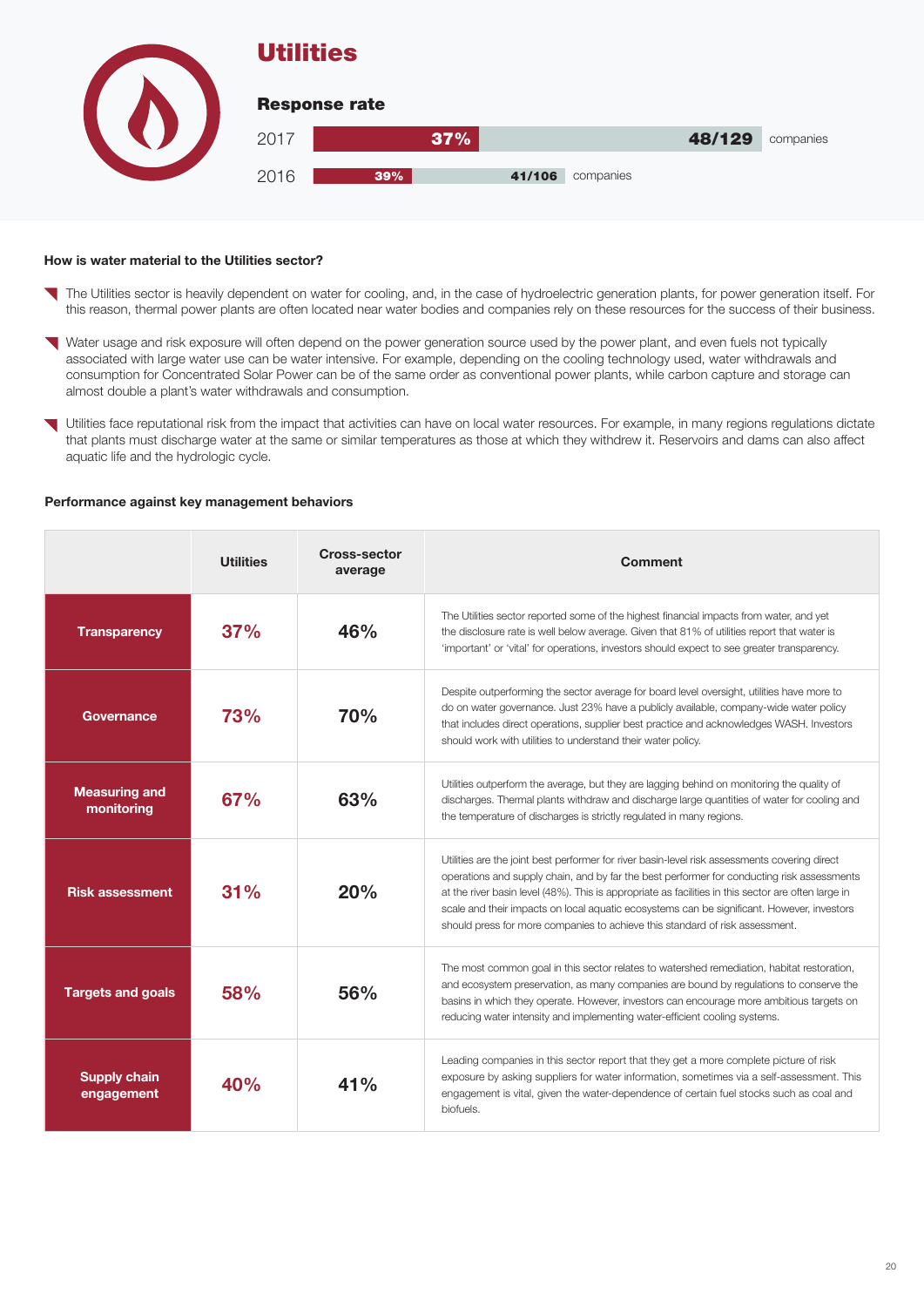

### How water can impact on valuation

| <b>Potential</b><br>impact of water<br>on valuation | <b>CDP</b> data points<br>to watch                                                  | <b>Company examples</b>                                                                                                                                                                                                                                                                                                                                                                                                                                                                                                                                                                                                                                                                                                                                                                                                                                                                                                            |
|-----------------------------------------------------|-------------------------------------------------------------------------------------|------------------------------------------------------------------------------------------------------------------------------------------------------------------------------------------------------------------------------------------------------------------------------------------------------------------------------------------------------------------------------------------------------------------------------------------------------------------------------------------------------------------------------------------------------------------------------------------------------------------------------------------------------------------------------------------------------------------------------------------------------------------------------------------------------------------------------------------------------------------------------------------------------------------------------------|
|                                                     | <b>W3.2c&amp;d</b><br>Risk and response                                             | In 2016, the State of Ceara in Brazil implemented an emergency tax on water, drastically increasing<br><b>EDP- Energias de Portugal S.A.</b> 's operating costs. EDP mitigated the risk by diversifying its<br>portfolio in terms of both energy technology and geography, and the company plans to invest US\$1.4<br>billion per year between 2016 and 2020. EDP is also investing US\$32,000 in its State of Ceara site<br>to increase water efficiency and work with local government to minimize the impact of regulatory<br>restrictions.                                                                                                                                                                                                                                                                                                                                                                                     |
| <b>Operating costs</b>                              | <b>W7.1a &amp; c</b><br>Fines and penalties                                         | <b>Exelon</b> faced an enforcement order of US\$2.1 million at its PHI (Pepco) Benning Service Center<br>in Washington D.C. due to alleged violations of metal limits of the National Pollutant Discharge<br>Elimination System for stormwater discharges. Pepco has acted to resolve the issue by paying a civil<br>penalty of US\$1.6 million, and investing in new infrastructure across the property. The investments<br>include metal absorbing filters at more than 90 storm drain inlets, a covered warehouse for the storage<br>of off-line transformers and other electric equipment, and a new storm water treatment system using<br>filtration technology to be fully operational by the end of 2017. Pepco will also design and construct a<br>new storm water retention structure at the facility to eliminate the storm water discharges from one of<br>the two permitted discharge points into the Anacostia River. |
|                                                     |                                                                                     | <b>ACCIONA SA</b> reported a 464% increase in water-related CAPEX in 2016 compared to 2015 due to<br>investment in a new water treatment business. OPEX increased by 52% over the same period mainly<br>due to a higher volume of business by the company in the field of water treatment and management.                                                                                                                                                                                                                                                                                                                                                                                                                                                                                                                                                                                                                          |
| <b>Capital investment</b>                           | <b>W6.4a</b><br>Changes to water-related<br>CAPEX or OPEX                           | <b>Endesa</b> reports a 142% increase in water-related CAPEX for projects including the upgrade of<br>discharge treatment systems and construction of fish ladders. OPEX increased slightly due to analysis<br>of waste and liquid discharges, maintenance of hydraulic and waste water treatment systems and<br>groundwater monitoring.                                                                                                                                                                                                                                                                                                                                                                                                                                                                                                                                                                                           |
|                                                     |                                                                                     | <b>NRG Energy Inc</b> report that its water CAPEX increased by 344% due to the completion of several<br>large stormwater and wastewater projects in 2016 to address environmental regulations.                                                                                                                                                                                                                                                                                                                                                                                                                                                                                                                                                                                                                                                                                                                                     |
| <b>Volume of</b><br>units sold                      | <b>W1.4a</b><br>Detrimental impacts<br>relating to water over the<br>reporting year | <b>CMS Energy Corporation</b> report that new federal regulations affecting cooling water intake systems<br>and effluent limits in process waters may require infrastructure investments of US\$104 million at its<br>JH Campbell and DE Karn facilities in the St. Lawrence, Lake Michigan and Lake Huron river basins.<br>These new regulations are being challenged in the courts, and reconsidered by the EPA, creating<br>regulatory uncertainty regarding what might ultimately be required and when to comply with these<br>regulations.                                                                                                                                                                                                                                                                                                                                                                                    |

### J

Water is absolutely essential for cooling at our solar thermal energy facilities in the Tajo river basin in Spain. Failure to provide the minimum water flow required for the cooling system would force the plant to shut down.

ACCIONA S.A.

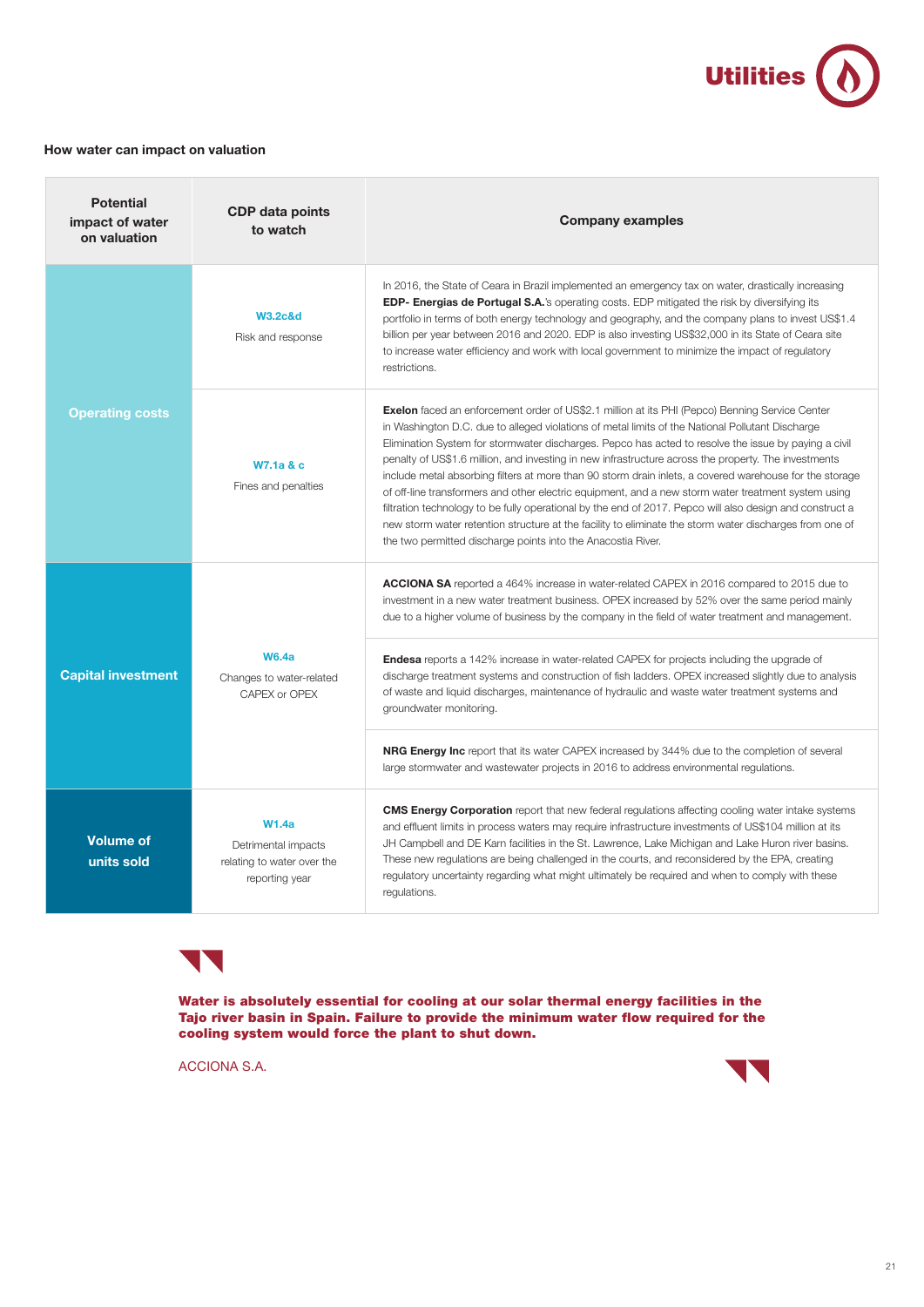# **Key indicators by sector**

| <b>Key Indicators</b>                                                                                            | <b>Consumer</b><br><b>Discretionary</b> | <b>Consumer</b><br><b>Staples</b> | Energy | Health<br>Care | <b>Industrials</b> | <b>Information</b><br><b>Technology</b> | <b>Materials</b> | <b>Utilities</b> | <b>Total</b> |
|------------------------------------------------------------------------------------------------------------------|-----------------------------------------|-----------------------------------|--------|----------------|--------------------|-----------------------------------------|------------------|------------------|--------------|
| Total respondents                                                                                                | 116                                     | 121                               | 37     | 58             | 111                | 96                                      | 155              | 48               | 742          |
| Public respondents                                                                                               | 83                                      | 95                                | 28     | 54             | 81                 | 77                                      | 120              | 42               | 580          |
| Non-public respondents                                                                                           | 33                                      | 26                                | 9      | 4              | 30                 | 19                                      | 35               | 6                | 162          |
| Total requested                                                                                                  | 306                                     | 250                               | 138    | 122            | 261                | 129                                     | 285              | 129              | 1620         |
| Response rate                                                                                                    | 38%                                     | 48%                               | 27%    | 48%            | 43%                | 74%                                     | 54%              | 37%              | 46%          |
| <b>Water accounting</b>                                                                                          |                                         |                                   |        |                |                    |                                         |                  |                  |              |
| Respondents that report<br>water withdrawals                                                                     | 82%                                     | 90%                               | 73%    | 90%            | 73%                | 90%                                     | 89%              | 85%              | 85%          |
| Respondents that report<br>water discharge                                                                       | 78%                                     | 82%                               | 70%    | 83%            | 67%                | 85%                                     | 86%              | 85%              | 80%          |
| Respondents that verify<br>(>50%) total volume of water<br>withdrawal data by source for<br>at risk facilities   | 20%                                     | 31%                               | 24%    | 24%            | 11%                | 23%                                     | 32%              | 40%              | 25%          |
| Respondents that verify<br>(>50%) water discharge<br>quality data by destination for<br>at risk facilities       | 13%                                     | 20%                               | 22%    | 19%            | 5%                 | 18%                                     | 23%              | 40%              | 18%          |
| Respondents that regularly<br>measure and monitor more<br>than 50% of all water aspects*                         | 53%                                     | 70%                               | 57%    | 69%            | 46%                | 65%                                     | 73%              | 67%              | 63%          |
| <b>Current state</b>                                                                                             |                                         |                                   |        |                |                    |                                         |                  |                  |              |
| Respondents that have<br>experienced detrimental<br>water-related business<br>impacts in the reporting year      | 20%                                     | 39%                               | 16%    | 9%             | 15%                | 5%                                      | 31%              | 40%              | 23%          |
| Respondents that require key<br>suppliers to report water use,<br>risks and management                           | 48%                                     | 50%                               | 8%     | 47%            | 29%                | 57%                                     | 33%              | 40%              | 41%          |
| <b>Water risk assessment</b>                                                                                     |                                         |                                   |        |                |                    |                                         |                  |                  |              |
| Respondents that have<br>evaluated how water risks<br>could impact business growth<br>over the next year or more | 80%                                     | 86%                               | 71%    | 76%            | 81%                | 82%                                     | 82%              | 93%              | 82%          |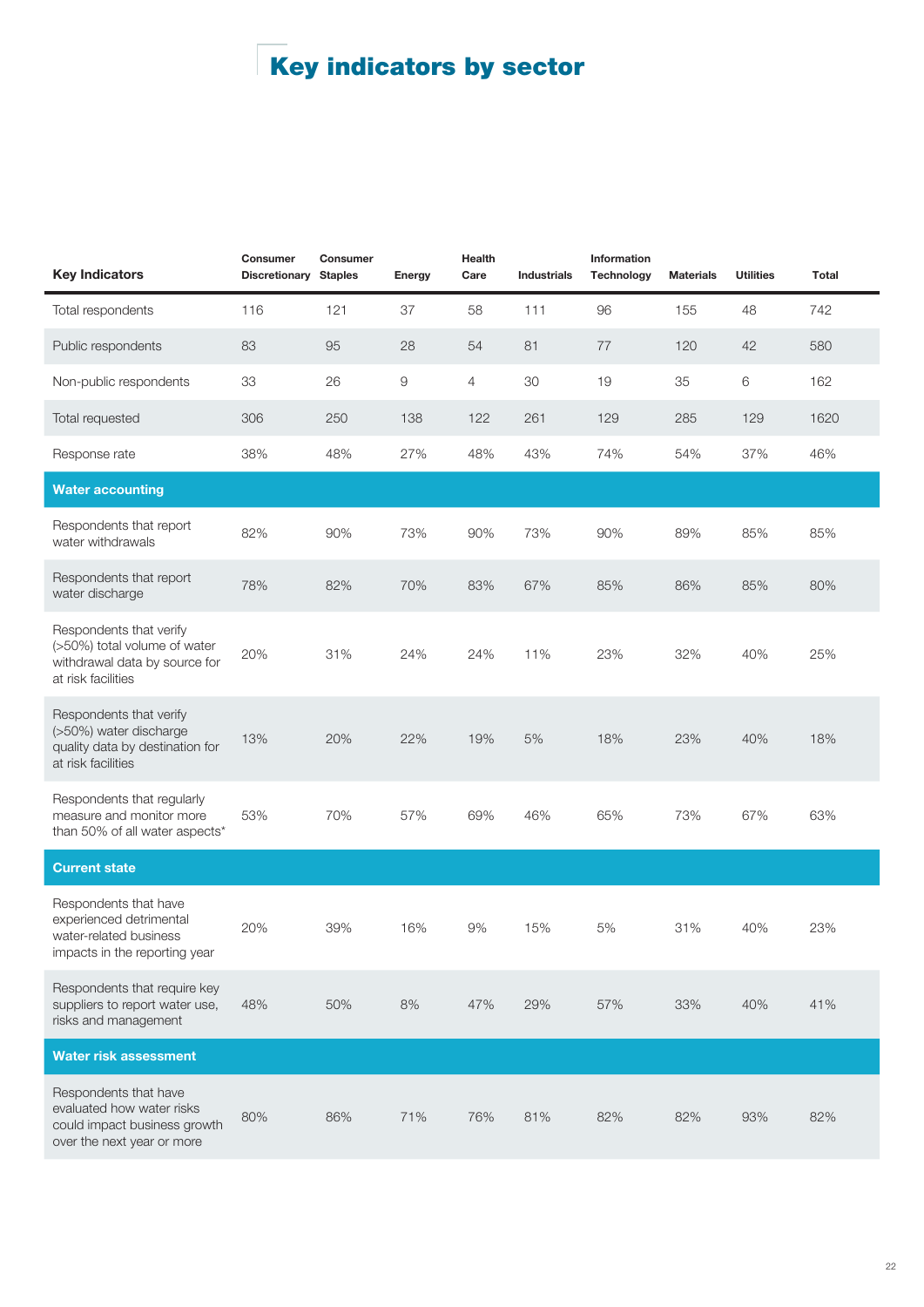# Key indicators by sector (continued)

| <b>Key Indicators</b>                                                                                                                                          | <b>Consumer</b><br><b>Discretionary Staples</b> | Consumer | <b>Energy</b> | Health<br>Care | <b>Industrials</b> | Information<br><b>Technology</b> | <b>Materials</b> | <b>Utilities</b> | Total |
|----------------------------------------------------------------------------------------------------------------------------------------------------------------|-------------------------------------------------|----------|---------------|----------------|--------------------|----------------------------------|------------------|------------------|-------|
| Respondents that undertake a<br>comprehensive company wide<br>risk assessment that covers<br>both direct operations and<br>supply chain                        | 29%                                             | 45%      | 19%           | 33%            | 29%                | 35%                              | 37%              | 40%              | 35%   |
| Respondents that undertake<br>water risk assessments at the<br>river basin scale                                                                               | 31%                                             | 42%      | 43%           | 36%            | 21%                | 24%                              | 37%              | 48%              | 34%   |
| Respondents that factor<br>estimates of future potential<br>regulatory changes at a local<br>level into their water risk<br>assessments                        | 57%                                             | 64%      | 70%           | 64%            | 55%                | 61%                              | 76%              | 83%              | 65%   |
| Respondents that factor local<br>communities into their water<br>risk assessments                                                                              | 71%                                             | 69%      | 76%           | 72%            | 59%                | 68%                              | 84%              | 85%              | 72%   |
| <b>Water risks &amp; opportunities</b>                                                                                                                         |                                                 |          |               |                |                    |                                  |                  |                  |       |
| Respondents exposed to risks<br>in either direct operations or<br>supply chain                                                                                 | 16%                                             | 19%      | 38%           | 12%            | 14%                | 17%                              | 29%              | 38%              | 21%   |
| Respondents exposed to risks<br>in direct operations                                                                                                           | 9%                                              | 13%      | 38%           | 12%            | 11%                | 13%                              | 27%              | 38%              | 18%   |
| Respondents exposed to risks<br>in supply chain                                                                                                                | 7%                                              | 6%       | 0%            | 0%             | 3%                 | 4%                               | 2%               | 0%               | 3%    |
| Respondents exposed to risks<br>in both direct operations and<br>supply chain                                                                                  | 35%                                             | 57%      | 24%           | 38%            | 34%                | 39%                              | 37%              | 33%              | 39%   |
| Respondents that identify<br>opportunities                                                                                                                     | 67%                                             | 75%      | 73%           | 57%            | 68%                | 68%                              | 77%              | 83%              | 71%   |
| <b>Governance &amp; strategy</b>                                                                                                                               |                                                 |          |               |                |                    |                                  |                  |                  |       |
| Respondents with board level<br>oversight of water policy,<br>strategy or plan                                                                                 | 68%                                             | 73%      | 62%           | 66%            | 68%                | 64%                              | 78%              | 73%              | 70%   |
| Respondents with a publicly<br>available, company-<br>wide water policy that<br>includes direct operations,<br>supplier best practice and<br>acknowledges WASH | 28%                                             | 31%      | 14%           | 16%            | 24%                | 27%                              | 19%              | 23%              | 24%   |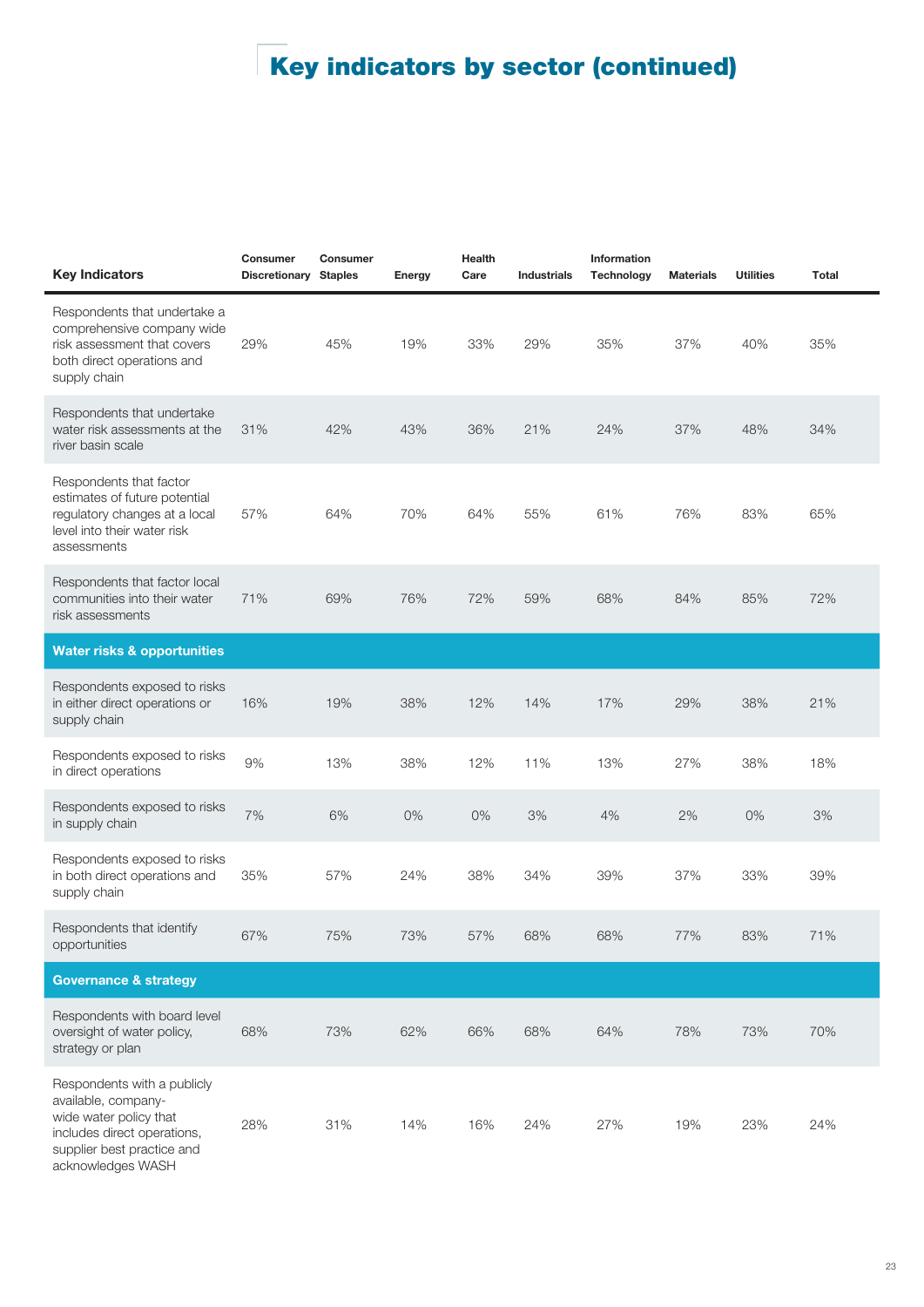### Key indicators by sector (continued)

| <b>Key Indicators</b>                                                                                             | <b>Consumer</b><br><b>Discretionary Staples</b> | <b>Consumer</b> | Energy      | <b>Health</b><br>Care | <b>Industrials</b> | Information<br><b>Technology</b> | <b>Materials</b> | <b>Utilities</b> | <b>Total</b> |
|-------------------------------------------------------------------------------------------------------------------|-------------------------------------------------|-----------------|-------------|-----------------------|--------------------|----------------------------------|------------------|------------------|--------------|
| Respondents that align public<br>policy position with water<br>stewardship                                        | 9%                                              | 11%             | 11%         | 9%                    | 7%                 | 5%                               | 21%              | 19%              | 12%          |
| Respondents with water<br>integrated into their business<br>strategy                                              | 79%                                             | 83%             | 76%         | 76%                   | 74%                | 80%                              | 91%              | 85%              | 82%          |
| Respondents whose water<br>CAPEX and OPEX increased<br>year on year in the last<br>reporting period               | 15%                                             | 14%             | 8%          | 5%                    | 10%                | 17%                              | 12%              | 15%              | 13%          |
| <b>Compliance</b>                                                                                                 |                                                 |                 |             |                       |                    |                                  |                  |                  |              |
| Respondents subject to<br>penalties, fines and/or<br>enforcement orders                                           | 13%                                             | 26%             | 30%         | 10%                   | 17%                | 10%                              | 22%              | 29%              | 19%          |
| Total reported fines                                                                                              | \$10,579,981                                    | \$972,644       | \$4,205,598 | \$10,219              | \$1,203,735        | \$62,045,171                     | \$5,621,957      | \$1,478,570      | \$86,117,876 |
| <b>Targets &amp; goals</b>                                                                                        |                                                 |                 |             |                       |                    |                                  |                  |                  |              |
| Respondents with targets and<br>goals in place                                                                    | 66%                                             | 64%             | 46%         | 59%                   | 44%                | 50%                              | 57%              | 58%              | 56%          |
| Respondents reporting targets<br>with quantitative actions to<br>manage water resources                           | 11%                                             | 11%             | 3%          | 14%                   | 19%                | 18%                              | 11%              | 4%               | 12%          |
| Respondents reporting<br>qualitative goals leading<br>towards improved water<br>stewardship                       | 8%                                              | 8%              | 19%         | 9%                    | 10%                | 15%                              | 18%              | 8%               | 12%          |
| <b>Linkages &amp; trade-offs</b>                                                                                  |                                                 |                 |             |                       |                    |                                  |                  |                  |              |
| Respondents that have<br>identified any linkages or<br>trade-offs between water and<br>other evironmental impacts | 55%                                             | 68%             | 54%         | 60%                   | 48%                | 56%                              | 69%              | 79%              | 61%          |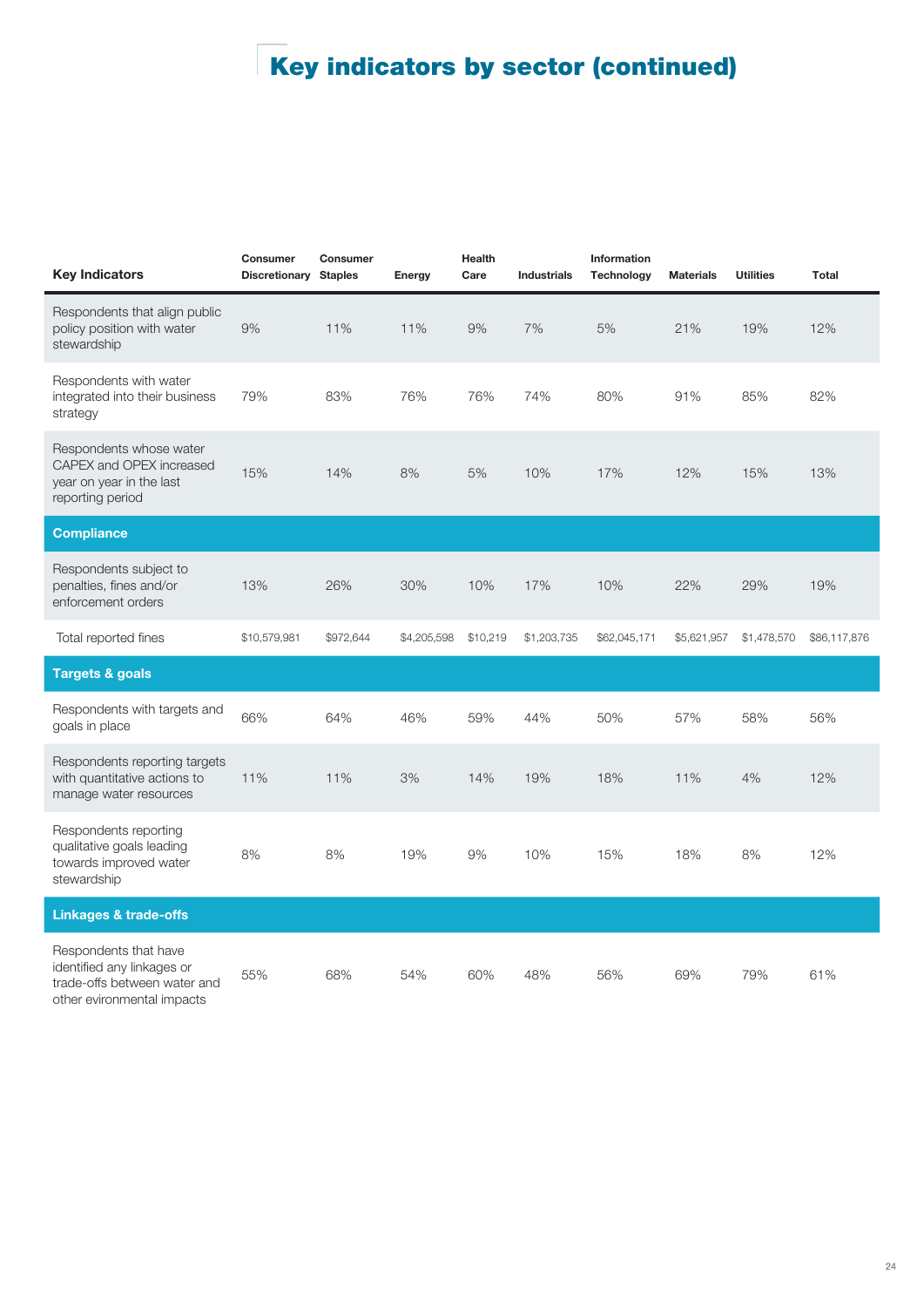# **Key indicators by geography**

| <b>Key Indicators</b>                                                                                          | Australia | Canada         | <b>France</b> | Germany | Japan | South<br>Africa | <b>Taiwan</b> | <b>Turkey</b> | <b>United</b><br>Kingdom | <b>USA</b> |
|----------------------------------------------------------------------------------------------------------------|-----------|----------------|---------------|---------|-------|-----------------|---------------|---------------|--------------------------|------------|
| Total respondents                                                                                              | 18        | 22             | 21            | 26      | 183   | 42              | 20            | 23            | 46                       | 190        |
| Public respondents                                                                                             | 16        | 18             | 16            | 15      | 123   | 35              | 12            | 17            | 43                       | 152        |
| Non-public respondents                                                                                         | 2         | $\overline{4}$ | 5             | 9       | 56    | $\overline{4}$  | 8             | 6             | 3                        | 34         |
| Total requested                                                                                                | 61        | 56             | 41            | 42      | 355   | 63              | 34            | 61            | 76                       | 379        |
| Response rate                                                                                                  | 30%       | 39%            | 51%           | 62%     | 52%   | 67%             | 59%           | 38%           | 61%                      | 50%        |
| <b>Water accounting</b>                                                                                        |           |                |               |         |       |                 |               |               |                          |            |
| Respondents that report water<br>withdrawals                                                                   | 89%       | 95%            | 81%           | 85%     | 80%   | 83%             | 85%           | 70%           | 83%                      | 84%        |
| Respondents that report water<br>discharge                                                                     | 94%       | 95%            | 86%           | 88%     | 84%   | 93%             | 100%          | 87%           | 89%                      | 92%        |
| Respondents that verify<br>(>50%) total volume of water<br>withdrawal data by source for<br>at risk facilities | 11%       | 18%            | 52%           | 19%     | 18%   | 48%             | 60%           | 30%           | 39%                      | 20%        |
| Respondents that verify<br>(>50%) water discharge quality<br>data by destination for at risk<br>facilities     | 11%       | 5%             | 43%           | 19%     | 12%   | 19%             | 60%           | 17%           | 24%                      | 9%         |
| Respondents that regularly<br>measure and monitor more<br>than 50% of all water aspects*                       | 61%       | 82%            | 48%           | 73%     | 66%   | 62%             | 75%           | 78%           | 54%                      | 53%        |
| <b>Current state</b>                                                                                           |           |                |               |         |       |                 |               |               |                          |            |
| Respondents that have<br>experienced detrimental water-<br>related business impacts in the<br>reporting year   | 28%       | 41%            | 38%           | 12%     | 7%    | 64%             | 15%           | 13%           | 30%                      | 24%        |
| Respondents that require key<br>suppliers to report water use,<br>risks and management                         | 39%       | 5%             | 52%           | 42%     | 34%   | 26%             | 60%           | 22%           | 43%                      | 47%        |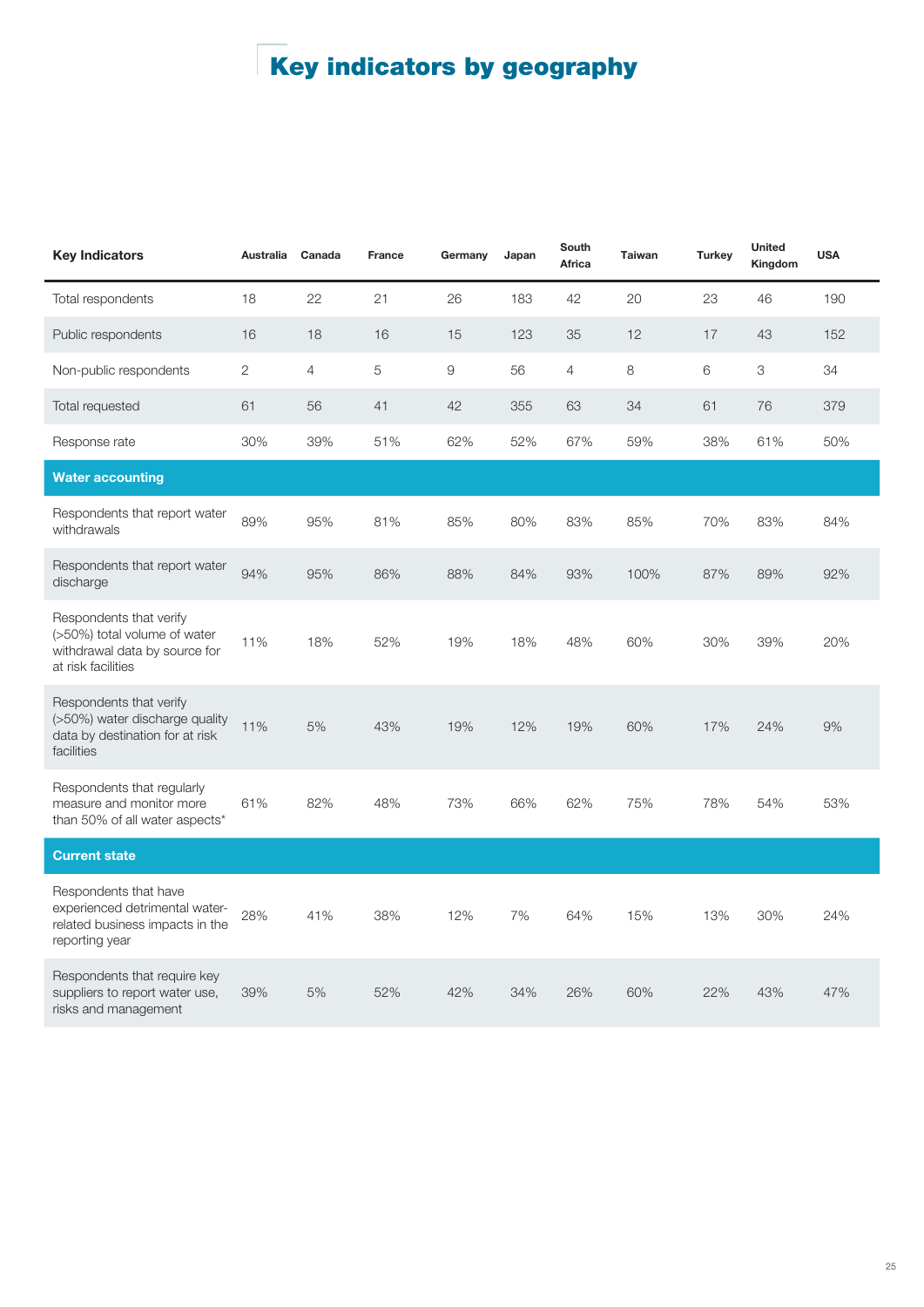# Key indicators by geography (continued)

| <b>Key Indicators</b>                                                                                                                   | Australia Canada |     | <b>France</b> | Germany | Japan | South<br>Africa | <b>Taiwan</b> | <b>Turkey</b> | <b>United</b><br>Kingdom | <b>USA</b> |
|-----------------------------------------------------------------------------------------------------------------------------------------|------------------|-----|---------------|---------|-------|-----------------|---------------|---------------|--------------------------|------------|
| Water risk assessment                                                                                                                   |                  |     |               |         |       |                 |               |               |                          |            |
| Respondents that have<br>evaluated how water risks<br>could impact business growth<br>over the next year or more                        | 67%              | 68% | 71%           | 54%     | 59%   | 71%             | 80%           | 74%           | 72%                      | 70%        |
| Respondents that undertake a<br>comprehensive company wide<br>risk assessment that covers<br>both direct operations and<br>supply chain | 33%              | 18% | 57%           | 46%     | 31%   | 43%             | 55%           | 9%            | 43%                      | 31%        |
| Respondents that undertake<br>water risk assessments at the<br>river basin scale                                                        | 33%              | 27% | 71%           | 31%     | 29%   | 20%             | 39%           | 47%           | 43%                      | 32%        |
| Respondents that factor<br>estimates of future potential<br>regulatory changes at a local<br>level into their water risk<br>assessments | 83%              | 73% | 71%           | 69%     | 56%   | 52%             | 65%           | 70%           | 67%                      | 67%        |
| Respondents that factor local<br>communities into their water<br>risk assessments                                                       | 89%              | 86% | 86%           | 69%     | 68%   | 62%             | 60%           | 70%           | 70%                      | 75%        |
| <b>Water risks &amp; opportunities</b>                                                                                                  |                  |     |               |         |       |                 |               |               |                          |            |
| Respondents exposed to risks<br>in either direct operations or<br>supply chain                                                          | 17%              | 45% | 24%           | 23%     | 17%   | 33%             | 15%           | 22%           | 28%                      | 16%        |
| Respondents exposed to risks<br>in direct operations                                                                                    | 11%              | 45% | 19%           | 12%     | 14%   | 33%             | 10%           | 22%           | 24%                      | 12%        |
| Respondents exposed to risks<br>in supply chain                                                                                         | 6%               | 0%  | 5%            | 12%     | 3%    | 0%              | 5%            | 0%            | 4%                       | 4%         |
| Respondents exposed to risks<br>in both direct operations and<br>supply chain                                                           | 39%              | 27% | 38%           | 12%     | 38%   | 48%             | 55%           | 35%           | 41%                      | 37%        |
| Respondents that identify<br>opportunities                                                                                              | 67%              | 68% | 76%           | 54%     | 65%   | 79%             | 65%           | 70%           | 74%                      | 72%        |
| <b>Governance &amp; strategy</b>                                                                                                        |                  |     |               |         |       |                 |               |               |                          |            |
| Respondents with board level<br>oversight of water policy,<br>strategy or plan                                                          | 72%              | 73% | 81%           | 85%     | 82%   | 86%             | 75%           | 74%           | 89%                      | 51%        |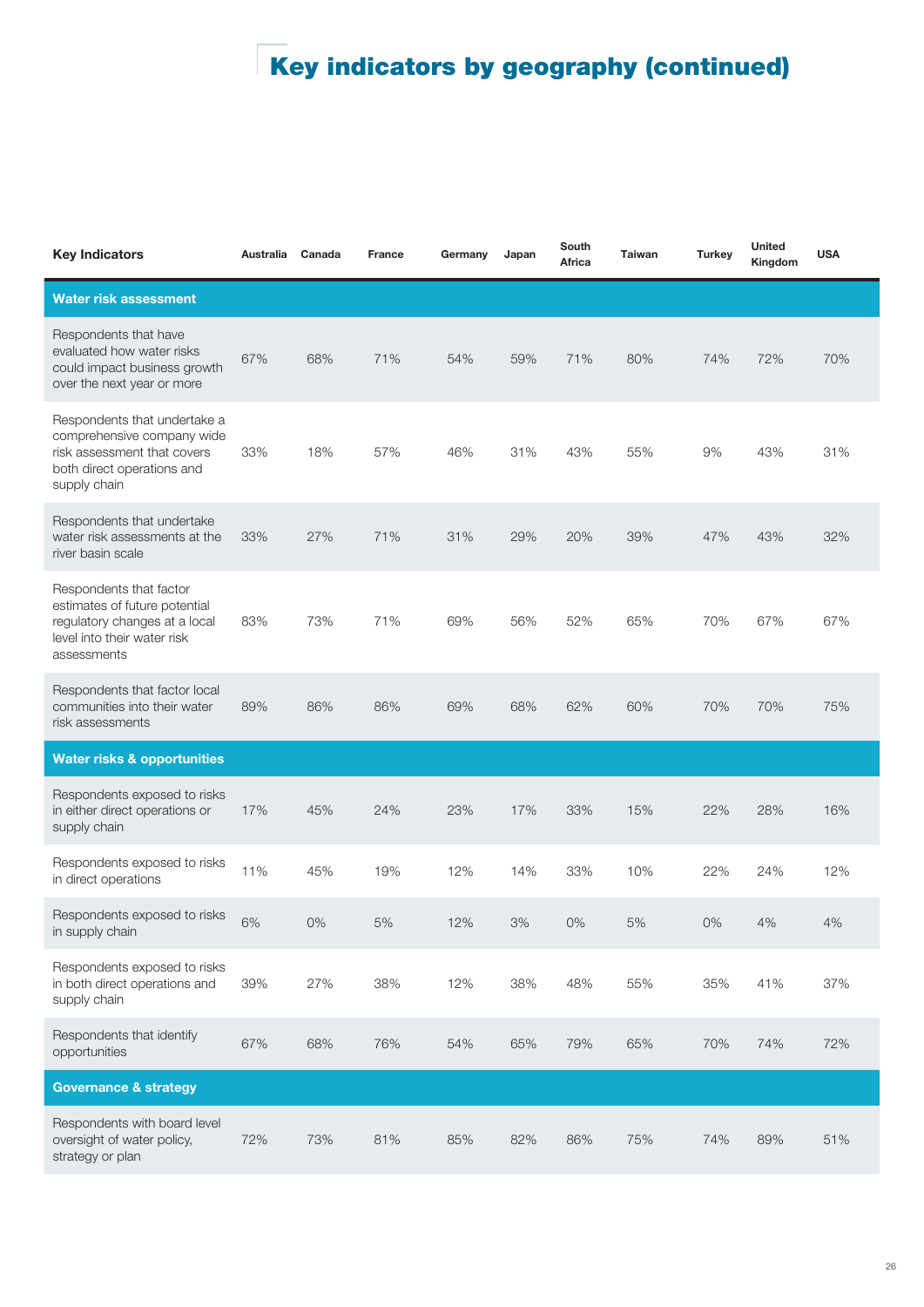# Key indicators by geography (continued)

| <b>Key Indicators</b>                                                                                                                                                | Australia | Canada                  | <b>France</b> | Germany   | Japan    | South<br>Africa | <b>Taiwan</b> | <b>Turkey</b> | <b>United</b><br>Kingdom | <b>USA</b>  |
|----------------------------------------------------------------------------------------------------------------------------------------------------------------------|-----------|-------------------------|---------------|-----------|----------|-----------------|---------------|---------------|--------------------------|-------------|
| Respondents with a publicly<br>available, company-wide<br>water policy that includes<br>direct operations, supplier best<br>practice and acknowledges<br><b>WASH</b> | 28%       | 18%                     | 48%           | 31%       | 23%      | 35%             | 11%           | 35%           | 39%                      | 23%         |
| Respondents that align public<br>policy position with water<br>stewardship                                                                                           | 22%       | 14%                     | 14%           | 15%       | 3%       | 14%             | 45%           | 9%            | 13%                      | 13%         |
| Respondents with water<br>integrated into their business<br>strategy                                                                                                 | 83%       | 86%                     | 86%           | 81%       | 73%      | 83%             | 90%           | 87%           | 85%                      | 86%         |
| Respondents whose water<br>CAPEX and OPEX increased<br>year on year in the last<br>reporting period                                                                  | 0%        | 5%                      | 14%           | 8%        | 12%      | 25%             | 22%           | 26%           | 11%                      | 10%         |
| <b>Compliance</b>                                                                                                                                                    |           |                         |               |           |          |                 |               |               |                          |             |
| Respondents subject to<br>penalties, fines and/or<br>enforcement orders                                                                                              | 28%       | 36%                     | 38%           | 15%       | 4%       | 17%             | 15%           | 0%            | 20%                      | 31%         |
| Total reported fines                                                                                                                                                 |           | \$1,108,653 \$2,827,902 | \$10,337,321  | \$345,140 | \$34,653 | \$130,494       | \$64,000,000  | n/a           | \$717,952                | \$8,408,907 |
| <b>Targets &amp; goals</b>                                                                                                                                           |           |                         |               |           |          |                 |               |               |                          |             |
| Respondents with targets and<br>goals in place                                                                                                                       | 39%       | 32%                     | 71%           | 54%       | 46%      | 60%             | 65%           | 78%           | 65%                      | 62%         |
| Respondents reporting targets<br>with quantitative actions to<br>manage water resources                                                                              | 56%       | 41%                     | 76%           | 58%       | 62%      | 69%             | 90%           | 83%           | 78%                      | 72%         |
| Respondents reporting<br>qualitative goals leading<br>towards improved water<br>stewardship                                                                          | 50%       | 68%                     | 81%           | 69%       | 60%      | 69%             | 70%           | 65%           | 80%                      | 68%         |
| <b>Linkages &amp; trade-offs</b>                                                                                                                                     |           |                         |               |           |          |                 |               |               |                          |             |
| Respondents that have<br>identified any linkages or<br>trade-offs between water and<br>other evironmental impacts                                                    | 72%       | 59%                     | 67%           | 54%       | 48%      | 67%             | 60%           | 74%           | 74%                      | 61%         |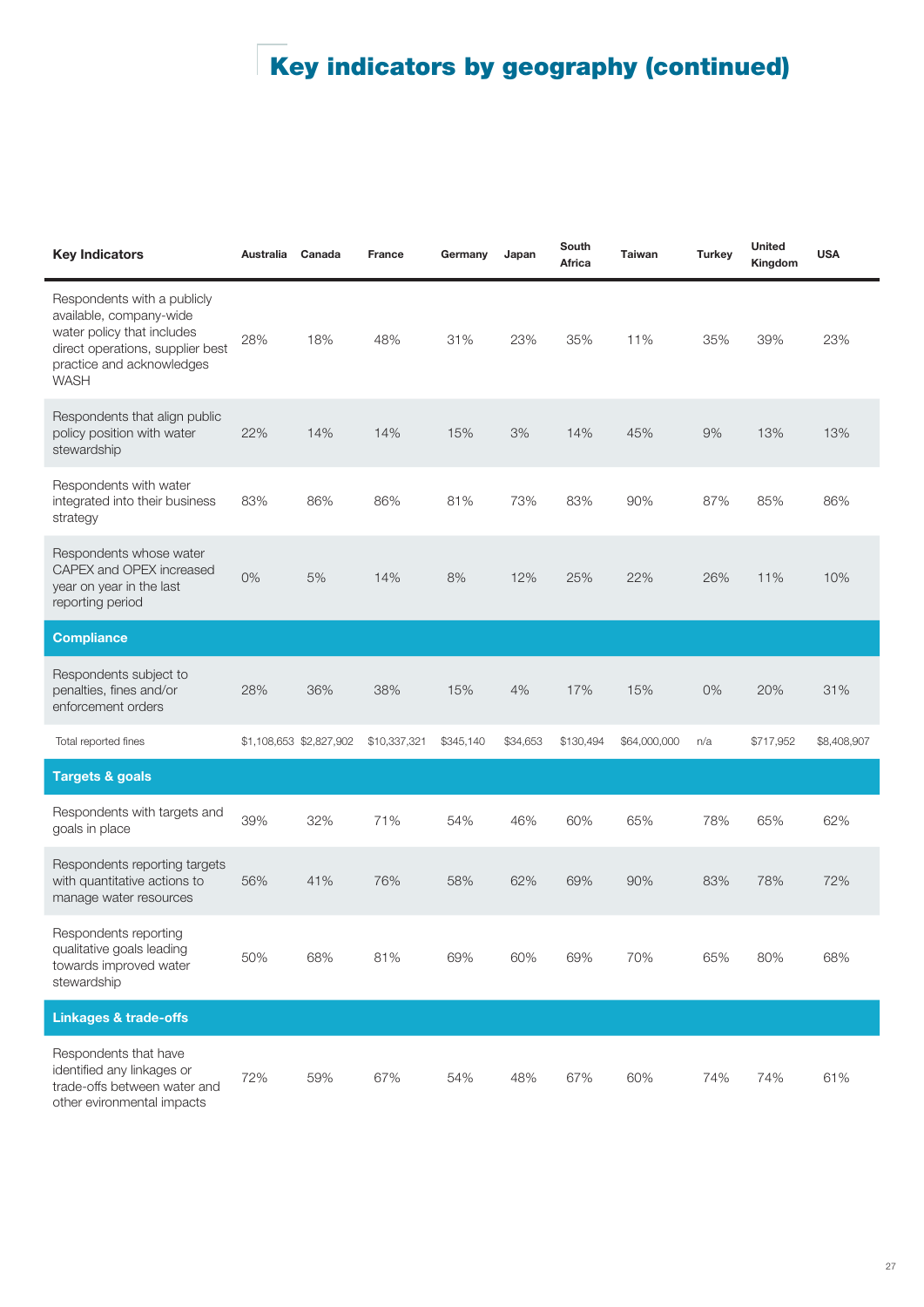### Investor signatories and members

643 financial institutions with assets of US\$69 trillion were signatories to CDP's 2017 water questionnaire, dated February 8th 2017. 639 financial institutions<br>of US\$69 trillion were sig<br>to CDP's 2017 water que<br>dated February 8th 2017.

### Key: 2016 Water members in blue and bold

CDP investor signatories have access to the world's largest database of quantitative and qualitative metrics on climate change, water, and forest risk commodities, along with awardwinning sector research reports. Additionally, CDP investor members gain access to bespoke analysis of CDP data, a modelled emissions database, prioritized access to oneto-one meetings with report authors, speaking engagement invitations and CDP events.

3Sisters Sustainable Management LLC AB Aberdeen Asset Management ABRAPP - Associação Brasileira das Entidades Fechadas de Previdência Complementar Achmea BV ACTIAM Active Earth Investment Management Addenda Capital Inc. AEGON-INDUSTRIAL Fund Management Co., Ltd AGF Investment Inc. AK PORTFÖY YÖNETİMİ A.Ş. Alberta Investment Management Corporation (AIMCo) Alberta Teachers Retirement Fund Alecta Align Impact LLC Alliance Trust Allianz Global Investors Allianz Group Alquity Investment Management Ltd Altira Group AMF AmpegaGerling Investment GmbH Amundi AM ANBIMA – Associação Brasileira das Entidades dos Mercados Financeiro e de Capitais Antera Gestão de Recursos S.A. APG Group

Appleseed Fund

Apsara Capital LLP Arabesque Asset Management Arisaig Partners Arjuna Capital ASM Administradora de Recursos S.A. ASN Bank Assicurazioni Generali Spa ATI Asset Management Atlantic Asset Management Pty Ltd ATP Group Ausbil Investment Management Australian Ethical Investment **AustralianSuper** Avaron Asset Management AS avesco Financial Services AG Aviva Investors Aviva plc BAE Systems Pension Scheme Baillie Gifford & Co. BaltCap Banco Bradesco S/A Banco BTG Pactual SA Banco Comercial Português SA Banco da Amazônia S.A. Banco do Brasil Previdência Banco do Brasil S/A Banco Popular Espanol S.A. Banco Sabadell Banco Santander Banesprev – Fundo Banespa de Seguridade Social Bank J. Safra Sarasin AG

### Bank of America

Bankhaus Schelhammer & Schattera AG Bankinter Banque Libano-Française Barclays Barncancerfonden Basellandschaftliche Kantonalbank BASF Sociedade de Previdência Complementar Baumann and Partners S.A. Bayern LB BayernInvest Kapitalverwaltungsgesellschaft mbH BBC Pension Trust Ltd BBVA Becker College Bedfordshire Pension Fund Beetle Capital

### Bentall Kennedy

BioFinance Administração de Recursos de Terceiros Ltda Blom Investment Bank Bluebay Asset Management LLP Blumenthal Foundation BM&FBOVESPA BMO Global Asset Management BNP Paribas Investment Partners Boston Common Asset Management, LLC

### BP Investment Management Limited

Brasilprev Seguros e Previdência S/A. Breckinridge Capital Advisors British Airways Pensions

### British Columbia Investment Management **Corporation**

Brown Advisory BSW Wealth Partners BT Financial Group BT Investment Management CAAT Pension Plan CAI Corporate Assets International AG Caisse de dépôt et placement du Québec Caisse des Dépôts Caixa Econômica Federal Caixa Geral de Depósitos Caja Ingenieros Gestión, SGIIC California Public Employees' Retirement System (CalPERS) California State Teachers' Retirement System (CalSTRS) California State University, Northridge Foundation Calvert Investment Management, Inc Canada Pension Plan Investment Board (CPPIB) Canadian Labour Congress Staff Pension Fund Candriam Investors Group CAPESESP Capital Innovations, LLC Capricorn Investment Group **CareSuper** Carnegie Fonder Caser Pensiones E.G.F.P Cathay Financial Holding Catherine Donnelly Foundation Catholic Super CBRE Group, Inc.

Cbus Superannuation Fund CCLA Investment Management Ltd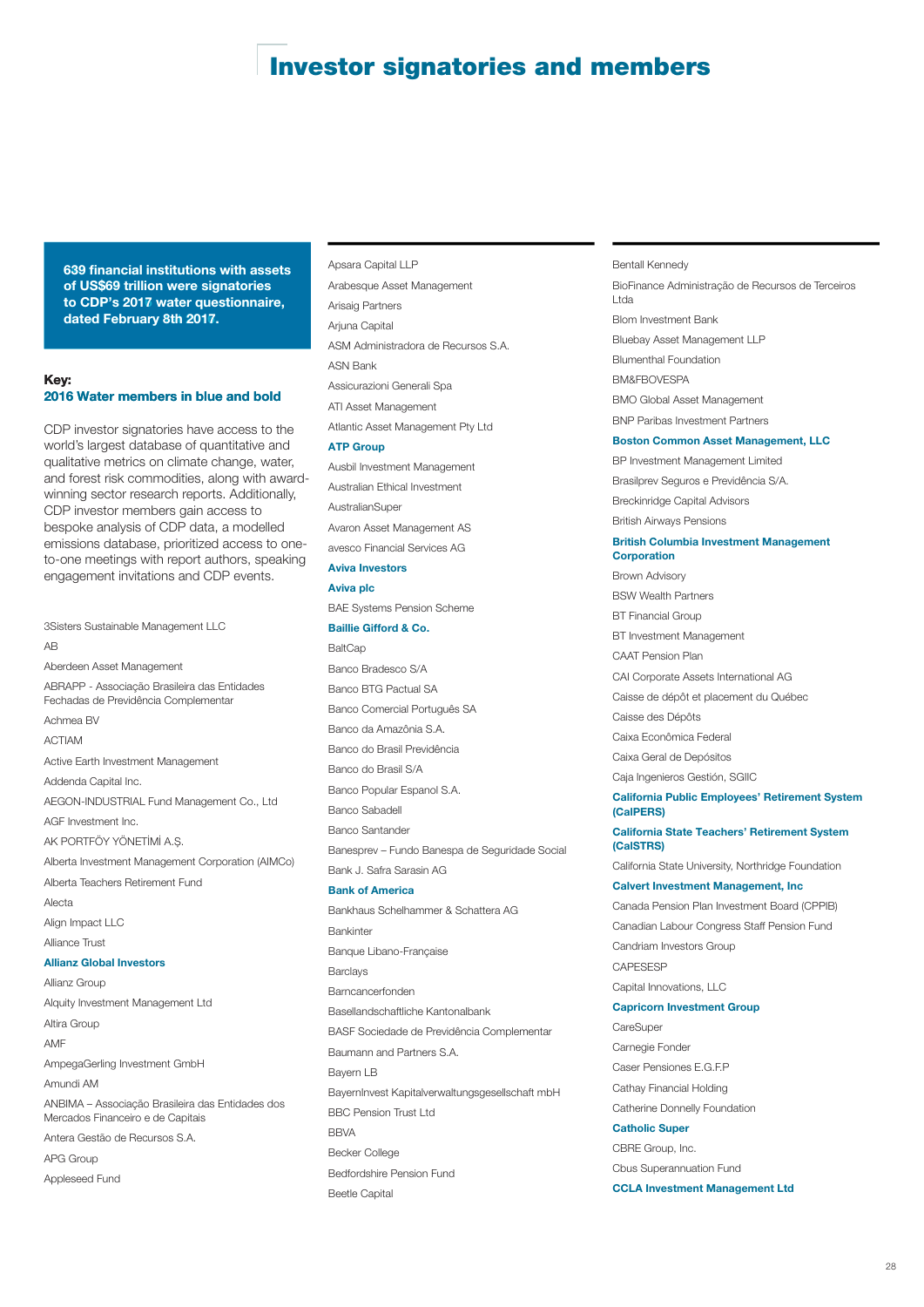#### Celeste Funds Management

Central Finance Board of the Methodist Church CERES-Fundação de Seguridade Social Change Investment Management Christian Brothers Investment Services Inc. Christian Super Christopher Reynolds Foundation Church Commissioners for England Church Investment Group Church of England Pensions Board Cleantech Invest AG

### ClearBridge Investments

CM-CIC Asset Management Columbia Threadneedle Investments Comgest Comite syndical national de retraite Bâtirente **Comminsure** Commonwealth Bank of Australia Commonwealth Superannuation Corporation Compton Foundation, Inc. Confluence Capital Management LLC Connecticut Retirement Plans and Trust Funds Conser Invest CPR AM Crayna Capital, LLC Credit Agricole CTBC Financial Holding Co., Ltd Cultura Bank CUT POWER AG Daegu Bank Daesung Capital Management Daiwa Securities Group Inc. Dana Investment Advisors de Pury Pictet Turrettini & Cie S.A. Degroof Petercam DekaBank Deutsche Girozentrale Delta Lloyd Asset Management Demeter Partners Deutsche Bank AG Development Bank of Japan Inc. DLM INVISTA ASSET MANAGEMENT S/A DNB ASA DNR Capital Domini Impact Investments LLC Dongbu Insurance DoubleDividend Management BV Doughty Hanson & Co.

Earth Capital Partners LLP East Capital AB Ecofi Investissements - Groupe Credit Cooperatif Ecofin Limited EdenTree Investment Management Edmond de Rothschild Asset Management Edward W. Hazen Foundation EEA Group Ltd EGAMO Ekobanken - Din Medlemsbank Elan Capital Partners Element Investment Managers ELETRA - Fundação Celg de Seguros e Previdência Elo Mutual Pension Insurance Company Environment Agency Pension fund

Environmental Investment Services Asia Epworth Investment Management Equilibrium Capital Group equinet Bank AG Erste Asset Management Erste Group Bank AG Essex Investment Management Company, LLC **ESSSuper** Ethos Foundation

Etica SGR Eureka - Real Assets

#### Eurizon Capital SGR S.p.A.

Evangelical Lutheran Church in Canada Pension Plan for Clergy and Lay Workers Evangelical Lutheran Foundation of Eastern Canada Evangelisch-Luth. Kirche in Bayern

Evli Bank Plc

FACEB – Fundação de Previdência dos Empregados da CEB

FAELCE – Fundacao Coelce de Seguridade Social FAPERS- Fundação Assistencial e Previdenciária da Extensão Rural do Rio Grande do Sul Federal Finance FIDURA Private Equity Fonds

FIM Asset Management Ltd

FIM Services Finance S.A.

Financiere de l'Echiquier

FIPECq - Fundação de Previdência Complementar dos Empregados e Servidores da FINEP, do IPEA, do CNPq

First Affirmative Financial Network

First State Superannuation Scheme

First Swedish National Pension Fund (AP1)

Florida State Board of Administration (SBA) Folketrygdfondet

Folksam Ömsesidig Sakförsäkring

Fondation de Luxembourg

Fondo Pegaso

Fonds de Réserve pour les Retraites – FRR

Formuesforvaltning AS

Foundation North FRANKFURT-TRUST Investment Gesellschaft mbH

Friends Fiduciary Corporation

Fukoku Capital Management Inc

FUNCEF - Fundação dos Economiários Federais

Fundação AMPLA de Seguridade Social - Brasiletros

Fundação Atlântico de Seguridade Social

Fundação Banrisul de Seguridade Social

#### Fundação Chesf de Assistência e Seguridade Social – Fachesf

Fundação Corsan - dos Funcionários da Companhia Riograndense de Saneamento

#### Fundação de Assistência e Previdência Social do BNDES - FAPES

FUNDAÇÃO ELETROBRÁS DE SEGURIDADE SOCIAL - ELETROS

Fundação GEAP Previdência Fundação Itaipu BR - de Previdência e Assistência Social

### FUNDAÇÃO ITAUBANCO

Fundação Itaúsa Industrial Fundação Rede Ferroviaria de Seguridade Social – Refer

FUNDAÇÃO SANEPAR DE PREVIDENCIA E ASSISTENCIA SOCIAL FUSAN

Fundação Sistel de Seguridade Social (Sistel) Fundação Vale do Rio Doce de Seguridade Social - VALIA

FUNDIÁGUA - FUNDAÇÃO DE PREVIDENCIA COMPLEMENTAR DA CAESB

Futuregrowth Asset Management

GameChange Capital LLC

Gemway Assets

### Generation Investment Management

Genus Capital Management German Equity Trust AG Global Forestry Capital S.a.r.l. Globalance Bank GLS Gemeinschaftsbank eG GMO LLC GOOD GROWTH INSTITUT für globale Vermögensentwicklung mbH Good Super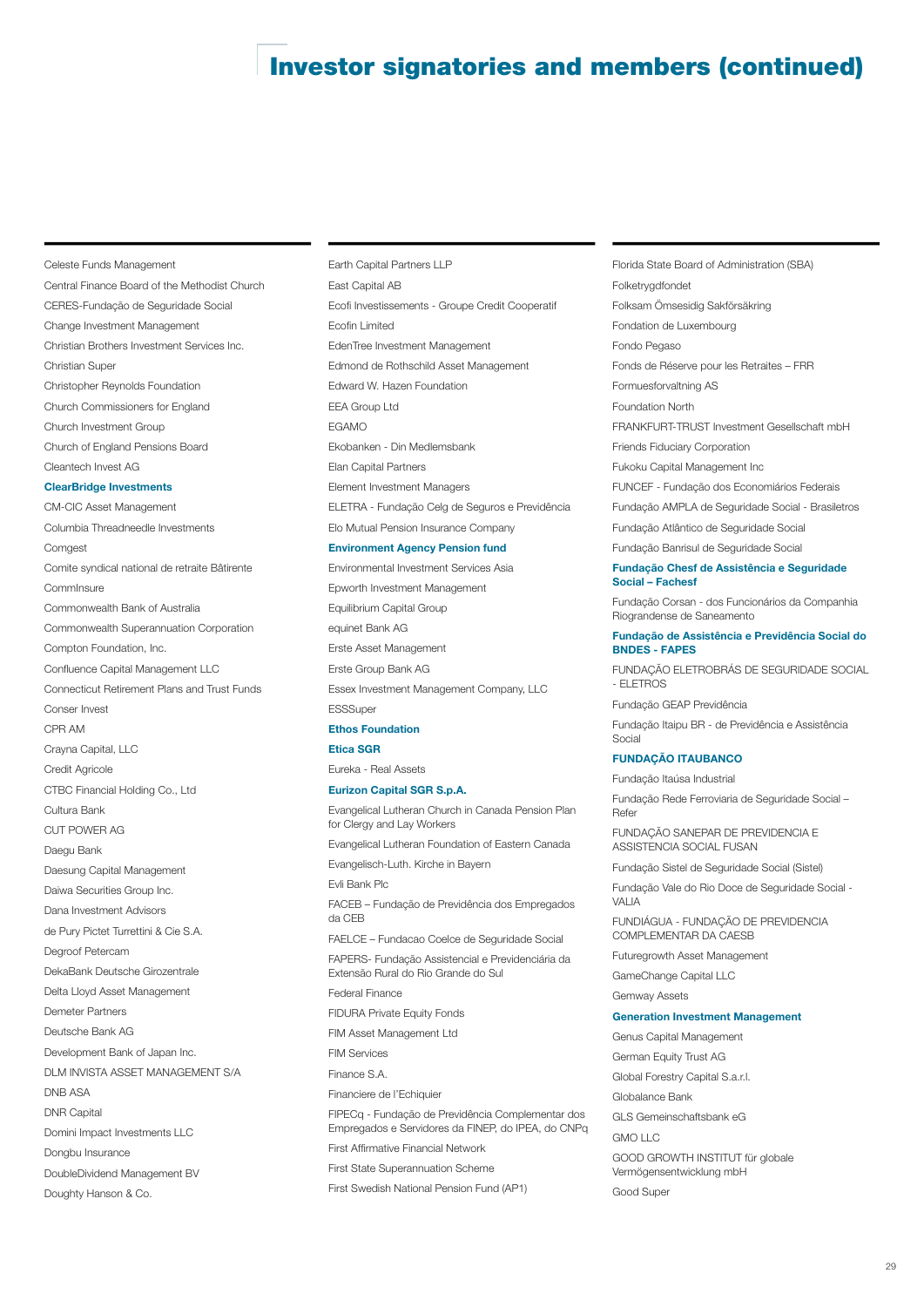Government Employees Pension Fund ("GEPF"), Republic of South Africa GPT Group Great Lakes Advisors Greater Manchester Pension Fund Green Alpha Advisors Green Cay Asset Management Green Century Capital Management Green Science Partners GROUPAMA EMEKLİLİK A.Ş. GROUPAMA SİGORTA A.Ş. GROUPE OFI AM Grupo Financiero Banorte SAB de CV Grupo Santander Brasil Hannon Armstrong Sustainable Infrastructure Capital, Inc Harbour Asset Management Harrington Investments, Inc Hauck & Aufhäuser Asset Management GmbH Hazel Capital LLP Healthcare of Ontario Pension Plan (HOOPP) Helaba Invest Kapitalanlagegesellschaft mbH Hermes Fund Managers **HESTA** HIP Investor INC.

HSBC Holdings plc

HSBC Fundo de Pensão Multipatrocinado

Holden & Partners

Humanis Hyundai Marine & Fire Insurance Co., Ltd. Hyundai Securities Co., Ltd. IBK Securities IDBI Bank Ltd Iguana Investimentos Illinois State Board of Investment Ilmarinen Mutual Pension Insurance Company Impax Asset Management Group plc Industrial Bank of Korea Industrial Development Corporation Inflection Point Capital Management ING Group Insight Investment Management (Global) Ltd Instituto Infraero de Seguridade Social - **INFRAPREV** 

### Instituto Sebrae De Seguridade Social - SEBRAEPREV Integre Wealth Management of Raymond James IntReal KAG Investec plc

Investing for Good Irish Life Investment Managers Itaú Asset Management Itaú Unibanco Holding S.A. Jantz Management LLC Janus Henderson Investors

Jessie Smith Noyes Foundation JMEPS Trustees Limited JOHNSON & JOHNSON SOCIEDADE PREVIDENCIARIA Johnson Private Wealth Management JPMorgan Chase & Co. Jubitz Family Foundation Jupiter Asset Management Kagiso Asset Management Kaiser Ritter Partner Privatbank AG (Schweiz) KB Kookmin Bank KCPS and Company KDB Asset Management Co., Ltd. Kepler Cheuvreux KEVA KeyCorp KfW Bankengruppe Killik & Co LLP Kiwi Property Group

### KLP

Korea Technology Finance Corporation KPA Pension La Banque Postale Asset Management La Financiere Responsable La Francaise AM Laird Norton Family Foundation LBBW Asset Management Investmentgesellschaft mbH LD Lønmodtagernes Dyrtidsfond Legal and General Investment Management Legg Mason, Inc.

LGT Capital Management Ltd. LGT Capital Partners Light Green Advisors, LLC Limestone Investment Management Liontrust Asset Management PLC Living Planet Fund Management Company S.A. Lloyds Banking Group Local Authority Pension Fund Forum Local Government Super LocalTapiola (LähiTapiola) LOGOS PORTFÖY YÖNETIMI A.Ş.

#### London Pensions Fund Authority

Lothian Pension Fund LUCRF Super Ludgate Investments Limited Maine Public Employees Retirement System MainFirst Bank AG MAMA Sustainable Incubation AG **MAPERE** Maple-Brown Abbott Marc J. Lane Investment Management, Inc. Martin Currie Maryknoll Sisters Maryland State Treasurer Mediobanca Meeschaert Gestion Privée Mellon Capital Management Mendesprev Sociedade Previdenciária Mercer Merck Family Fund Mercy Investment Services, Inc. Mergence Africa Investments (Pty) Limited Merseyside Pension Fund MetallRente GmbH Metrus – Instituto de Seguridade Social Metzler Asset Management GmbH MFS Investment Management Midas International Asset Management Miller/Howard Investments Mirae Asset Global Investments Co. Ltd. Mirae Asset Securities Missionary Oblates of Mary Immaculate Mistra, The Swedish Foundation for Strategic Environmental Research Mitsubishi UFJ Financial Group, Inc. Mitsui Sumitomo Insurance Co.,Ltd Mizuho Financial Group, Inc. MN Mongeral Aegon Seguros e Previdência S.A. Montanaro Asset Management Limited Morgan Stanley MTAA Superannuation Fund Nathan Cummings Foundation, The National Australia Bank National Bank of Canada

National Grid Electricity Group of the Electricity Supply Pension Scheme National Grid UK Pension Scheme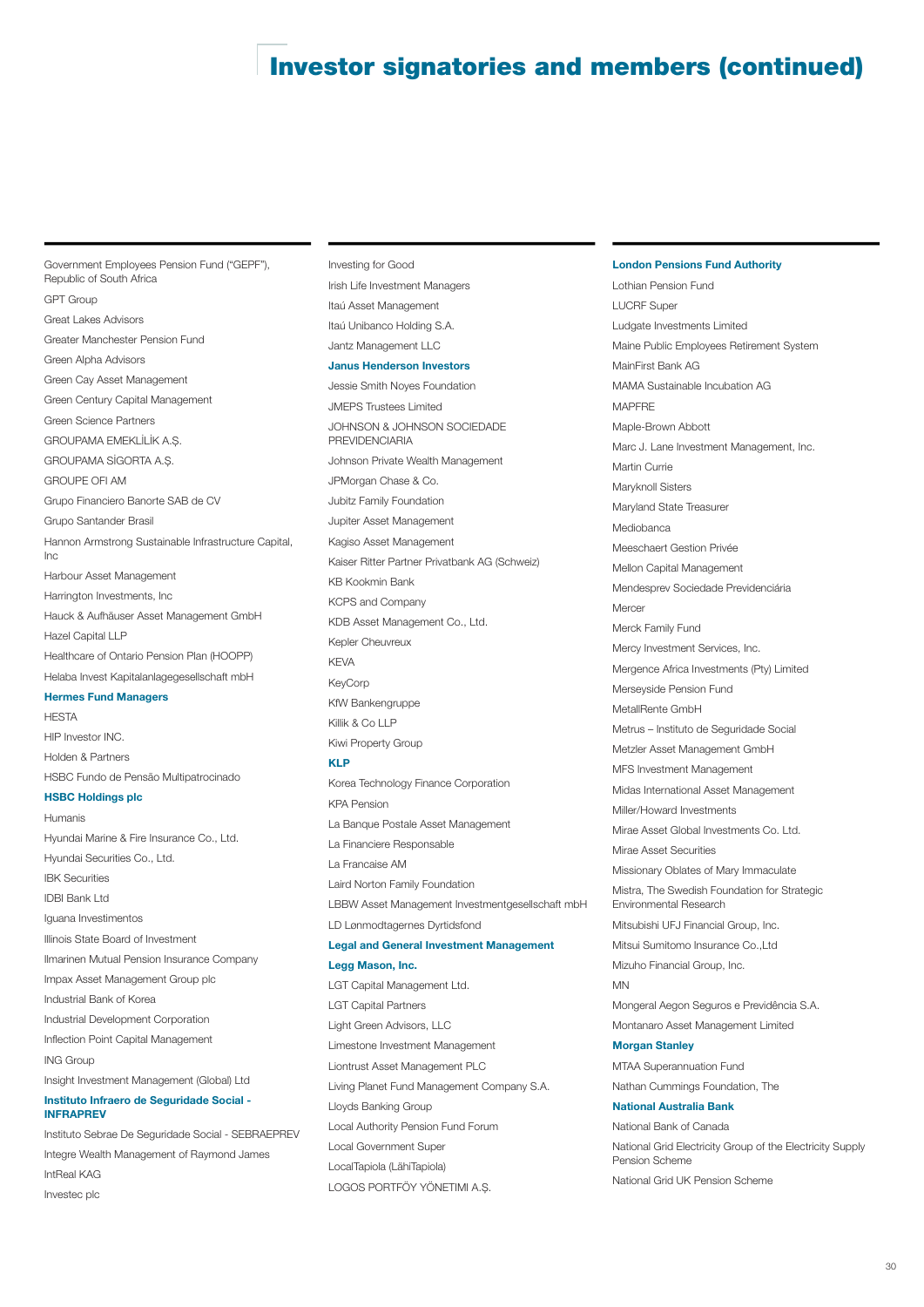#### National Treasury Management Agency

National Union of Public and General Employees (NUPGE) Natixis SA Natural Investments LLC Nedbank Limited Needmor Fund NEI Investments NEST - National Employment Savings Trust Neuberger Berman

New Alternatives Fund Inc. New Amsterdam Partners LLC New Forests New Mexico State Treasurer New Resource Bank New York City Comptroller on behalf of the NYC pension funds New York State Common Retirement Fund

### (NYSCRF)

Newground Social Investment Newton Investment Management Limited NGS Super NH-CA Asset Management Nikko Asset Management Co., Ltd. NN Group NV Nomura Holdings, Inc. NORD/LB Kapitalanlagegesellschaft AG Nordea Investment Management Norfolk Pension Fund

#### Norges Bank Investment Management (NBIM)

North Carolina State Treasurer Northern Ireland Local Government Officers' Superannuation Committee (NILGOSC) NorthStar Asset Management, Inc. Northward Capital Notenstein Privatbank AG

Oceana Investimentos ACVM Ltda OceanRock Investments Inc. Oddo & Cie Office of the Vermont State Treasurer

### ÖKOWORLD LUX S.A.

OMERS Administration Corporation Ontario Teachers' Pension Plan OP Wealth Management Opplysningsvesenets fond (The Norwegian Church Endowment) OPSEU Pension Trust (OP Trust) Oregon State Treasurer

#### Osmosis Investment Management

#### Overlook Investments Limited

P+(DIP/JOEP) PAI Partners Park Foundation Parnassus Investments Pax World Funds PCJ Investment Counsel Ltd. Pensioenfonds Vervoer Pension Protection Fund Pensionsmyndigheten People's Choice Credit Union Perpetual Investments PETROS - Fundação Petrobras de Seguridade Social PFA Pension

PGGM PGIM Phillips, Hager & North Investment Management Ltd. **PHITRUST** Pictet Asset Management SA Pioneer Investments Piper Hill Partners, LLC PKA Pluris Sustainable Investments SA PNC Financial Services Group, Inc. Porto Seguro S.A. POSTALIS - Instituto de Seguridade Social dos Correios e Telégrafos Presbyterian Church (USA)

PREVHAB PREVIDÊNCIA COMPLEMENTAR

### PREVI Caixa de Previdência dos Funcionários do Banco do Brasil

PREVIG Sociedade de Previdência Complementar Previnorte - Fundação de Previdência Complementar Priests of the Sacred Heart, US Province Progressive Asset Management, Inc. Province of St. Joseph of the Capuchin Order Provinzial Rheinland Holding Psagot Investment House Ltd PSP Investments Q Capital Partners Co. Ltd QBE Insurance Group  $\cap$ IC Quilter Cheviot Asset Management Quotient Investors LLC Rabobank Group Raiffeisen Fund Management Hungary Ltd.

Raiffeisen Kapitalanlage-Gesellschaft m.b.H.

Railpen Investments

### Rathbone Greenbank Investments

RBC Global Asset Management

### Real Grandeza Fundação de Previdência e Assistência Social

REI Super Reynders McVeigh Capital Management Rhode Island General Treasurer River Twice Capital Advisors, LLC

#### Robeco RobecoSAM AG

Robert & Patricia Switzer Foundation

#### Rockefeller Asset Management

Rose Foundation for Communities and the Environment Royal Bank of Scotland Group Royal London Asset Management RREEF Investment GmbH Ruffer LLP Russell Investments

#### Sampension KP Livsforsikring A/S

Samsung Fire & Marine Insurance Sanlam Sanso Investment Solution Santa Fé Portfolios Ltda Santam Ltd Sarasin & Partners SAS Trustee Corporation **Schroders** SEB Asset Management AG Sentinel Investments Service Employees International Union Benefit Funds Seventh Swedish National Pension Fund (AP7)

Shinhan Bank Shinhan BNP Paribas Investment Trust Management Co., Ltd.

Shinkin Asset Management Co., Ltd

Siemens Kapitalanlagegesellschaft mbH

Signet Capital Management Ltd

Sisters of St Francis of Philadelphia

Sisters of St. Dominic of Caldwell NJ

#### Skandinaviska Enskilda Banken AB (SEB AB)

Smith Pierce, LLC SNW Asset Management Social Impact Investing, Wells Fargo Private Bank Social(k) Sociedade de Previdência Complementar da Dataprev - Prevdata